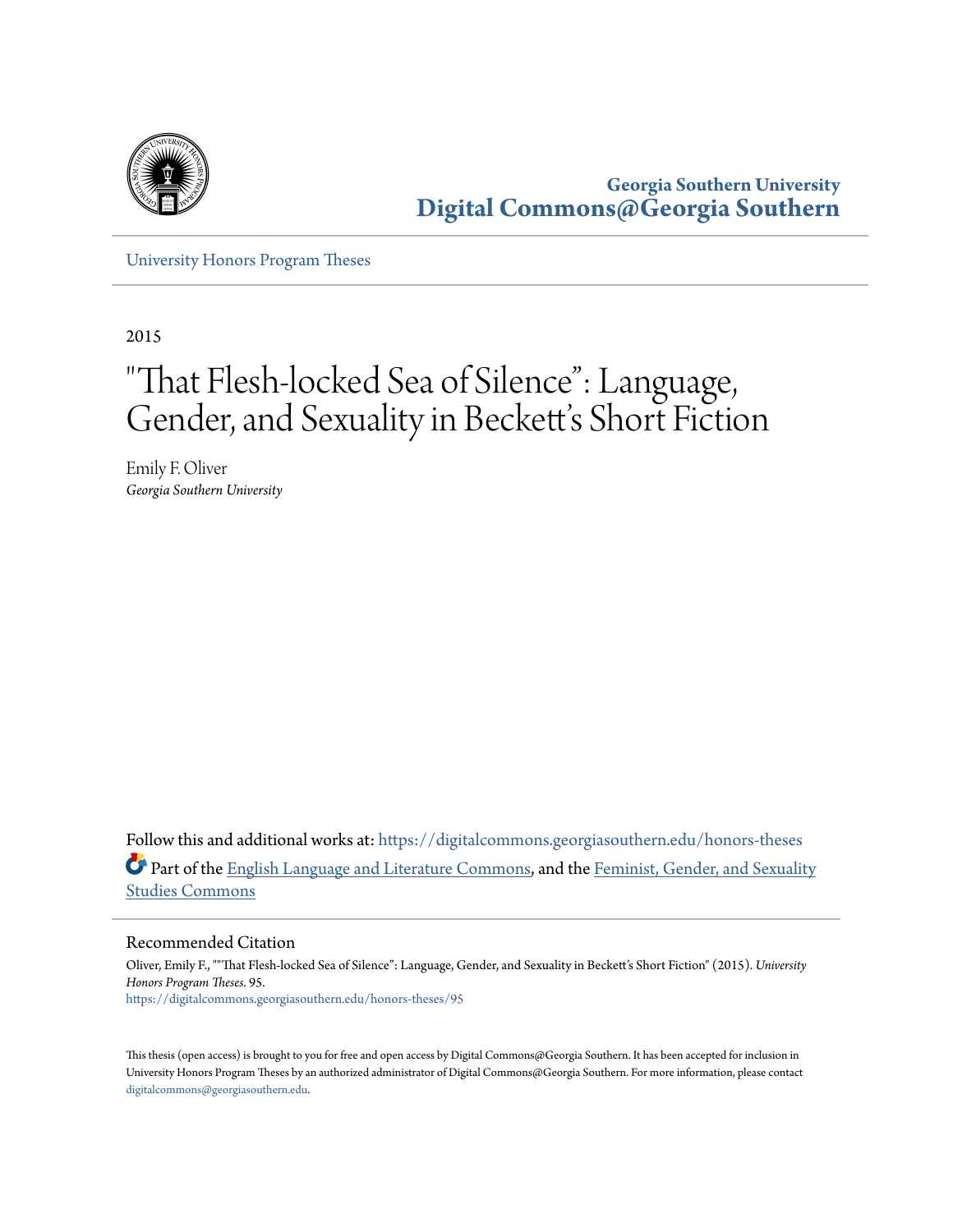## **"That Flesh-locked Sea of Silence": Language, Gender, and Sexuality in Beckett's Short Fiction**

An Honors Thesis submitted in partial fulfillment of the requirements for Honors in Literature and Philosophy

By

E. Feagin Oliver

Under the mentorship of Joe Pellegrino

### ABSTRACT

This paper asserts the interconnectedness of language, gender, and sexuality in the short prose of Samuel Beckett. "Assumption," "First Love," and "Enough," are used as specific examples of Beckett's fiction, selected because they assist in understanding Beckett's participation in, and inversion of, the hegemonic privileging of the masculine. This interpretation focuses on the use of gendered language, verbalization as a sexual expression, and the manipulation of the "male" and "female" voice. The analysis is both informed by, and seeks to nuance, the linguistic criticism established by second-wave French feminists Kristeva, Irigaray, and Cixous.

Thesis Mentor: \_\_\_\_\_\_\_\_\_\_\_\_\_\_\_\_\_\_\_\_\_\_\_\_

Dr. Joe Pellegrino

Honors Director: \_\_\_\_\_\_\_\_\_\_\_\_\_\_\_\_\_\_\_\_\_\_\_

Dr. Steven Engel

April 2015 Department of Literature and Philosophy University Honors Program **Georgia Southern University**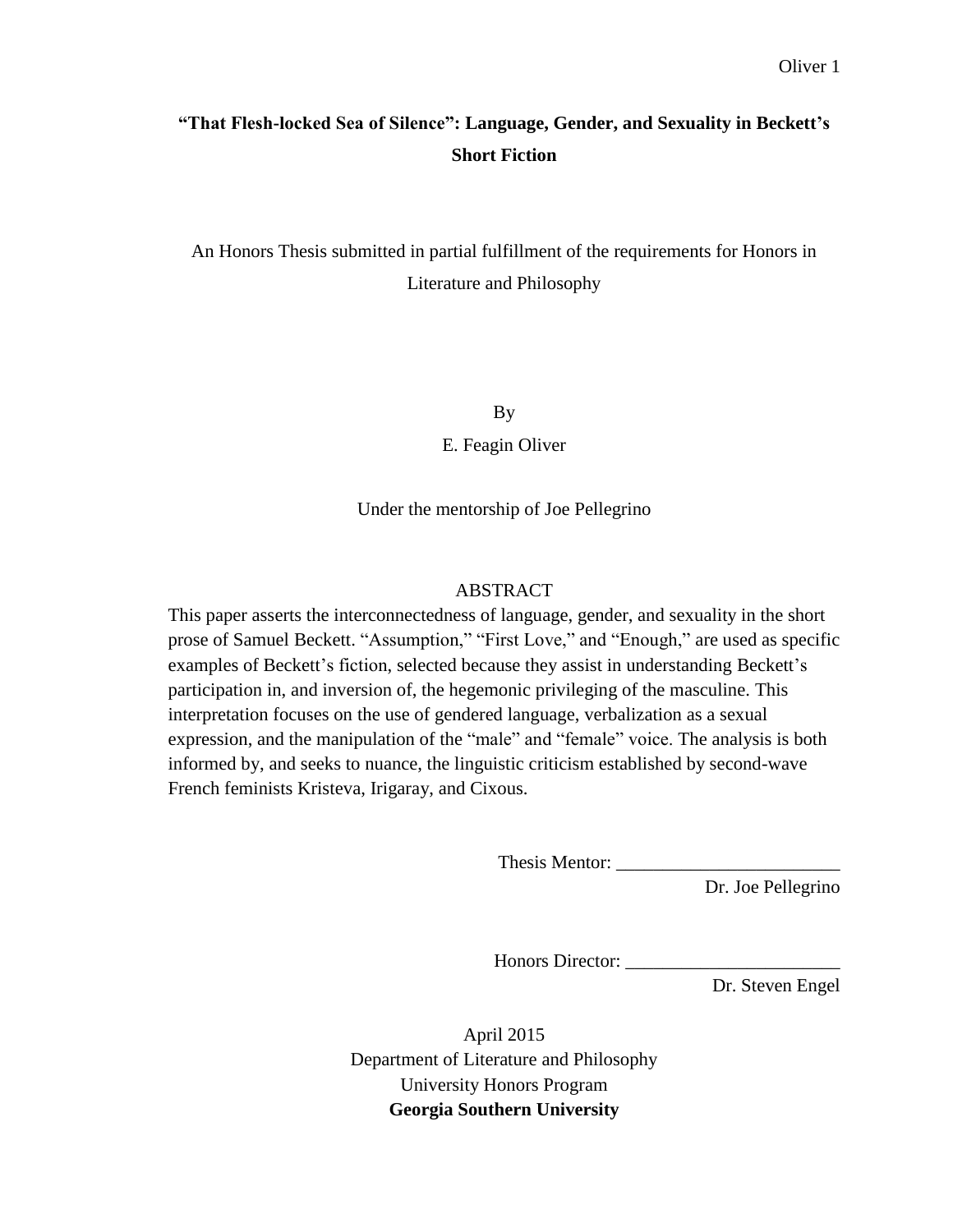"That Flesh-locked Sea of Silence": Language, Gender, and Sexuality in Beckett's

### Short Fiction

Feminist literary critics are no strangers to the works of Samuel Beckett. While the women in his novels and drama have been exhaustively analyzed and even scathingly criticized by feminist critics, his short stories have not yielded many fruitful feminist interpretations. In these more compact works, Beckett skillfully constructs and deconstructs gender and sexuality through his meticulously minimalist language. Not only is communication—both spoken and written—used to construct gender, but the narration and dialogue are, themselves, gendered and sexual expressions. Within the Western canon (and within the works of Beckett, claim many traditionally feminist critics), the images of maleness and masculine language have been privileged; through this process women have been silenced, and, many will argue, without words female characters are without sexuality, identity, or agency. However, an understanding of the connections between sexuality and self-expression, gender and the construction of the self, and agency and self-determination within Beckett's works demonstrates that he and his female characters are not so easily pigeonholed.

"Assumption" (1929), "First Love" (1946), and "Enough" (1965) three of Beckett's short stories, illustrate the link between language, sex, gender, and the relationship of the "masculine" voice to the "feminine" voice throughout Beckett's career. "Assumption" was Beckett's first published short story. "First Love" is representative of Beckett's mid-career work in fiction. And "Enough" was included in Beckett's final volume of short stories. All three works share the presence of a "masculine" voice with an indifferent, detached tone, an essential component of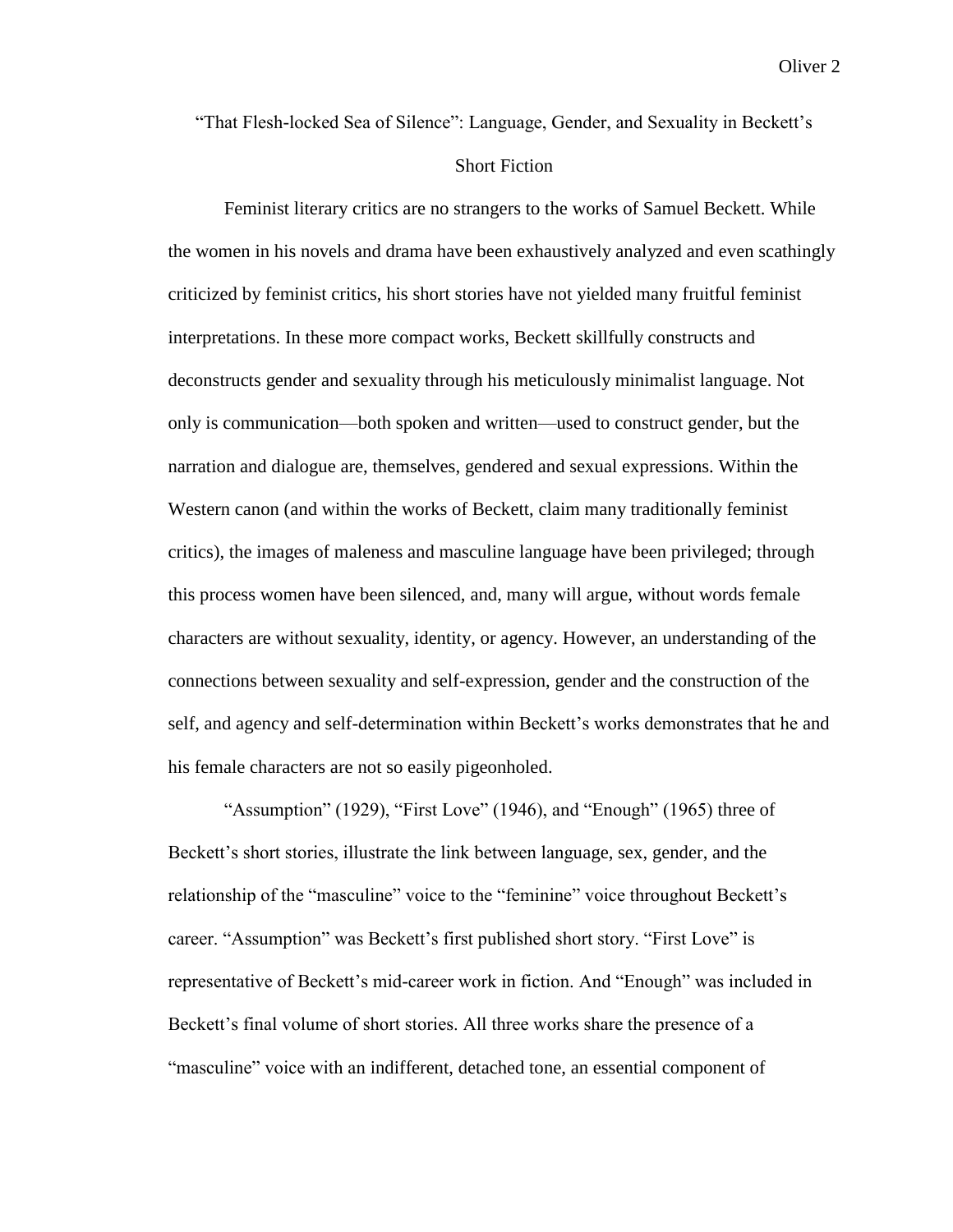Beckett's style. Comparisons between these examples reveal the evolution of Beckett's presentations of women, his stylistic descent into near-silence, and his abiding interest in the interpenetration of vocalization, silence, sexuality, and gender. The mature Beckett presents a woman almost unrecognizable as such to an earlier manifestation of his writing self. These three stories will demonstrate that the "female" voice, and the female characters who employ it in Beckett, is not monolithic or, necessarily, victim to misogyny—despite the claims of many critics. Rather, the nexus of gender, sexuality, speech and silence constantly shifts throughout his career, and women move from silent to subversive, from pets to predators.

In understanding this complex relationship between gender, desire, and language, a particularly helpful theoretical model is the linguistic analysis pioneered by the secondwave French feminists, leaders of a movement that was gaining momentum as Beckett was in his last phase of writing. When this second wave of Feminism was born in France in the 1960s (a full decade before the movement was imported to the United States), one of the foremost concerns was discourse. While Foucauldian discourse analysis focused on power relationships as they are manifested in a particular text, Feminists extended this to address the power relationships between genders (and characters as representative of their genders).

Although previous activists and writers had succeeded in expanding both the rights of women and their presence in the public sphere, this new movement questioned the underpinnings of the victories of its predecessors:

> some concessions have been made by those in power, but no new values have been established. Rarely have these measures been thought through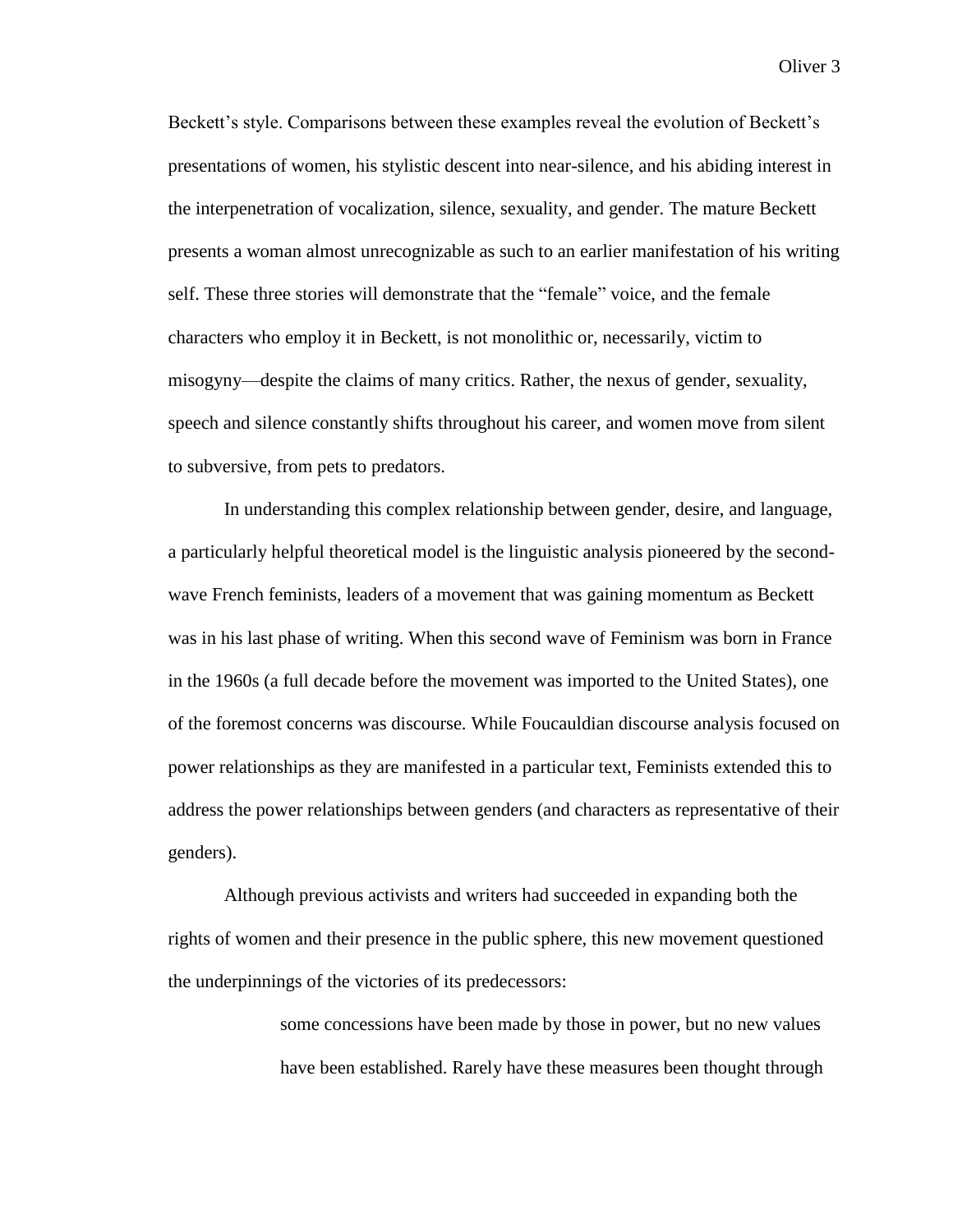and affirmed by women themselves … Has a worldwide erosion of the gains won in women's struggles occurred because of the failure to lay foundations different from those on which the world of men is constructed? ("An Ethics" 227)

This new generation asked not for an equal place at the table, but for a destruction of the table itself. Even if women were truly to achieve social and legal equality with men, they would be doing so by acquiescing to the defining of those social and legal gains according to patriarchal guidelines. In order to achieve the self-determination supposedly gained by those who preceded them (Suffragettes, the Blue Stockings Society, first-wave feminist critics, etc.), women still had to participate in the culture of patriarchy—the social, political, and economic systems which enforce the dominance of males and privileges those qualities attributed to masculinity.

For many theorists, the main conveyor of such prejudice is the privileging of the masculine and the male in and through literature. Three major writers of the movement, Julia Kristeva, Luce Irigaray, and Hélène Cixous, each observe the inherent misogyny of current languages. Irigiray perhaps sums it up best: "The fact [is] that women's 'liberation' requires transforming … culture and its operative agency, language. Without such an interpretation of a general grammar of culture, the feminine will never take place in history, except as a reservoir of matter and speculation" ("This Sex" 211). Western languages, these women argue, were established and shaped by men, and therefore perpetuate the hierarchy of gender and sex that has denigrated and belittled women and the feminine experience in nearly every Western civilization with a written language. These dominant linguistic systems are seen as inadequate for expressing the experience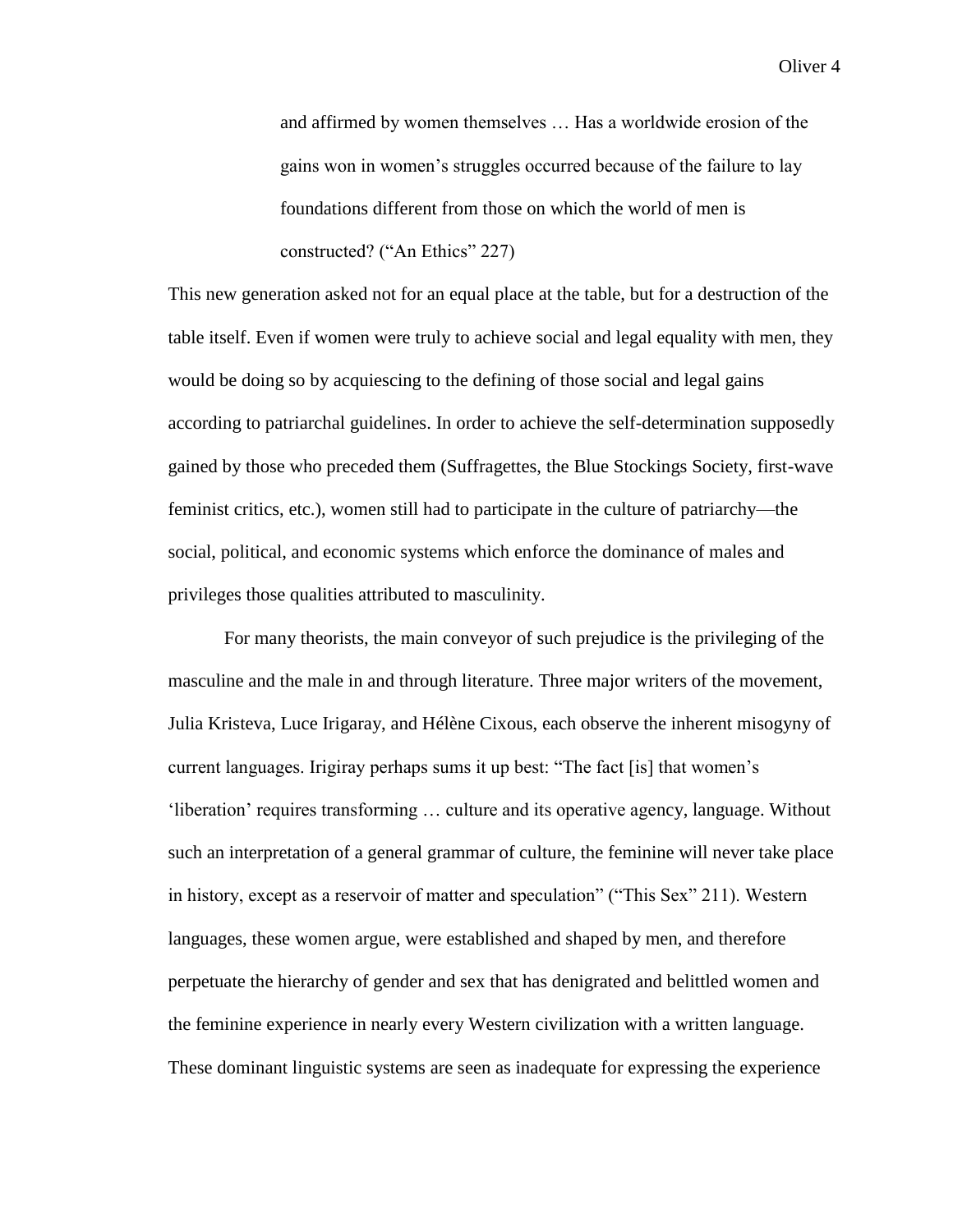of womanhood, and either leave women without a means of communicating verbally and authorially or force them to subscribe to the speech of men in order to join the conversation.

In "This Sex Which is Not One," Irigaray speaks of the exclusion of women from philosophical discourse: "All the statements I make are thus either borrowed from a model that leaves my sex aside … or else my utterances are unintelligible according to the code in force" (206-207). In this interview, she examines the dilemma of the female writer and speaker who must choose whether to assume the masculine mode of expression or be silenced. The irresolvable internal contradiction enveloped by this fact, she argues, is that for an analysis of the current systems of language to begin it must "pass through the master discourse: the one that prescribes … the organization of language, the one that lays down the law to the others, including even the discourse held on the subject of these others: the discourse on discourses, philosophical discourse. In order to interrogate its stranglehold on history, its historical domination" (207). Thus, in order to join the public conversation surrounding the silenced female, the "boys' club" of public discourse, a woman must submit her thoughts to the constricting, linear, exclusively rational, "phallo-logocentric," attitudinal domain of the male.

The embargo on female speech does not just prohibit women from philosophical debate, but from practical experience within the economic and political systems. The use of a "dialect" which privileges the masculine in all aspects of society, such as the legal system, necessarily means that those systems will maintain and promote the dominance of males. In "Women on the Market," Irigaray borrows from Marxism to discuss the commodification and subsequent exchange of the feminine object by the masculine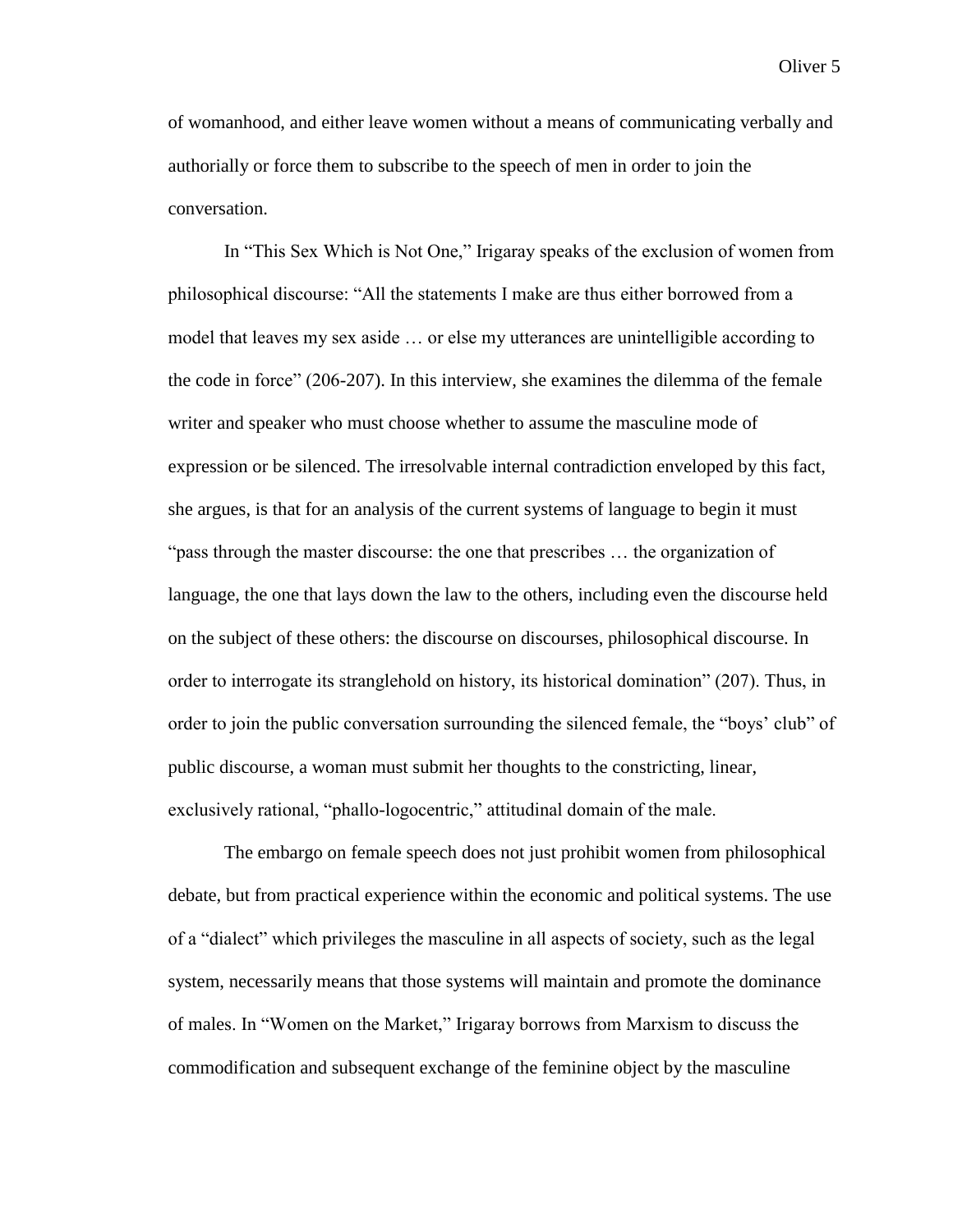subject. She asserts that the language of the commoditized female is either dismissed or silenced in the system of exchange between men, or mimics (and therefore reinforces) the models and ideologies of the dominant masculine discourse (216). The exemption of women from the dominant system of communication "thus requires that women lend themselves to alienation in consumption, and to exchanges in which they do not participate, and that men be exempt from being used and circulated in economies" (213). The discourse itself, then, situates men as the core and women as the periphery. Thus men are the "Us" who impose the "Other" on women; all the margins are defined by the center.

Unlike the third-wave Feminism gaining social momentum today, which insists on a spectrum of gender and sexuality, French feminism of the late 1960s maintained and celebrated—as Irigaray entitled her essay on the subject—"An Ethics of Sexual Difference": "I will never be in a man's place, never will a man be in mine. Whatever identifications are possible, one will never exactly occupy the place of the other—they are irreducible to the other" ("An Ethics" 231). Distinction between the sexes is, as Irigaray observed, "one of the major philosophical issues, if not the issue, of our age," and is a topic of great interest to each of these three major theorists. While Cixous initially coined the term "bisexual" in reference to an androgynous third gender category, she later abandoned this preference "in favor of a 'poetics of sexual difference.'" In fact, Cixous rejects the far-too-limiting title of "feminist," because "where feminists demand equality, she deem[s] it necessary to affirm sexual difference" (Alphonso 254-5). Like Cixous, Kristeva (despite being considered a transformative power in second-generation feminism) criticizes the essentialist tendencies of the movement. She disagrees with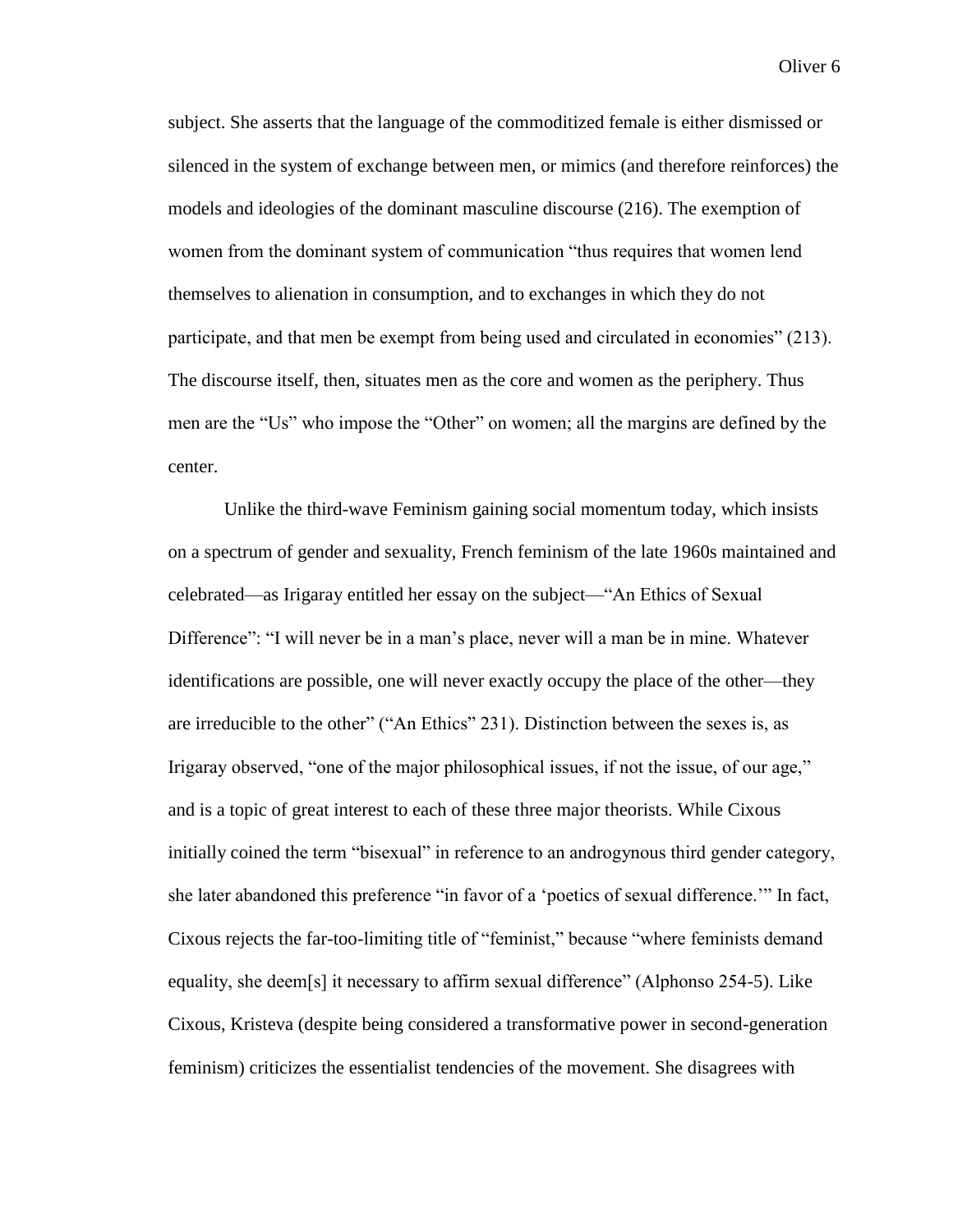Irigaray, and anticipates Cixous' reconsideration of the binary constructions of sexual difference, claiming that "there are as many sexualities and 'maladies of the soul' as there are individuals" (Oliver 157). Her debt to Derrida here is obvious; all binary pairs eventually collapse in on themselves.

Known as a "psycholinguist," Julia Kristeva pioneered the process which combines the disciplines of linguistics and psychoanalysis: a method she called "semianalysis" (Oliver 154). This system distinguishes between symbolic and semiotic language, but does not pit them as an oppositional pair. Rather, "language" is a combinatory product of the interaction between these two. The semiotic is defined as "the body's drives observable through muscular contractions and the libidinal or sublimated cathexis that accompany vocalization" ("From One" 159). In less obtuse terms, these are the "rhythms and tones that are meaningful parts of language yet do not represent or signify something" (Oliver 154). They convey meaning, but they don't formally signify something. In the standard semiotic model, they bypass the signifier/signified juxtaposition. An example of such language would be the cry of a baby or the howl of a person in pain. The semiotic is instinctual, tied to the psychological id, and, according to Kristeva, the language of the maternal and feminine. Poetry, which relies more on the musical and aesthetic effects of language than prose, is, like all art, an incestuous return to the maternal body. However, rather than being a form reserved for women, it is "more dangerous for a woman to articulate the excluded or repressed maternal body in her work because as a woman within a patriarchal culture she is already marginalized" (Oliver 155).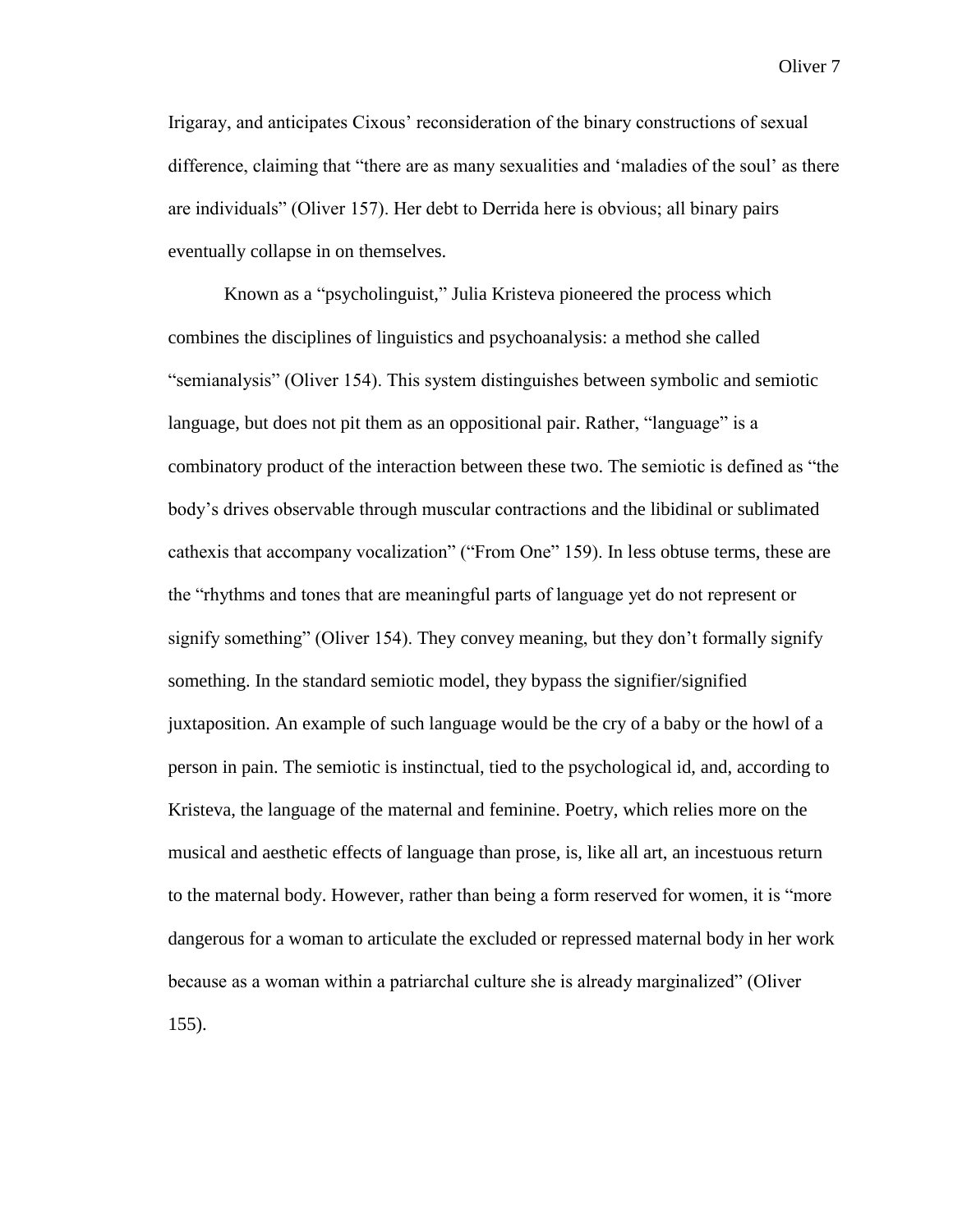The symbolic, which is bound by the laws of grammar and syntax, operates as a function of the ego, repressing and interpreting the impulses of the body into a socially acceptable expression of the mind. This form is designated by "this inevitable attribute of meaning, sign, and the signified object" ("From One" 159). Because this type of communication is the dominant language of "rational" discourse as it is defined by Western culture, it is attributed to the masculine and paternal. However, just as Kristeva recognizes countless sexes and genders, she observes countless types of discourse made up of varying degrees of "oscillation between the semiotic and symbolic" (Oliver 154). While poetic language is dominated by semiotic forms, scientific language seeks to minimize semiotic communication.

In her work, Kristeva not only dissects the types of gendered expression, but the discourse surrounding maternity. Even with the power to give life, mothers—and in particular *the* mother, the Virgin Mary—have been stripped of their sexuality and agency throughout the tradition of literature, which does not "present the mother as a primarily speaking being" (Oliver 156). As particularly female events, birthing and mothering are not privileged in and of themselves, although they are valorized by the male voices who speak *for* those who give birth and those who raise children. We need only think of the tropes of maternity, of the iconic status of Richard Nixon's "My mother . . . was a saint," to see the male "handling" of female creative and nurturing power.

Both Kristeva and Irigaray struggled with the inherent paradox of their theory: the only way to express and share their models for examining the repression of feminine language is to assume the masculine mode and system of writing and communicating. Because of this void, Cixous, in "The Laugh of the Medusa," calls for *écriture féminine*,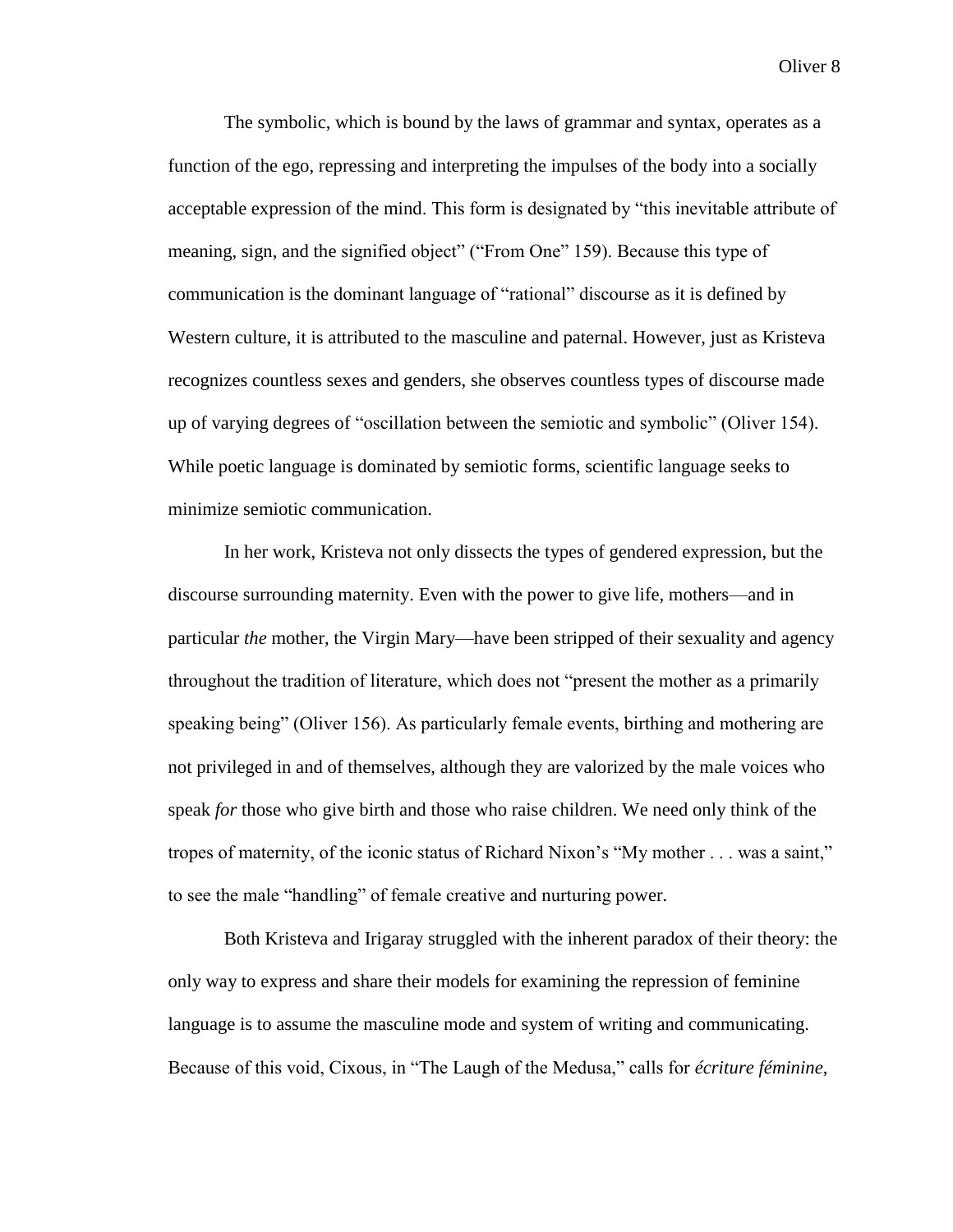literally "writing the female body." In her extremely poetic style, the writer embodies the rejection of dominant masculine forms in favor of her more lyric and sensual form of theoretical writing. This type of writing, Cixous argues, is a feminine form of writing which allows for the expression of female sexuality and desire. While Kristeva associates rhythm and poetry with the feminine, Cixous categorizes writing as a feminine form of expression opposed to the masculine—and historically privileged—act of speaking (Alphonso 254). In this essay, Cixous not only calls for female writers to step forth and contribute to the literary world, but to reclaim their bodies through their writing: "Writing is for you, you are for you; your body is yours, take it" ("Laugh" 259). Because of the inseparableness of body and writing, Cixous returns to the concept of sexual difference when she declares, "woman must write woman. And man, man. So only an oblique consideration will be found here of man; it's up to him to say where his masculinity and femininity are at" (259).

In this same essay Cixous offers a withering critique of the privileging of phallic symbols and orders in literature: "Nearly the entire history of writing is confounded with the history of reason, of which it is at once the effect, the support and one of the privileged alibis. It has been one with the phallocentric tradition. It is indeed that same self-admiring, self-stimulating, self-congratulatory phallocentrism" (261). Literature and language, rife with the dominance of male writers and characters, masculine images and discourse, have long been used as weapons against women.

Another point on which all three of these theorists coincide is their criticism of the Freudian psychoanalytic model that had become amazingly popular, particularly in its application to literary works. Irigaray, who was both rejected and removed from teaching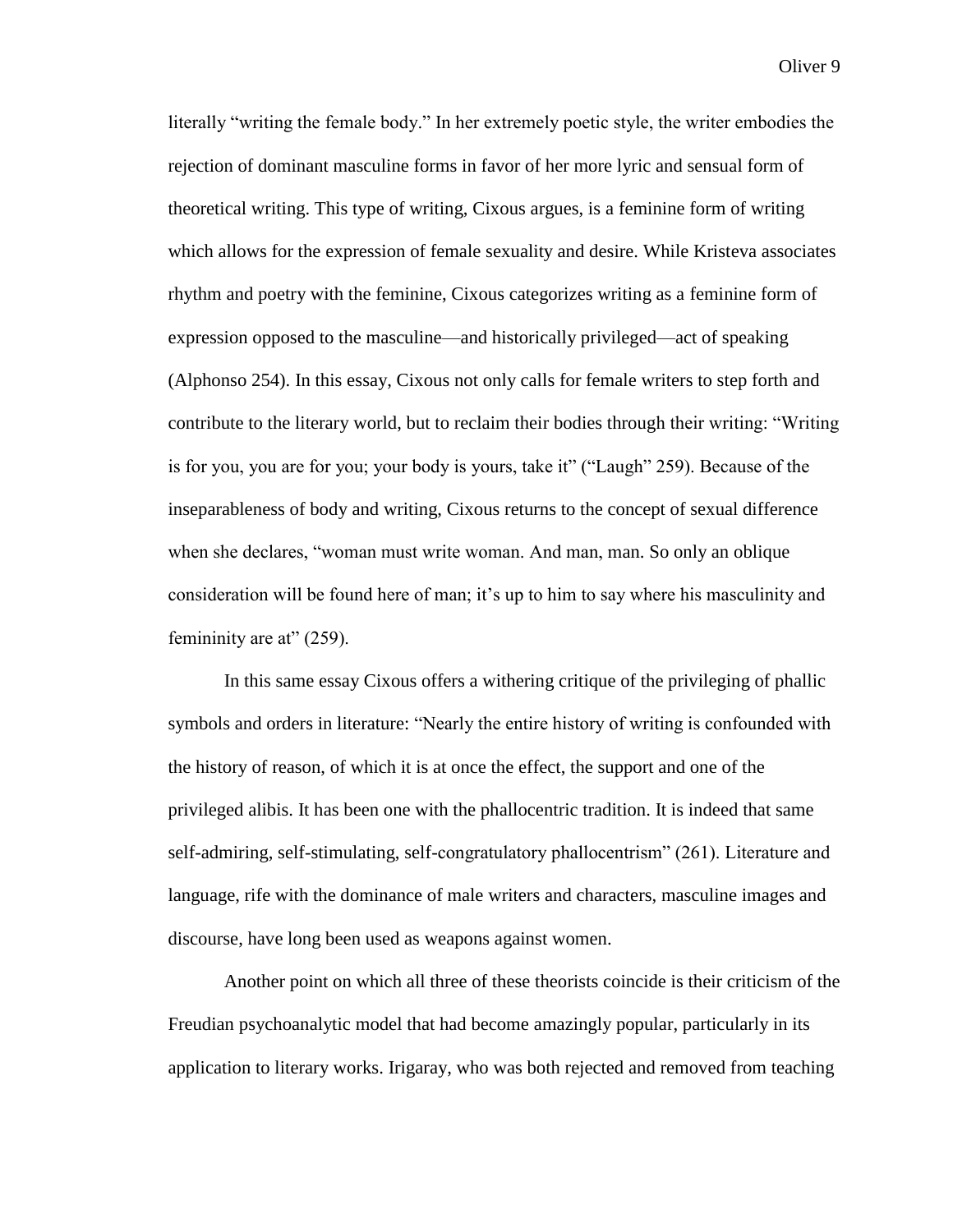positions due to her contradiction of Lacanian psychology, criticizes the concept that "the female" is not a sex in its own right, but rather an imperfect, phallus-lacking reflection of "the male." This denigration of the lived experience of the female manifested itself culturally in the "talking cure," which Freud had pioneered. According to Irigaray, the symptoms of "hysteria" are simply the attempts of females to express their sexual and linguistic experiences. These inscriptions are dismissed as inferior, derivative, and so emotionally unstable as to be "hysterical." Authentic female articulation is dismissed as an impossibility by the male psychologist, and diagnosed as a mental disorder—a lack, gap, or lacuna (Hansen 203). Kristeva, a student of psychoanalysis, attributes the birth of the field to Freud, but seeks a "more accurate vision of women" ("Women's Time" 189). Both she and Cixous examined Freud's "castration complex," determining that, rather than producing envy of the male and the desire for a penis in the female, the awareness of sexual difference creates a paranoia about genital mutilation on the part of men ("Women's Time" and "Castration"). This fear extends into the rejection of female autoeroticism, because such a desire, especially when embodied, makes a man superfluous in the sexual exchange.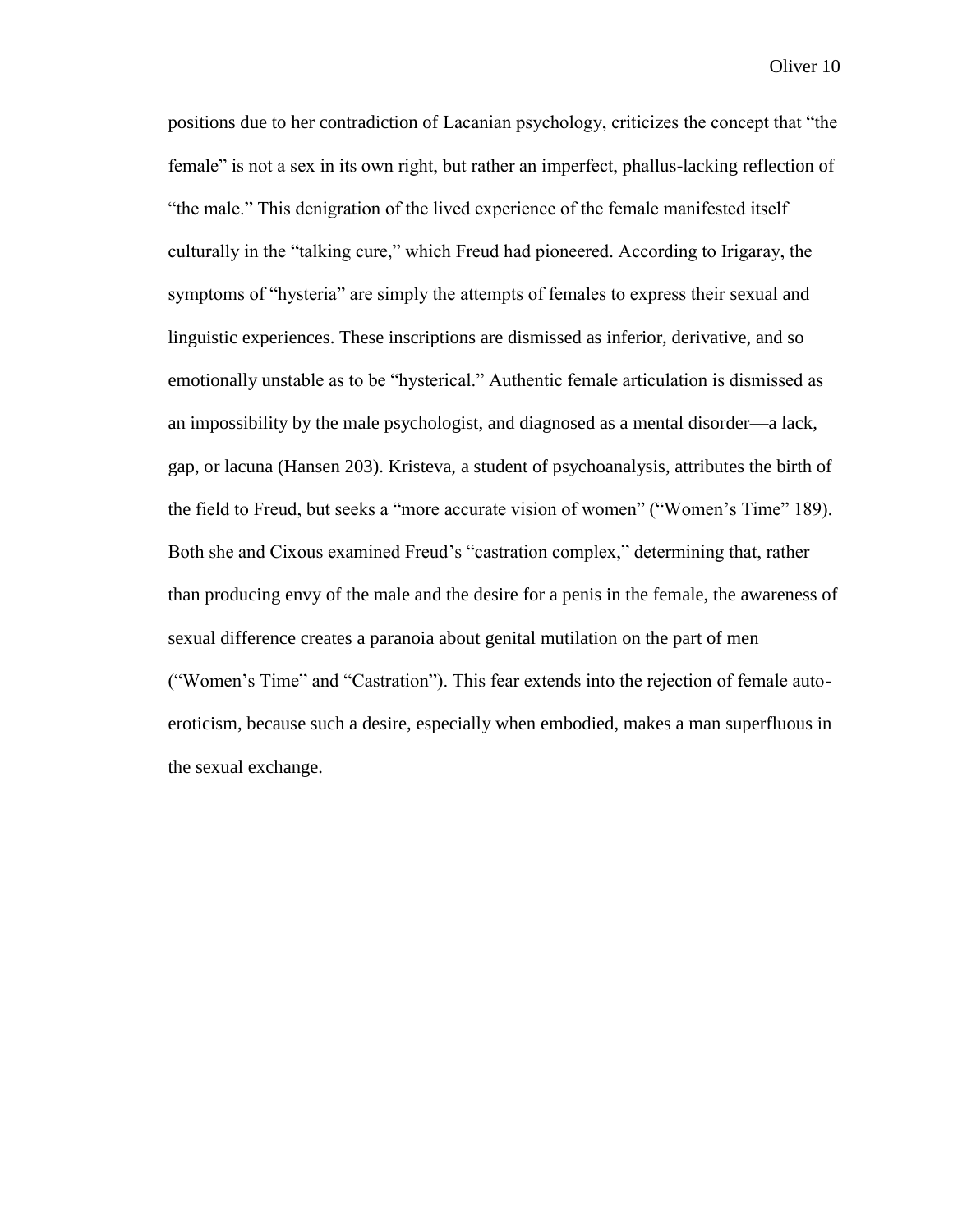and what I shall assume you shall assume, for every atom belonging to me as good belongs to you Walt Whitman, "Song of Myself"

Although Beckett worked hard to claim his own cultural space, removed from the shadow of one of his mentors, James Joyce (and thus bodied forth a complicated and satisfying resolution to what Freud termed the Oedipal Complex), he could not deny the value of estrangement and exile. As one of the Modernist expatriates, Beckett spent a great portion of his life living and travelling in France. Here, he abandoned English and embraced the French language, the original language of much of the theory of the Feminist movement. This linguistic shift on the part of Beckett sparked a fertile period of personal renaissance, leading to the publishing of his trilogy of novels and much of his revered drama (Ackerly 207-211). Although it is impossible to prove a reading of French Feminism on the part of Beckett—despite his moving to the birthplace of second-wave Feminism and embracing of its native *langue*—it is difficult to conceive of an author of Beckett's perceptive gifts not being impacted by the rising social, psychological, and linguistic movement which engulfed the cafés of Paris after World War II.

Rather, as an iconic figure with one foot in the Modernist canon and one foot on the banana peel of linguistic entropy, Beckett's literature was unquestionably familiar and influential to those establishing this new form of linguistic analysis. Cixous, who wrote her doctoral dissertation on Beckett's literary surrogate father (and rival), Joyce, nods to Beckett as one of the literary influences to her poetic style (Alphonso 253). Likewise, Kristeva dedicates a chapter in her book *Desire in Language* to the linguistic and psychological analysis of these two Irish authors. In this chapter, entitled "The Father,

I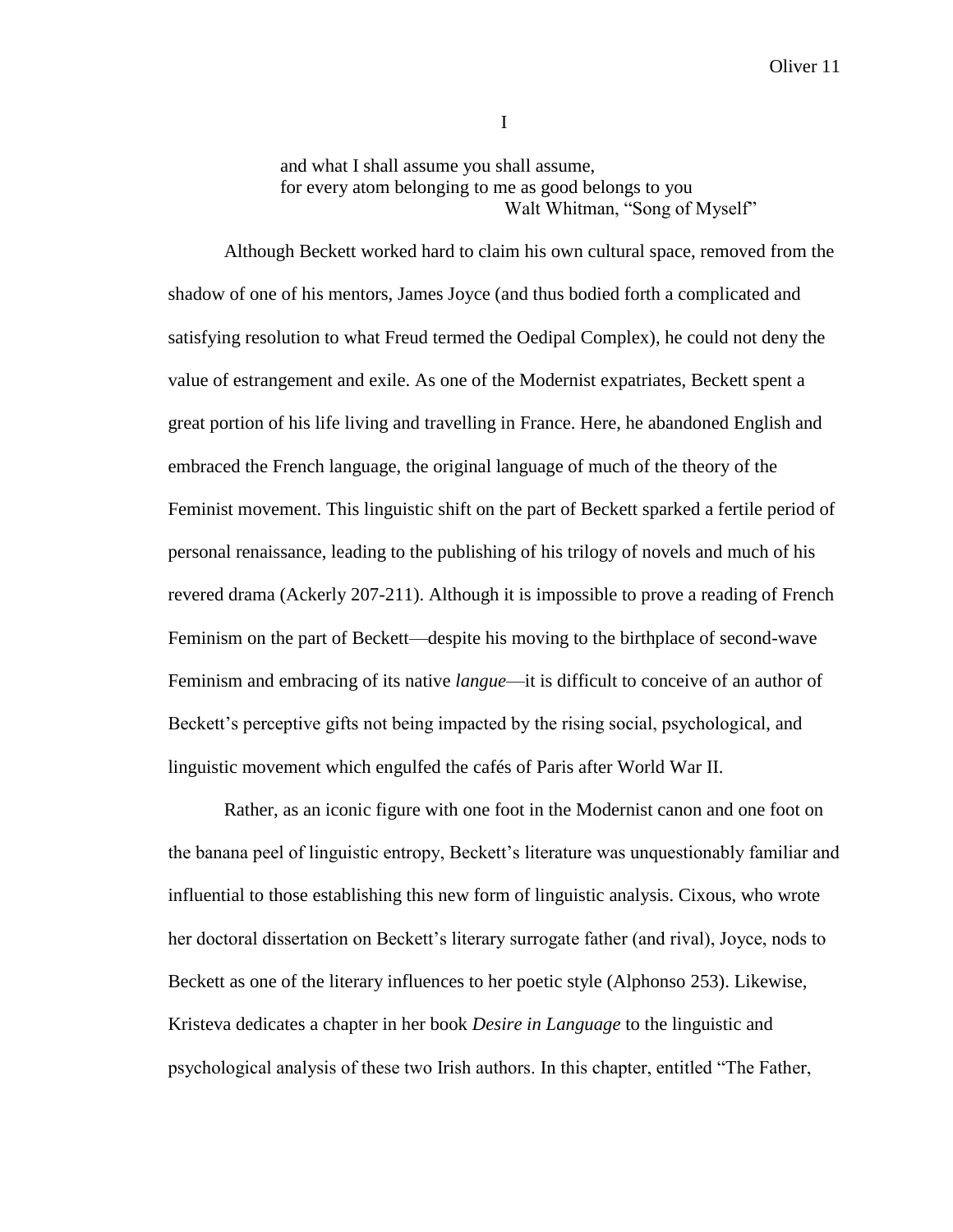Love, and Banishment," she focuses on Beckett's short fiction, providing a substantial gendered analysis of his short monologue *Not I*, and his short story or novella, "First Love." To date, her work stands as a monument of Beckett criticism, and one of the only critical texts on "First Love."

Samuel Beckett's first published short story, "Assumption" (1929), directly links language, in this case the speech of the protagonist, to gender and sexuality. At its core, the episode is a text about talking. Tony Fincham asserts that Beckettian love is inherently scopophilic: "[Beckett's] gaze is 'the chief instrument of penetration', [his] perspective is almost pathologically voyeuristic" (19). However, even in his first publication, it is clear that Beckett is instead moving away from the Joycean obsession with vision in favor of a conflation of the verbal and sexual. This fascination is taken to its most extreme in *Not I*, which features an abstract and disembodied voiced simply named Mouth. In "Assumption," the mouth functions not only as an orifice to take in, but as a transmitter of the sexual expression of speech and experience of gender. The "penetrating instrument" is not the gaze, but the voice.

The story opens with the description of two male characters: "The buffoon in the loft swung steadily on his stick and the organist sat dreaming with his hands in his pockets" (3). The image of the buffoon's swinging "stick" is distinctly phallic. Meanwhile, the organist (invoking both the musical profession and the man's "organ") is sitting with his hands in the front of his pants. These characters, although they are mentioned only in passing, immediately cast the dispute in a specifically male physical/sexual context. The argument itself presents an instance of male rivalry in which physical prowess is replaced by intellectual debate. This heated conversation is one of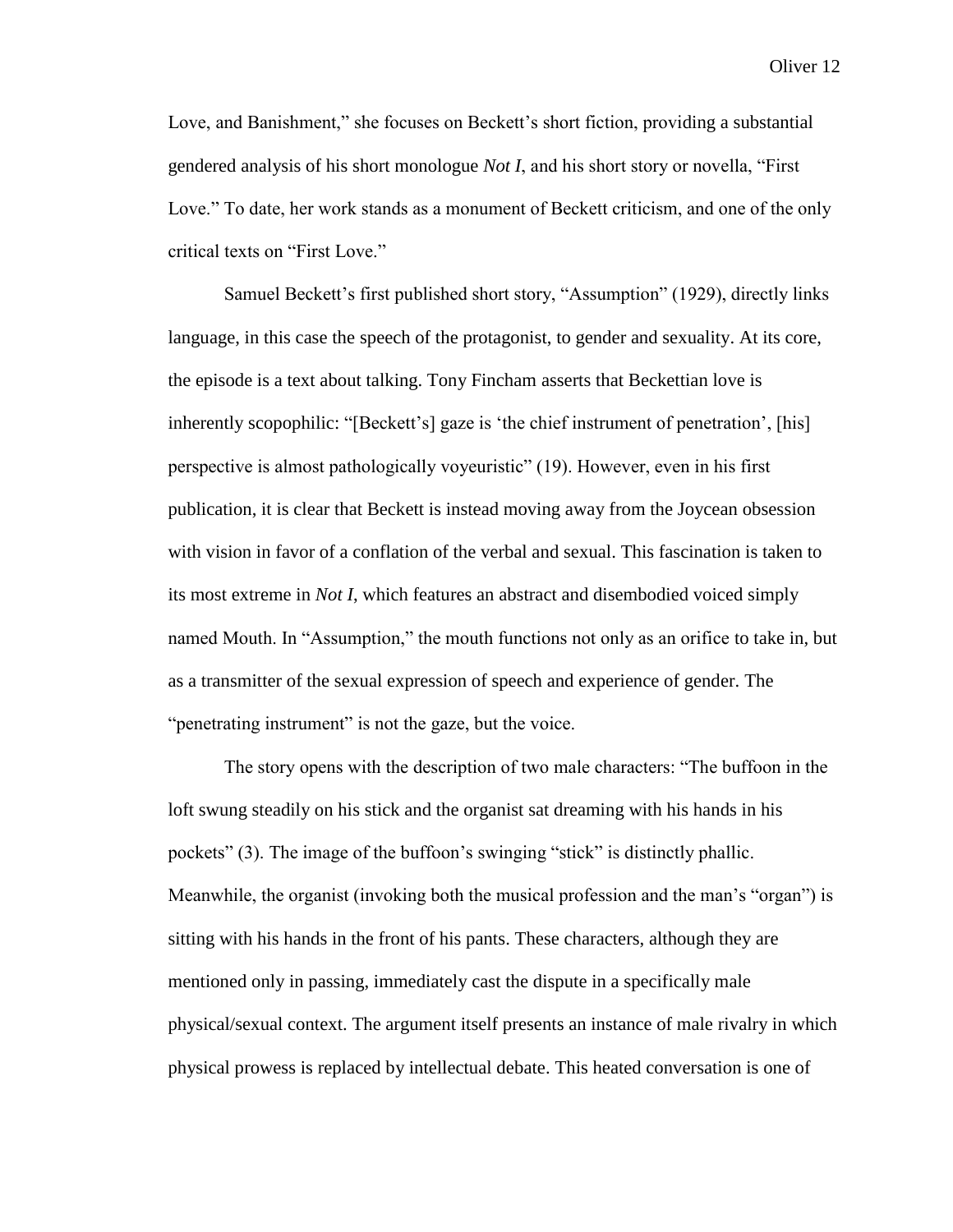"noisy violence," a description which suggests that visceral violence has been replaced by verbal attack (3). Here is an instance of Kristeva's symbolic discourse. Unlike dialogue which employs the semiotic, this intellectual debate minimalizes the language of bodily drives in favor of "displacement and condensation, metaphor and metonymy, rhetorical figures" ("From One" 161). The protagonist is pitched against his "fiercely oblivious combatant" ("Assumption" 4), and because of his intellectual superiority and "remarkable faculty" with symbolic language, he proves himself as the alpha male, establishing himself as the most manly through his speech (3).

The protagonist's voice defines his masculinity, not just through his proficiency in the oral homosocial contest, but in its inherent quality. "He spoke little, and then almost huskily, with the low-voiced timidity of a man who shrinks from argument, […] of the unhappy listener who will not face a clash with the vulgar, uncultivated, terribly clear and personal ideas of the unread intellegenzia. [sic]" (3). Variations of the phrase "of such a man" occur three times within the two sentences describing the nature of the protagonist's speech. He is an illusionist, and his greatest trick is the façade of manliness he achieves by speaking like a certain type of male. For "[h]e indeed was not such a man, but his voice was of such a man" (3). By inscribing his protagonist with the ability to orally construct a gender for the sake of public appearance, Beckett suggests that gender itself is a performance.

If the voice of the protagonist is connected to his portrayal of masculinity, it is linked, by extension, to his sexual desire. Therefore, his descent into silence and reclusion is a metaphor for his abstinence from sexual activity. During this retreat into his own mind, the "flesh-locked sea of silence achieved a miserable consummation in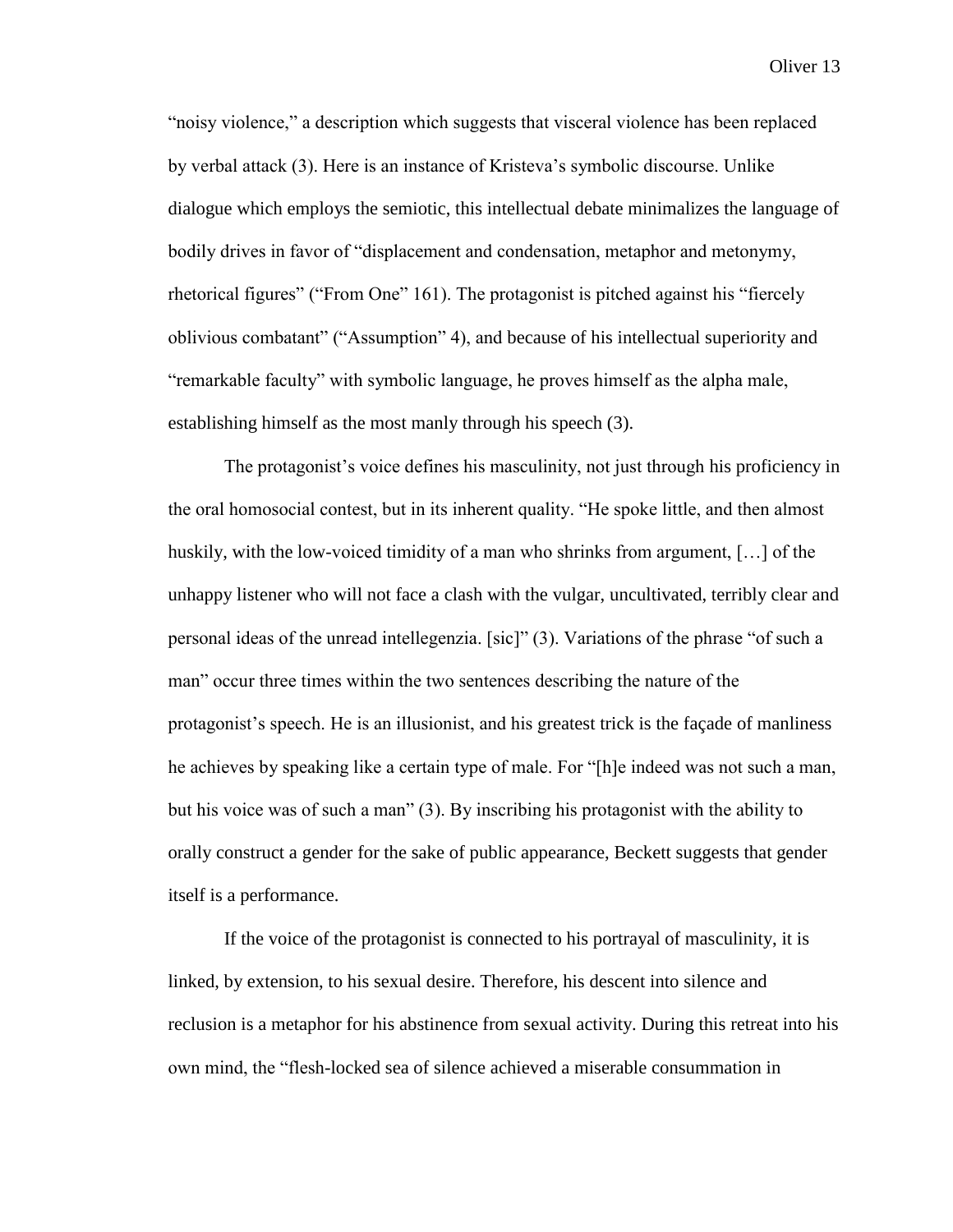driblets of sound" (5). Here, the illustration of quietude as something regulated by the carnal force strengthens the relationship between language and physicality. "Consummation," like the "absorption" and "assumption" which resurface continually through the text, is plural in its meanings. Invoking both orgasm and demise, this statement is the first instance of Freudian conflation of eros and thanatos, or the French concept sex as *la petite mort*, "the little death." As the protagonist "consummates" his lust for the woman, he will be "consumed" by the sudden outburst of his own repressed desire.

This phrase marks the beginning of the protagonist's descent into sexual abstinence as it is represented by silence:

> The process was absurd, extravagantly absurd, like boiling an egg over a bonfire. But in his case it was not a willful extravagance; he felt compassion as well as fear; he dreaded lest his prisoner should escape, he longed that it might escape; it tore at his throat and he choked it back in dread and sorrow. Fear breeds fear: he began to have a horror of unexpected pain, of sleep, of anything that might remove the involuntary inhibition. He drugged himself that he might sleep heavily, silently; he scarcely left his room, scarcely spoke […] By damming the stream of whispers he had raised the level of the flood, and he knew the day would come when it could no longer be denied. (5)

Here, the protagonist releases small amounts of sound to avoid "that wild rebellious surge that aspired violently towards realization in sound" (4). These small emissions prevent the shout that is symbolic of orgasm. The dread of involuntary release during sleep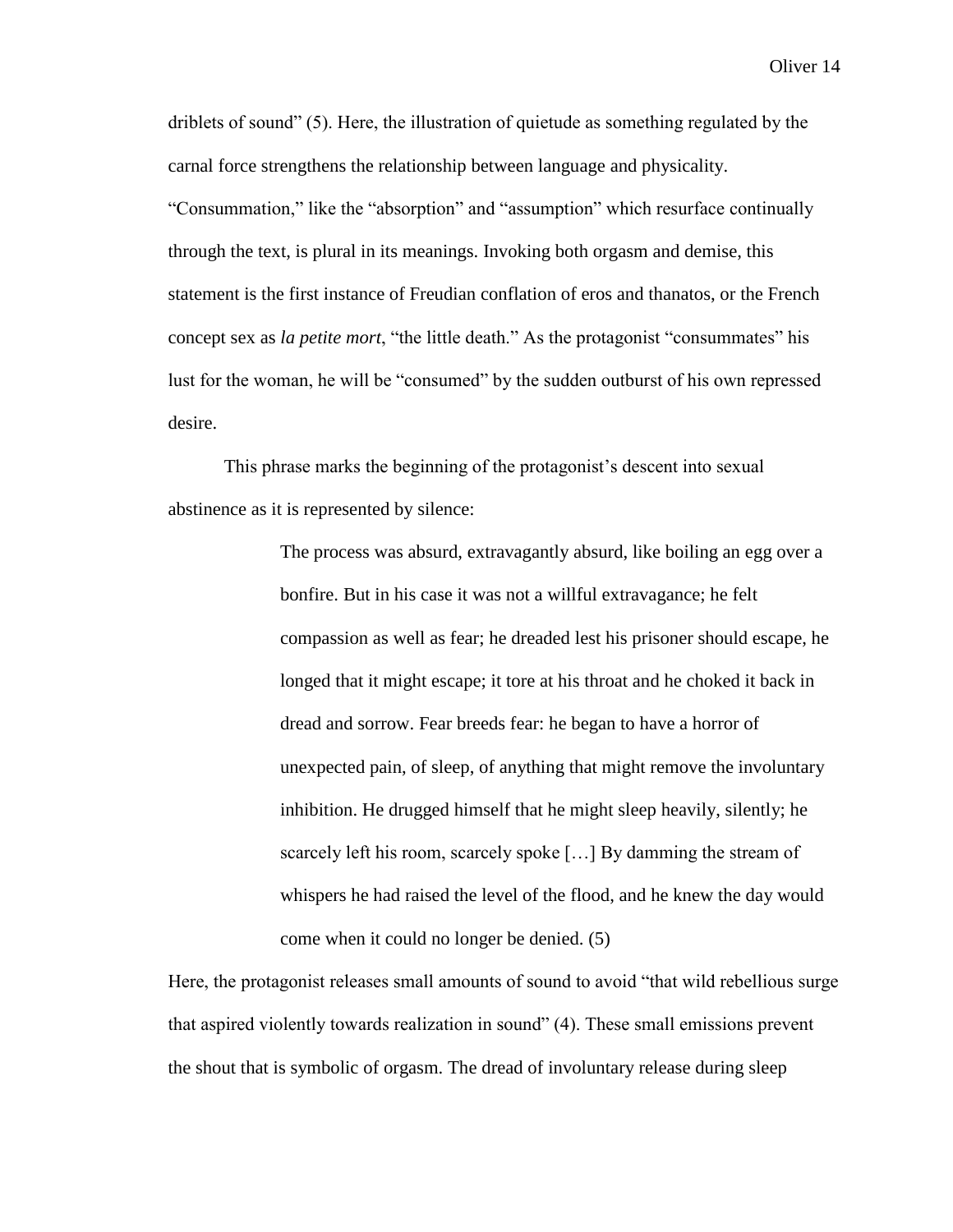suggests the possibility of unconscious ejaculation which accompanies sexual denial. The protagonist fears he will wake up screaming in the night, like waking up from a wet dream. The simultaneous fear and longing for sexual and verbal release increase as the protagonist's self-prescribed restraint heightens to complete abstinence from sound and pleasure. Like a pressure cooker, he must ease tension in small degrees to avoid an explosion. As the man completely blocks the release of his steam, he recognizes that *la petite mort* is unavoidable.

Once he assumes a total silence, his desire for both sexual and verbal release intensifies, but "[s]till he was silent, in silence listening for the first murmur of the torrent which must destroy him" (5). This description invokes the extended metaphor which runs throughout the work: speech, and therefore desire, is like a moving body of water. "Although both masculine and feminine desire is characterized by water, its nature is different. The constant "torrent" of words which makes up the speech of the woman reflects the plurality of her sexuality. According to Irigaray, "[h]er sexuality, always at least double, goes even further: it is *plural*" ("This Sex" 260). Contrastingly, the sudden fatal outburst of sound from the man represents the singularity of male ejaculation.

There is only one female character introduced into the male narrative: "At this moment the Woman came to him..." (5). "Woman" is the only proper noun given to the unnamed female character. This reference to "the Woman" displays the man's perception of women as universally exchangeable. Rather than referring to her as "a woman," setting her apart from other females, the choice of article and capitalization suggest that she is a representative of the entire essentialized sex. The narrator goes on to further this generalization: "It was the usual story, vulgarly told: admiration for his genius, sympathy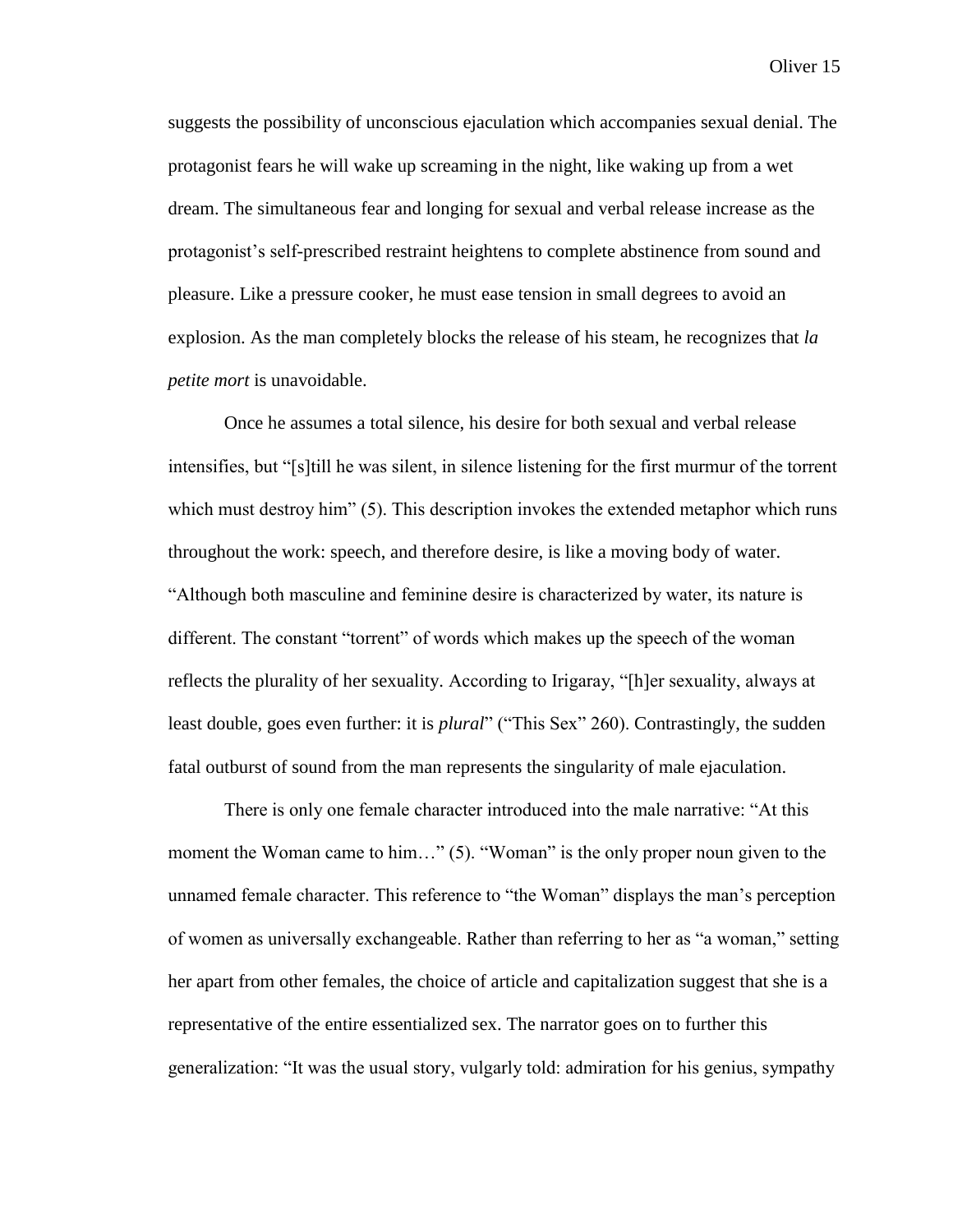with his suffering, only a woman could understand...He clenched his hands in a fury against the enormous impertinence of women, their noisy intrusive curious enthusiasm" (5). Not only does this passage display his impatience and general narcissism, but the misogynistic assumption that all women have the same "story" and emotional inclinations. Within this system of linguistic oppression, the female is limited to appreciation and adoration of the masculine and an empathic capacity. The woman's ability to "understand" is not a rational or logical understanding — reserved in the text for masculine discourse — but one moved by emotional empathy. His frustration is not with an individual female, but with that which is ascribed to the feminine.

This insertion of a figure who is marked immediately by her sex underlines the dichotomy of masculine and feminine which surrounds the work's conflict. The existence of these opposing, gendered characters immediately establishes a binary system of genders. In their most important and telling aspect, their voices, the male protagonist and his female lover are polar opposites. While he possesses "the low-voiced timidity of a man who shrinks from an argument" (3), she is immediately marked by her "clear, steady voice" (5). Just as his verbal presence is a performance of gender, the woman's speech is an illusion. Here she plays the role of the mimic, which Irigaray argues is the "one to which the female condition is assigned" ("This Sex" 208). By conforming to the mode of male speech she is able to get an audience with the man, rather than being dismissed from the male dialogue which favors the symbolic.

The male protagonist is portrayed by Beckett as an artist-figure: "Just as the creative artist must be partly illusionist, our whispering prestidigitator was partly artist" (4). If the whispering man is Michelangelo, the woman is not just the "bursting American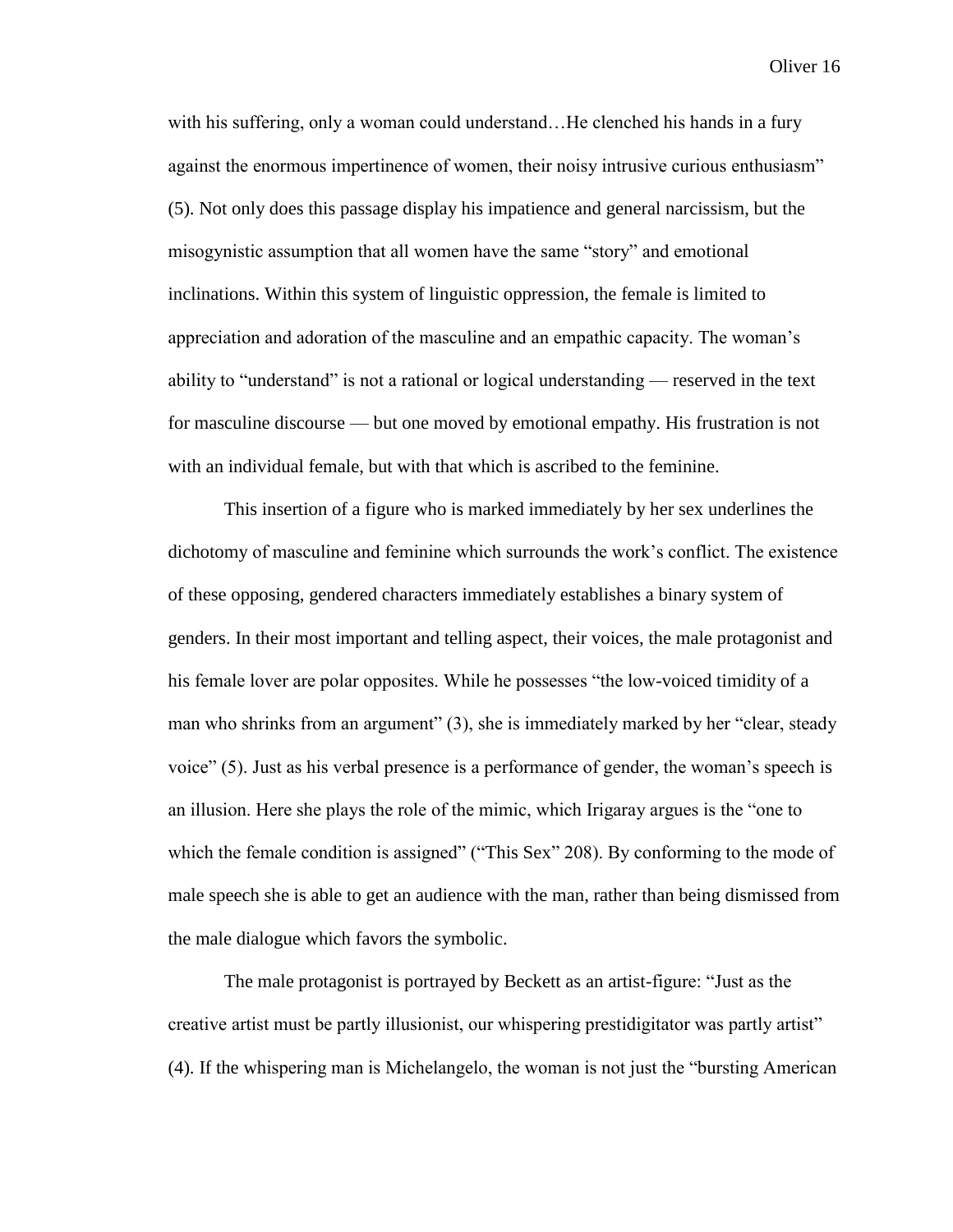heart" which admires the artist, but she is the Sistine Chapel itself; she is the art object. The narrator describes the effect of the light on her physical appearance as one would a sculpture or painting: "the light on her cheekbones threw them back into a misty shadow. In daylight they were strange, almost repulsive, deriving a pitiless penetration from the rim of white showing naturally above the green-flecked pupil. Now as she leaned forward beneath the light, they were pools of obscurity" (6). As the light changes, not just her appearance, but her entire quality is altered, from piercing and direct to esoteric. The perception of the man determines the identity of his art object, rather than her inherent identity or active presence.

This illustration portrays the feminine as ambiguous, a common trait of many, if not all, of Beckett's women. Irigaray comments on the characterization of the female as vague, ambiguous, or ultimately unknowable in "This Sex Which is Not One": "She is indefinitely other in herself. This is doubtless why she is said to be whimsical, incomprehensible, agitated, capricious" (261). Her cheekbones and eyes are shrouded in "a misty shadow" and described as "pools of obscurity" (6). This description is perfectly aligned with the ideology that asserts that women are enigmatic by nature and associates femininity with images of mysticism. In this descriptive passage she is objectified as she is simplified into parts, rather than represented as a complete individual. Throughout her description, the only aspects which are presented as being possessed by her are "her lips" (the mouth which Beckett sees as the ultimate sexual orifice). The depiction of the rest of her countenance transitions into fractured disenfranchisement: "the low broad brow to the closed nostrils"; "The eyes"; "the cheekbones"; "the green-flecked pupil" (6). This same disembodiment is applied to the man as well, but only once he is dead: "the face that she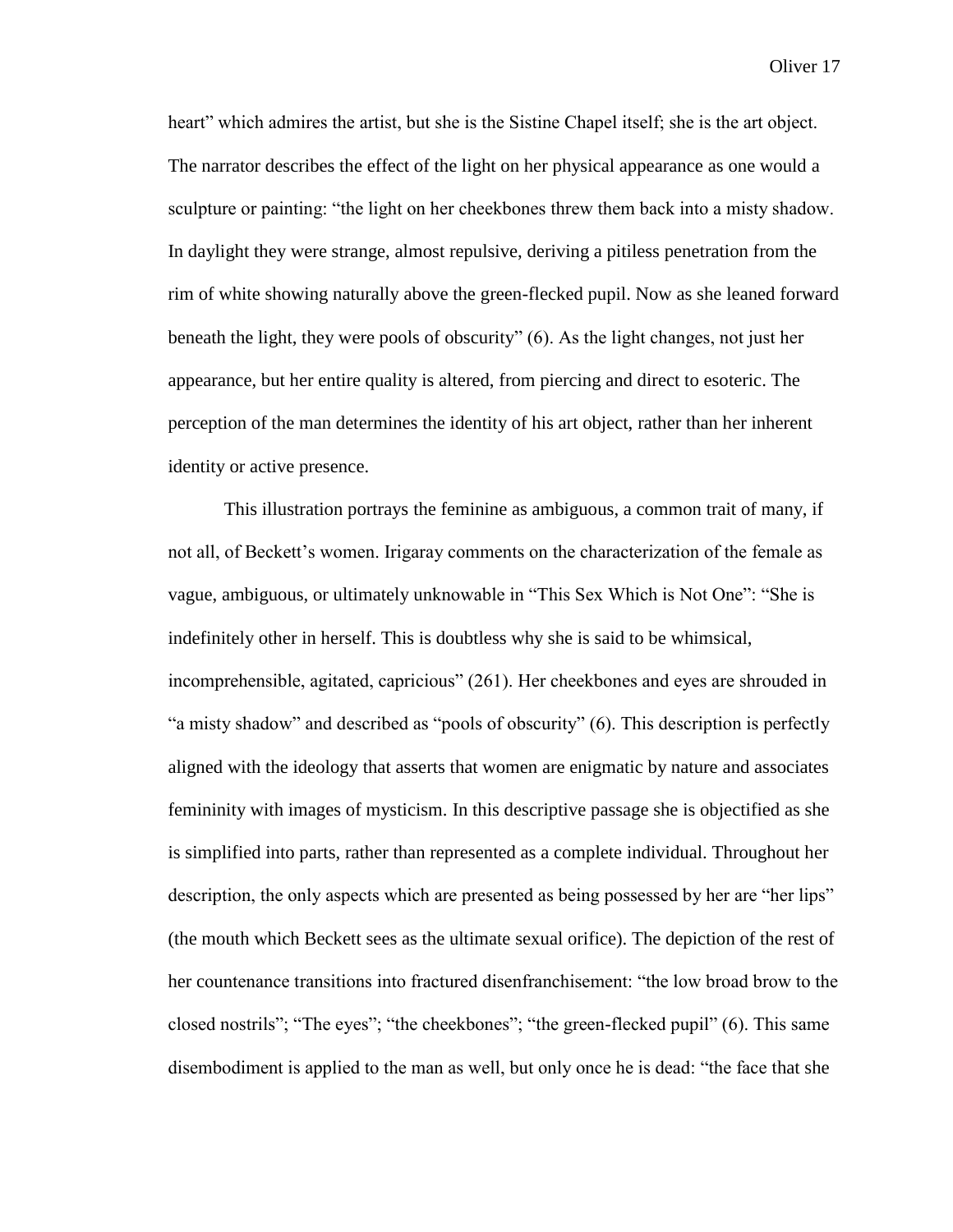had overlaid with death" (7). This suggests that the woman is as inanimate to him as his own lifeless form will come to be.

Just as language and sex are inseparably linked in this piece, so are sex and death. If speaking is equivalent to engaging in sex, and the climax of sex is a "little death," it holds true that language and death must also be intertwined. This affiliation is most overtly expressed after the first visit of the woman: "When at last she went away he felt that something had gone out of him, something he could not spare, but still less could grudge, something of the desire to live" (6). After the introduction and conversation that weakens his resolve to abstain from sex, the protagonist is allured by the thought of death. He is not just seduced by the woman and her voice, but by death itself. The scream/orgasm will eventually lead to the protagonist's death, a fact which is embraced by him.

Although the highly metaphorical text is unclear about the extent of the relationship between the woman and the man, the couple does engage sexually almost immediately after the woman is so prettily objectified: "So each evening, in contemplation and absorption of this woman, he lost a part of his animality: so that the water rose, terrifying him […] After a timeless parenthesis he found himself alone in his room, spent with ecstasy" (6). Again, sex and language are explicitly linked, for here the narrator describes whatever sexual acts have transpired in terms of punctuation which removes elements of meaning from the linear flow of a sentence. The "apogee" of the story corresponds with the man's climax, the unbiddable, unstoppable, verbal explosion of the little death: "Then it happened. While the woman was contemplating the face that she had overlaid with death, she was swept aside by a great storm of sound, shaking the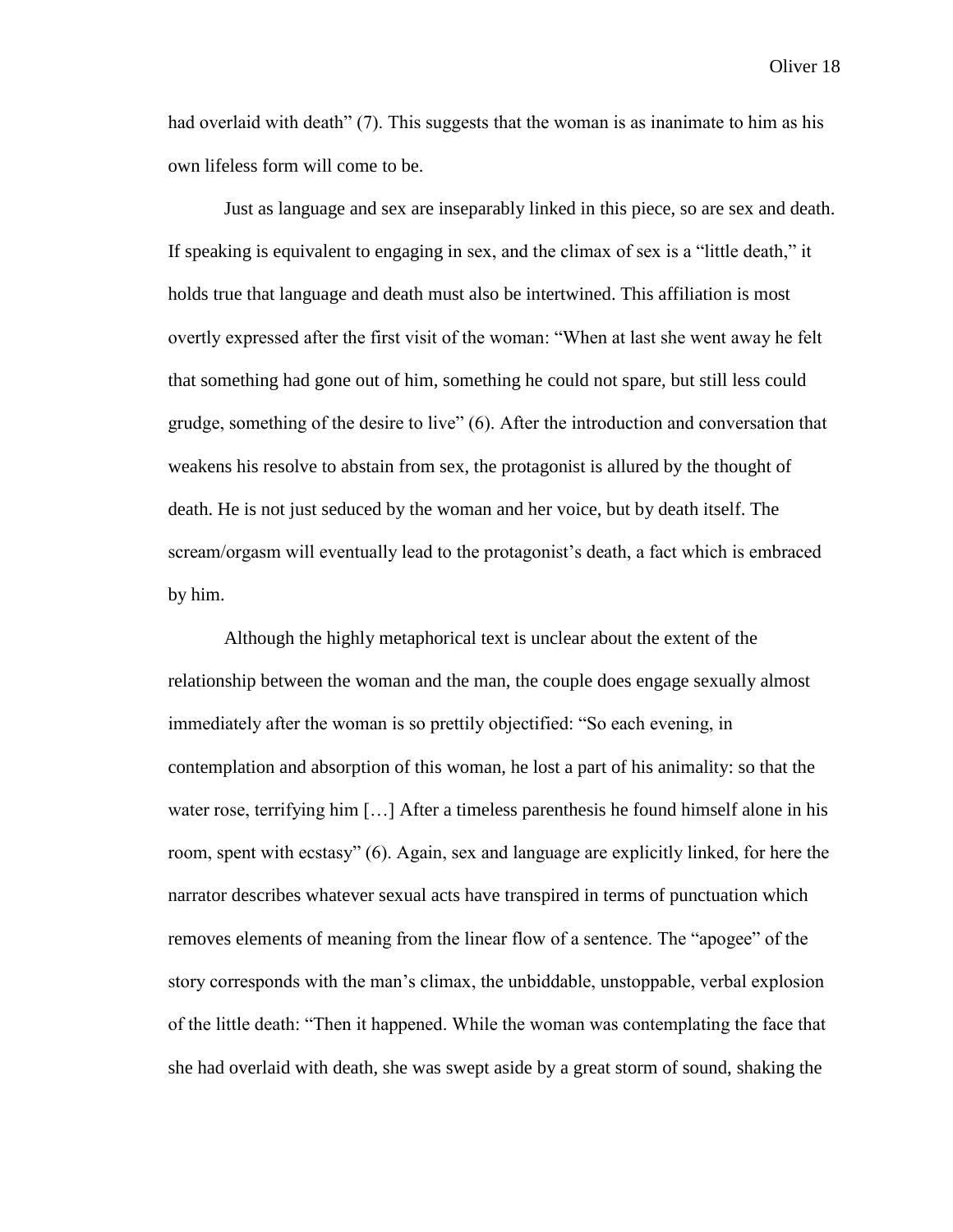very house with its prolonged, triumphant vehemence, climbing in a dizzy, bubbling scale until, dispersed, it fused into the breath of the forest and the throbbing cry of the sea" (7). All of the body's desires are released in an ejaculation of sound which kills its progenitor and finalizes the unification of sex, death, and language. The honey of generation has betrayed the Logos/child/word, bodied forth into simultaneous life, death, and death-in-life.

This dissolution may be the "assumption" to which the title refers. The Feast of the Assumption, celebrated on August  $15<sup>th</sup>$ , commemorates the bodily "assumption" of the Virgin Mary into Heaven (Ackerly 25-6). According to the *Faber Companion to Samuel Beckett*, "Whether the artist transcends the worldly to unite with the Idea […] or whether the title refers to the arrogance of such a desire, may be the crux. The protagonist's romantic agony (in all senses of that phrase) may simply be postcoital depression, and so travesty the belabored agonies of the would-be artist." While Jesus ascends into Heaven, his earthly mother is taken in, or "assumed," by divine forces. Jesus' ascent is an act of his own agency, while the woman's is a passive event. In this same way, the protagonist of Beckett's piece actively participates in a "struggle for divinity"—artistically, sexually, and spiritually (4). His desire is to be "taken up bodily and pitched breathless against the peak of a sheer crag" (4), a description which invokes the definition of the title. But, as with all things Beckett, this desire is multifaceted. Does the man desire to give up his agency, to be tossed about and then penetrated by a force larger and greater than himself? Does he acquiesce to being "overlaid with death" (7), and in doing so, expel all volition? Or does he aspire to a form of kenosis, where his abnegation actually elevates him to a superhuman status? The intimations of all of these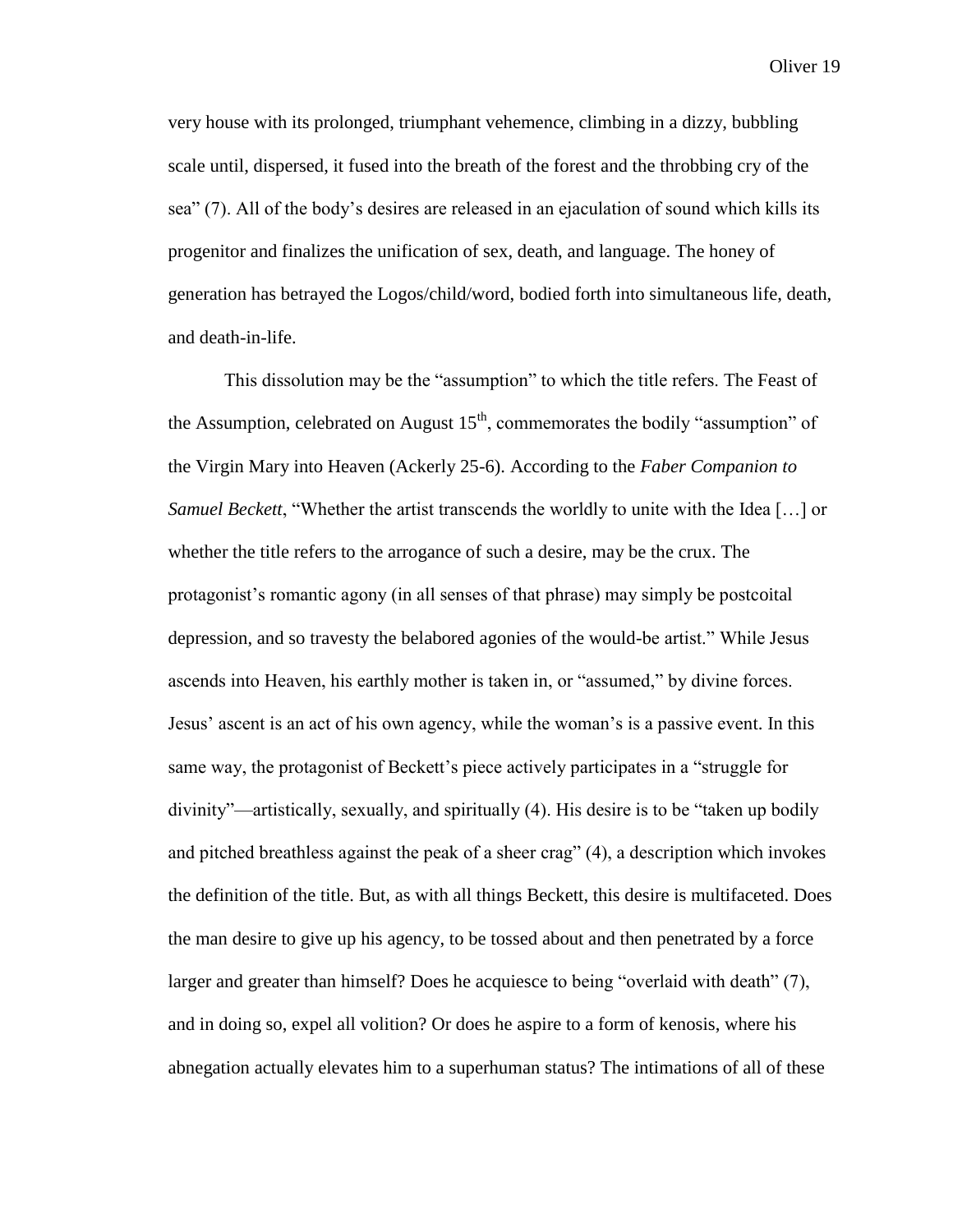interpretations (and more) are certainly here. During their meetings, he sits "in contemplation and absorption of this woman" (6). This depiction harkens not only to the "assumption" of Mary, but also to the traditional biblical image of her as a mother who assumed all sorrows unto herself and, when faced with that which cannot be reduced to language, " treasured all these things, pondering them in her heart" (Luke 2:19). His silence is a manifestation and mirror of the quietude associated with the human bearer of the Divine. Through his sexual engagement with the woman, the man is actively seeking divinity, all the while absorbing the woman, "assuming" her into his own spiritual and physical body.

The difference between ascent and assumption is a matter of agency. The man's understanding of his own agency, however, is problematized even in the opening line of the text. While the narrator asserts that the denial of sound is "not a willful extravagance" but an "involuntary inhibition" (5), his interpretation is already contradicted and overridden. The text begins, "He could have shouted and could not" (3). This is Beckett's initial presentation of the man, and the reader's first encounter with him. He is immediately marked as a character with agency, especially over his voice, and correlatively, his sexual desires. And yet, if we press a bit harder on this opening statement, we see that his self-determination is far more nuanced than a mere binary opposition can represent. Yes, he could have shouted, so he is in control. But he could not shout, so he is not in control. Historically, critics have ignored this internal juxtaposition in favor of a more overt, gendered, binary relationship, that between the man and the woman. The woman, who has been "absorbed" and "assumed" by the man, obviously lacks any sense of agency over her language. Although she possesses "clear, steady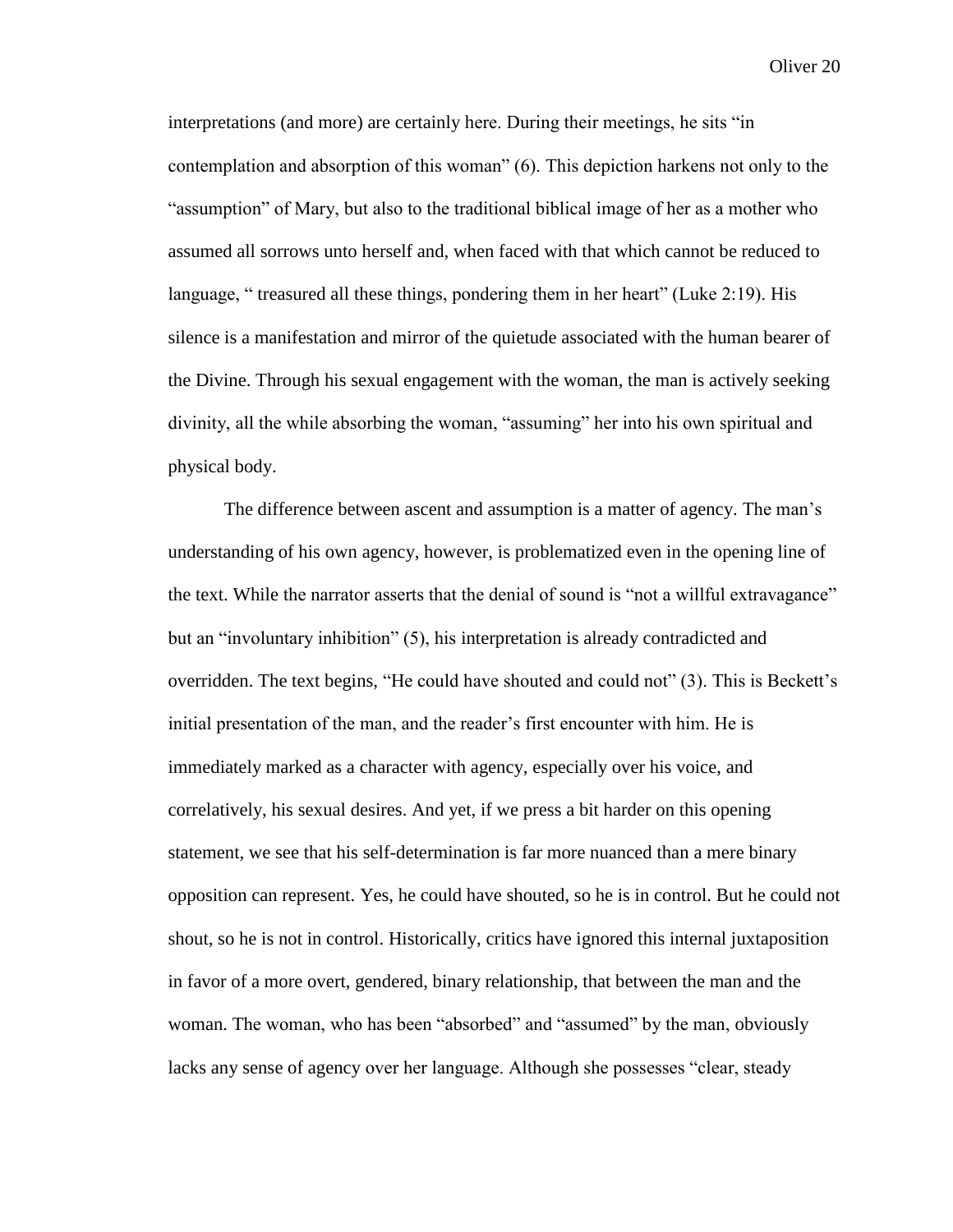speech" (5), the language she communicates with has been roughly paraphrased by the narrative perception of the man. Rather than participating in dialogue or debate (perhaps like the men at the opening of the text), the woman is interpreted and translated into silence, and therefore robbed of her desire. Much like she is synecdochized in her physical description, her voice, the representation of her agency and sexuality, is divided from her body: "The voice droned on, wavered, stopped" (5). In this one sentence her speech is disembodied by the narrator, then weakened and silenced altogether.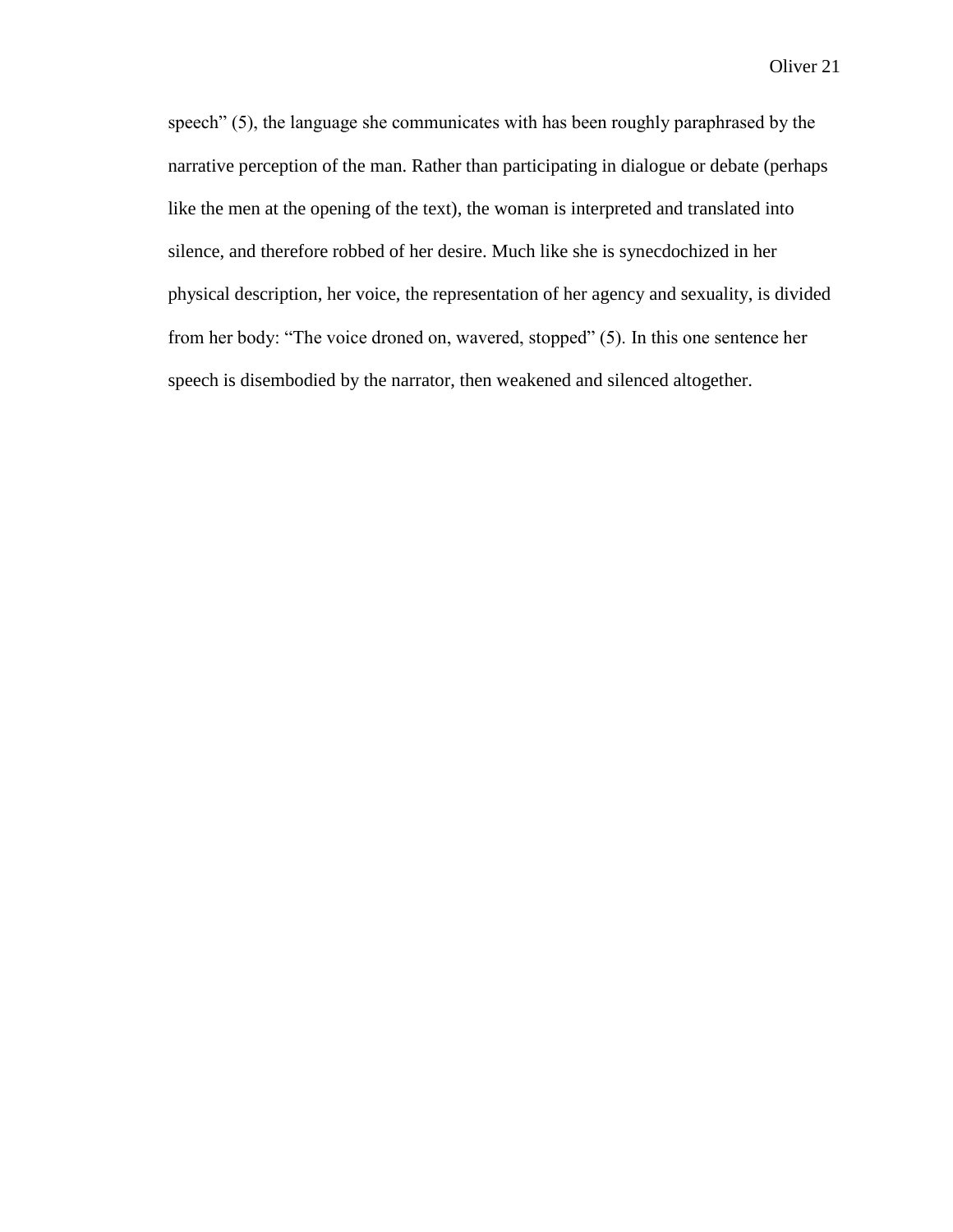II

Are flowers the winter's choice? Is love's bed always snow? She seemed to hear my silent voice, Not love's appeals to know. John Clare, "First Love

The first of Samuel Beckett's masterpieces written originally in French and later translated by the author himself (begrudgingly, at the insistence of his publisher) was "First Love." Much like his first short work of prose, the plot of "First Love" focuses on the coming together of a man and woman, opening with a description of exclusively male relationships and of the protagonist himself before his encounter with the woman. "First Love" begins with the death of the narrator's father, a traumatic and devastating break in the protagonist's personal patriarchy: "I associate, rightly or wrongly, my marriage with the death of my father, in time" (25). This man inherits no power and little material wealth from the death of his father; rather, he is left exiled, emasculated, and unstable both emotionally and psychologically. In order to rediscover his identity as a man and his place in a society which privileges this masculinity, the son assumes the traditionally dominant role of provider, husband, and father, engaging in a relationship with Lulu—a cruel sexual relationship which, despite its tenor, he deems "marriage." Although it lacks any sense of ceremony, legal recognition, or even the affection generally associated with such a union, the protagonist's naming of their affair in such a way places the event cleanly and unproblematically within the mainstream discourse of the patriarchal culture.

The dichotomy established by the speech in "First Love" parallels that seen in "Assumption." Just like the earlier short story, there are only two "speaking" characters: an unnamed male narrator/protagonist and his female lover, Lulu. Once again, the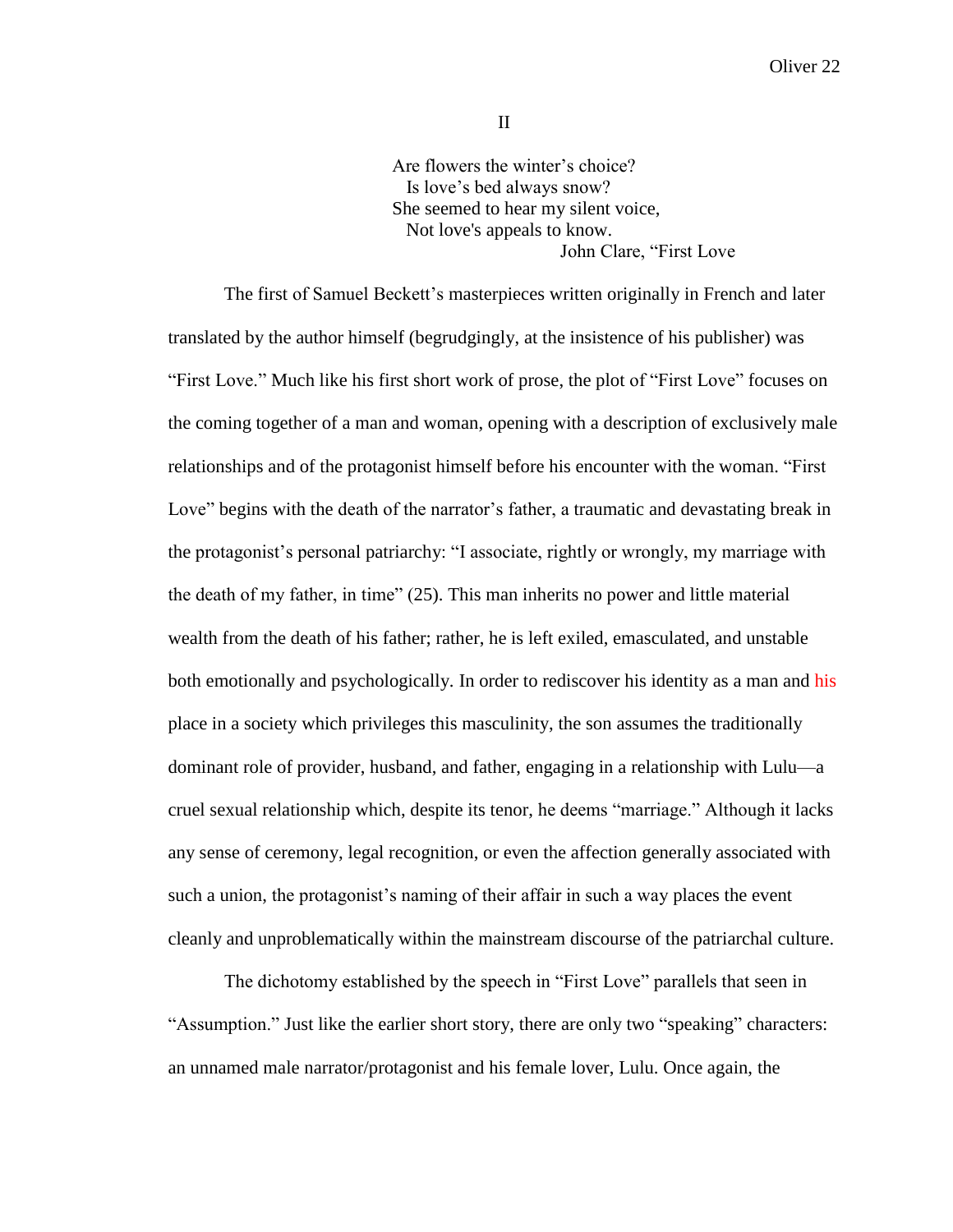conversation between the two characters is not a conversation between equals: "I replied no, I would like her to say something. I thought she would say she had nothing to say, it would have been like her…" (38). It is clear that the communication between the two characters takes place mostly on the part of the narrator. When Lulu does speak, the narrator longs for their conversation to cease, wishing for a descent into silence, like the protagonist of "Assumption": "She could not always resist the temptation to speak to me…I had given up thinking of her, quite given up, but still I needed silence, to live my life" (42). And yet, Lulu's voice is fundamentally repositioned by the narrator. Like the woman in "Assumption," Lulu's remarks are paraphrased by the male narrator, rather than being segregated by quotation marks or punctuation implying direct repetition (a stylistic exclusion characteristic of much of Beckett's prose). Thus the reader never actually "hears" Lulu. Through this filtering of the female voice through the male narrative, Lulu's voice is censored, altered, and silenced. As Kristeva observes in her analysis of the story, the narrator seeks a "mute partner" ("The Father" 152).

Not only does Lulu have a significantly smaller speaking role, but the lines she does speak are ambiguous, at least to the narrator: "[a]nd the way she kept saying, I don't know, I can't. I alone did not know and could not" (36). Lulu suffers from what Irigaray calls, "women's powerlessness to speak coherently," a judgment of female vocality that Irigrary attributes to the dominant patriarchal discourse ("This Sex" 207). Irigaray observes that the oppressive interpretive apparatus allows only three options for women who would seek to speak: silence, mimicry, or "nonsense." Lulu is not a silent figure, nor does she talk "like a man" with a "clear, steady voice" like the woman in "Assumption" (5). Her feminine verbal expression (in Cixous' sense) is misunderstood by the male, who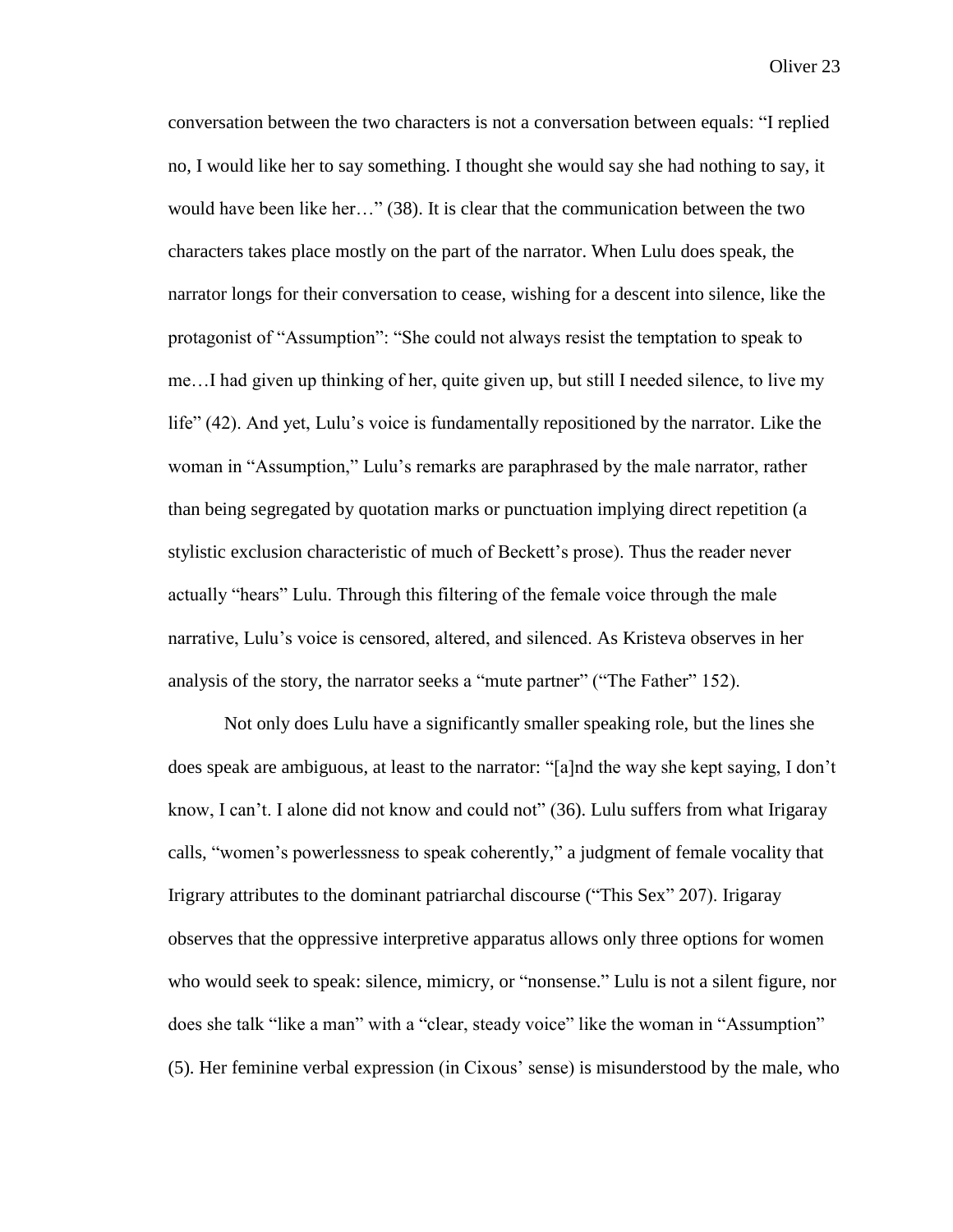is accustomed to the singular, linear discourse which he has been bequeathed by the generations of men preceding him who, consciously or inadvertently, framed the socially and culturally acceptable models of verbal expression. So she, like so many before her, is dismissed as hysterical, incongruous, and nonsensical (especially by the followers of the Freudian psychoanalysis popularized at the time of the story's genesis).

The ambiguity surrounding Lulu is not limited to her dialogue. The language used to characterize her is shrouded in vagueness. Irigaray attributes this lack of definition to inherent (rather than imposed) characteristics of "the woman," and what "the man" does when faced with something "other": "'She' is indefinitely other in herself. This is doubtless why she is said to be whimsical, incomprehensible, agitated, capricious" ("This Sex" 261). The narrator expresses on multiple occasions his confusion and resentment with Lulu as a representative of her gender, often generalizing (as the protagonist in "Assumption" does) women as irrational, bewildering, and unindividual: "Shapeless, ageless, almost lifeless, it might have been anything or anyone, an old woman or a little girl… I saw her face a little clearer, it seemed normal to me, a face like millions of others…Such ambiguity I found difficult to bear, at that period" (38). As with the artist's perception of the woman in "Assumption," the narrator's description of Lulu's physical appearance adds to her esoteric nature. He states that, "as to whether it was beautiful, the face, or could conceivably become beautiful, I confess I could form no opinion" (38). His depersonalization and deliberate distancing from Lulu—it is not *her* face, it is "*the* face"; it is not a bodily feature, it is "*it*"— makes this description all the more remarkable.

Although her attractiveness is unclear to the narrator, there is one aspect of her physical appearance that he is very specific about: her "crooked" eye (38). Each further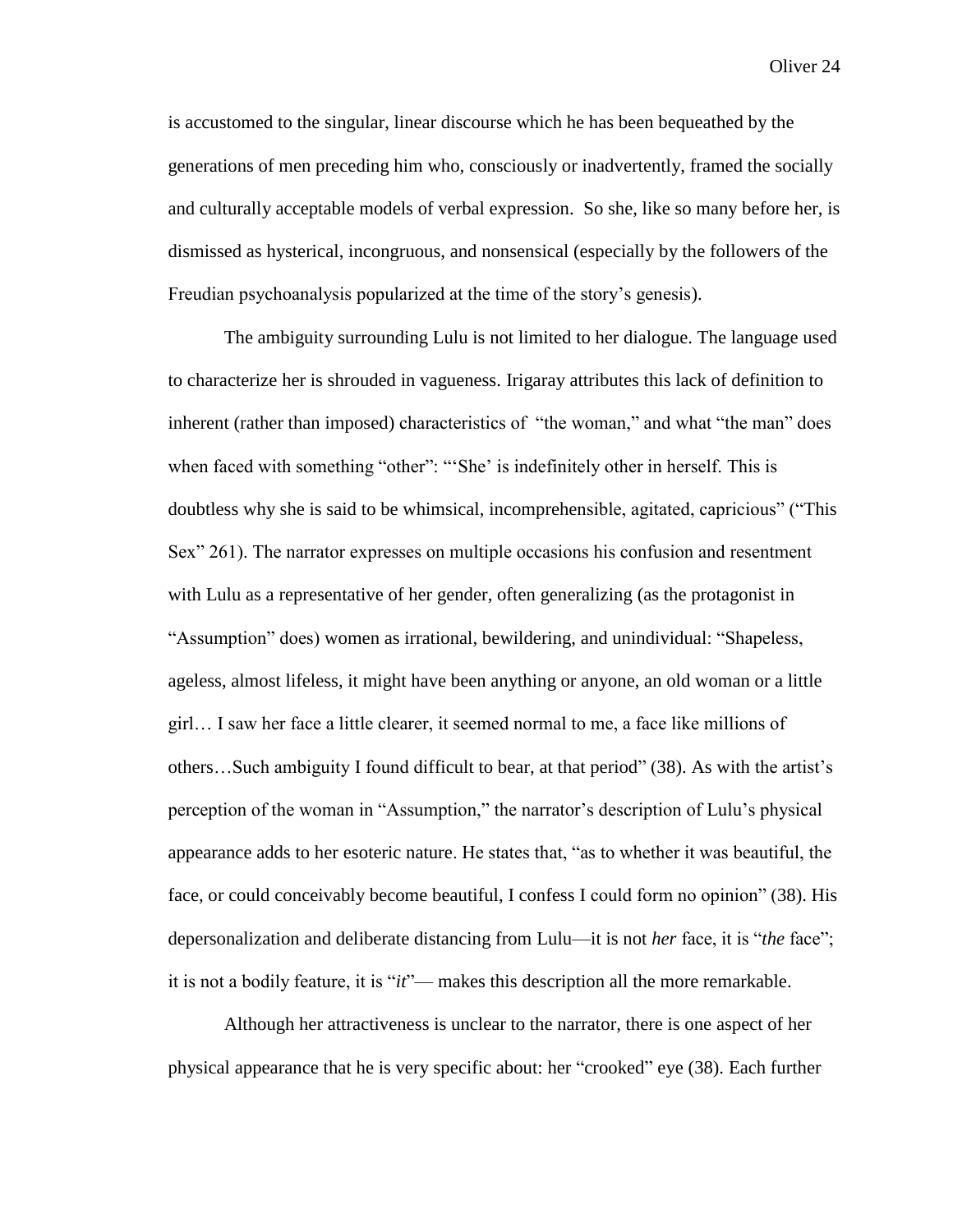mention of this physical aberration which the narrator makes is specifically associated with Lulu disrobing and attempting to seduce the narrator. The first time the narrator sees her naked, instead of remarking on her body as a whole, the narrator focuses his attention on her "squint" (39). After she is rebuffed, Lulu (who by this point in the text is renamed/reclassified by the narrator as "Anna") gathers the courage to attempt to seduce the narrator a second time, and in this instance, the narrator finds that "[t]he more naked she was, the more cross-eyed" (44). His focus on this minor physical variation from the norm, commented upon only when Lulu is physically exposed, and thus physically and emotionally vulnerable to the narrator, reflects the narrator's repulsion at her feminine sexuality. And the state of her sight itself changes her ability to focus. She can see from multiple perspectives. Her vision, like her sexuality, is "always at least double, [it] goes even further: it is *plural*" ("This Sex" 260).

The distinction between the language of the narrator and Lulu lies not only in its quantity or conciseness, but in the division of semiotic and symbolic language. Lulu is limited mainly to semiotic language and is therefore misunderstood and dismissed by the male narrator. As she is presented by the narrator, she seems to be unable to fully express herself in the masculine language of the symbolic, hence her seemingly incomplete and vague dialogue. This man, on the other hand, privileges symbolic speech, even to the point of meaningless rambling. Neither character is able to overcome their limited halflanguage; therefore they are left unable to participate in meaningful conversation, to join in communion of language, or to form a human connection.

Within "First Love," the narrator is disturbed and confused by the semiotic language which he presents as the speech of his lover. On the night of their first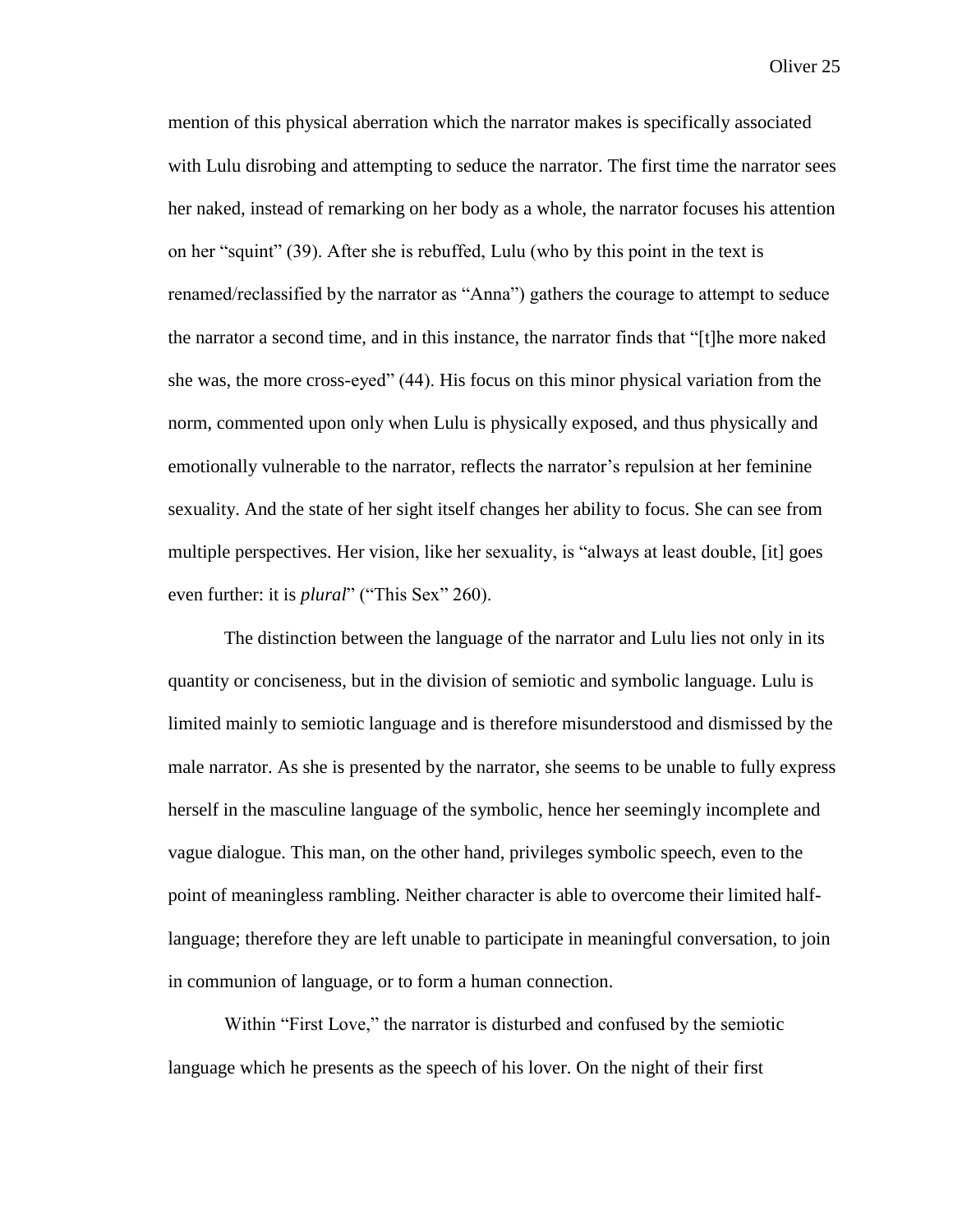rendezvous, she sings to him on the bench: "All she had done was sing, beneath her breath as to herself, and without the words fortunately, some old folk songs, and so disjointedly, skipping from one to another and finishing none, that even I found it strange" (30). On another occasion he asks her to sing to him, and she complies, singing a song about fruit trees to which he has forgotten the words. Once they are living together, he hears her singing voice finding its way through the kitchen to his room. The sounds of her voice are semiotic for the narrator; there are no words, or they have been long forgotten by him. The songs have lost their formal meaning, transformed and conflated into a bodily expulsion of sound. Her voice is out of tune, though "not unpleasant" (30). The narrator finds comfort in her non-structured, aimless vocalizing, which does not follow the rules of grammar or even the formally-dictated regulations of musical style. Yet he finds it unfamiliar and foreign: it is the mysterious and distinct feminine language, separate—and always subordinate—to his systematic and philosophic symbolic system of language.

While the songs carry a maternal overtone, and clearly have a nurturing effect on the narrator, he is far less tolerant of the "other sounds": the sexual utterances of Lulu and her clientele. These "giggles and groans" are a perfect example of Kristeva's definition of semiotic language: "the body's drives observable through muscular contractions…that accompany vocalization" ("From One" 159). We might read this as a manifestation of the narrator's envy of those who share her body, but in order for him to admit such an emotion, he would have to acknowledge that he actually desires Lulu, something which seems impossible to him. Rather, we can see this as a rejection of her sexual expression, the verbal manifestation of her bodily drives and physical needs. Finally, the narrator's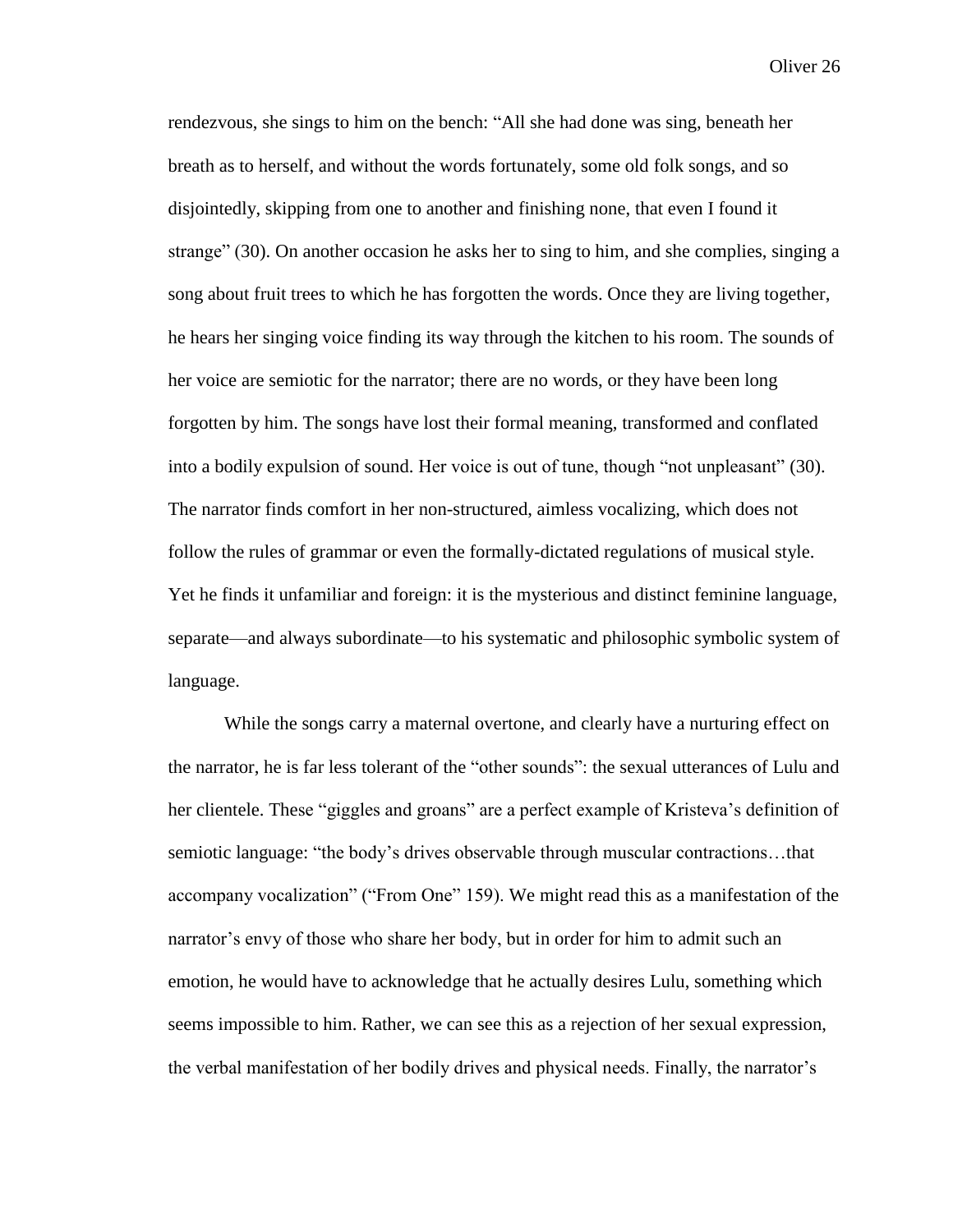"horror" (43) at these sounds is his rejection of the economic reality of their relationship: she is financially independent, so does not require him to be a "provider." In fact, in the most obvious and yet most invidious inversion of "traditional" gender roles, her "work" in bed supports them both.

Perhaps the most shocking and powerful use of gendered language in the story is the narrator's employment of the word "cunt." The narrator uses this term twice in the short story. Each time he uses it, it has a different meaning. These dual definitions are nonetheless tied together, as they create a parallel between the female anatomy and the concept of the lesser. The first instance occurs as his natural reaction to the imposition of Lulu on his bench and in his life: "I considered kicking her in the cunt. You speak to people about stretching out and they immediately see a body at full length" (31). Yet, a full body is all that the narrator sees of Lulu, whose genitals he has immediately sought out. And when he finds them, his thoughts immediately turn to violence against them. He "considers" kicking her, and thus demonstrates one of the inevitable ends of privileging only "male" logic: violence. This hypothetical violence reflects the brutal sexual dominance of the masculine over the feminine physicality.

The second use of "cunt" occurs when the narrator attempts to justify his choices and actions to his readers: "I abandoned the bench, less I must confess on her account that on its, for the site no longer answered my requirements, modest though they were, now that the air was beginning to strike chill, and for other reasons better not wasted on cunts like you, …" (33). In this breaking of the third wall he uses the word as an insult. The direct connection drawn between offensive exclamation and female anatomy clearly displays the cultural perception of the feminine as lesser. In calling readers "cunts," the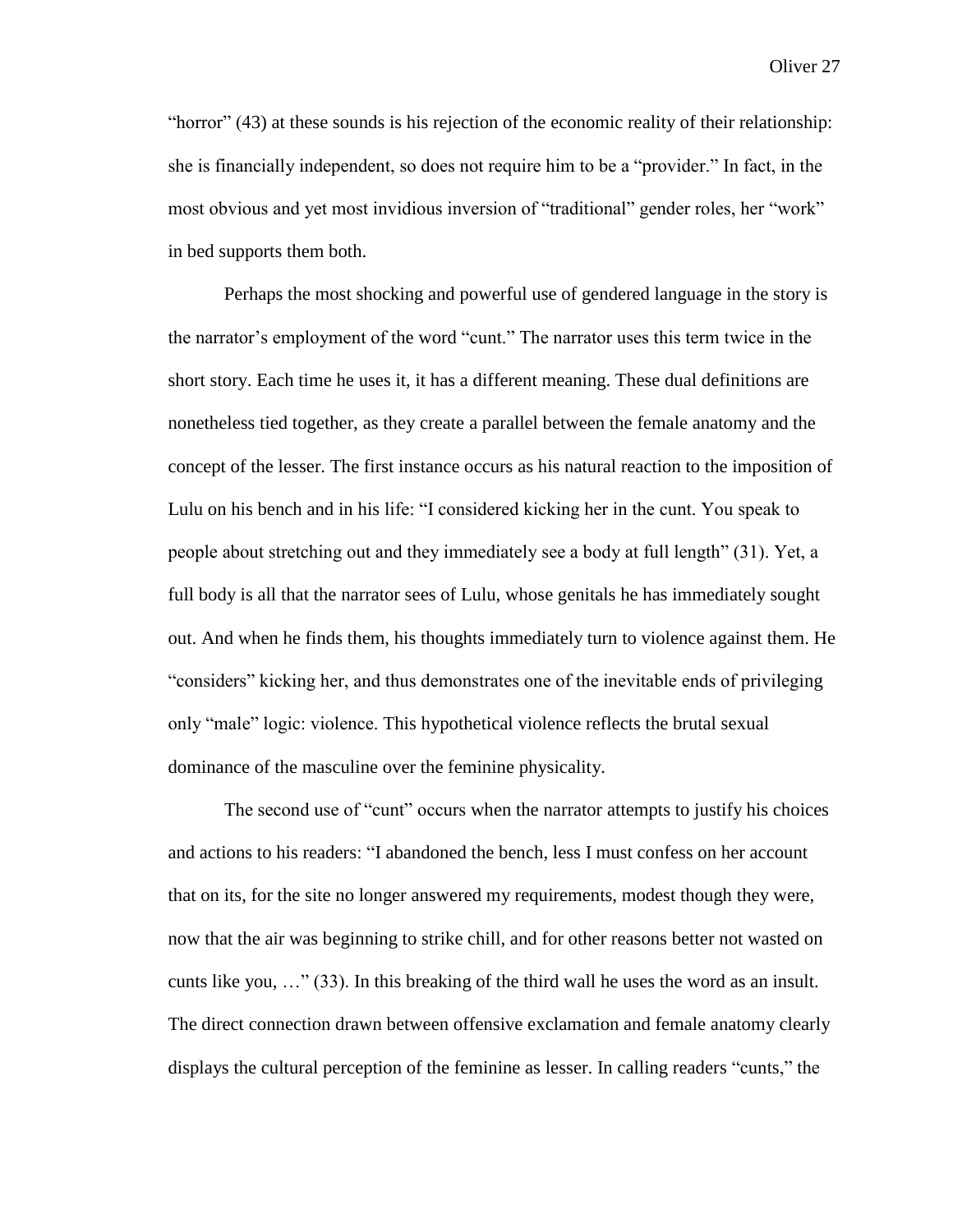narrator extends the hierarchy of male over female beyond the limits of the text. He asserts the power of the author over the passive, feminized audience.

Another factor in the construction and use of gendered language is the privileging of the phallus. The narrator coyly refers to male genitalia multiple times throughout the story, in one case asking if "it is with the heart one loves, is it not, or am I confusing it with something else?" (29). Later, he bemoans, "man is still today, at the age of twentyfive, at the mercy of an erection, physically too, from time to time, it's the common lot, even I was not immune" (31). Within Western culture, according to many feminist critics, the symbolic rendering of the phallus manifests within a system of phallologocentricism, in which images of penetration and male genitalia are equated with domination and power. In her essay, "Language and Gender," Kaplan asserts, "The phallus as a signifier has a central, crucial position in language, for if language embodies the patriarchal law of the culture, its basic meanings refer to the recurring process by which sexual difference and subjectivity are acquired" (62). This hegemonic construction of masculine images of dominance versus feminine images of submission or delicacy reinforces the structure of patriarchy. These symbols may be direct references to sexual organs, such as the "motions of one tugging at the oar" (28). Just as the image of a rising flood is used to represent the protagonist's repressed sexuality in "Assumption," water returns as a symbol for desire in "First Love." The narrator imagines a pornographic scene based on an image of Jesus in the toilet. Here the invocation of a rigid, penetrating oar emphasizes its sexual dominance over the fluid, yielding water, a metaphor for female sexuality (28).

Other symbols are less literal. Flowers have often been regarded as a symbol of femininity or blossoming female sexuality, and the narrator demands Lulu's sexual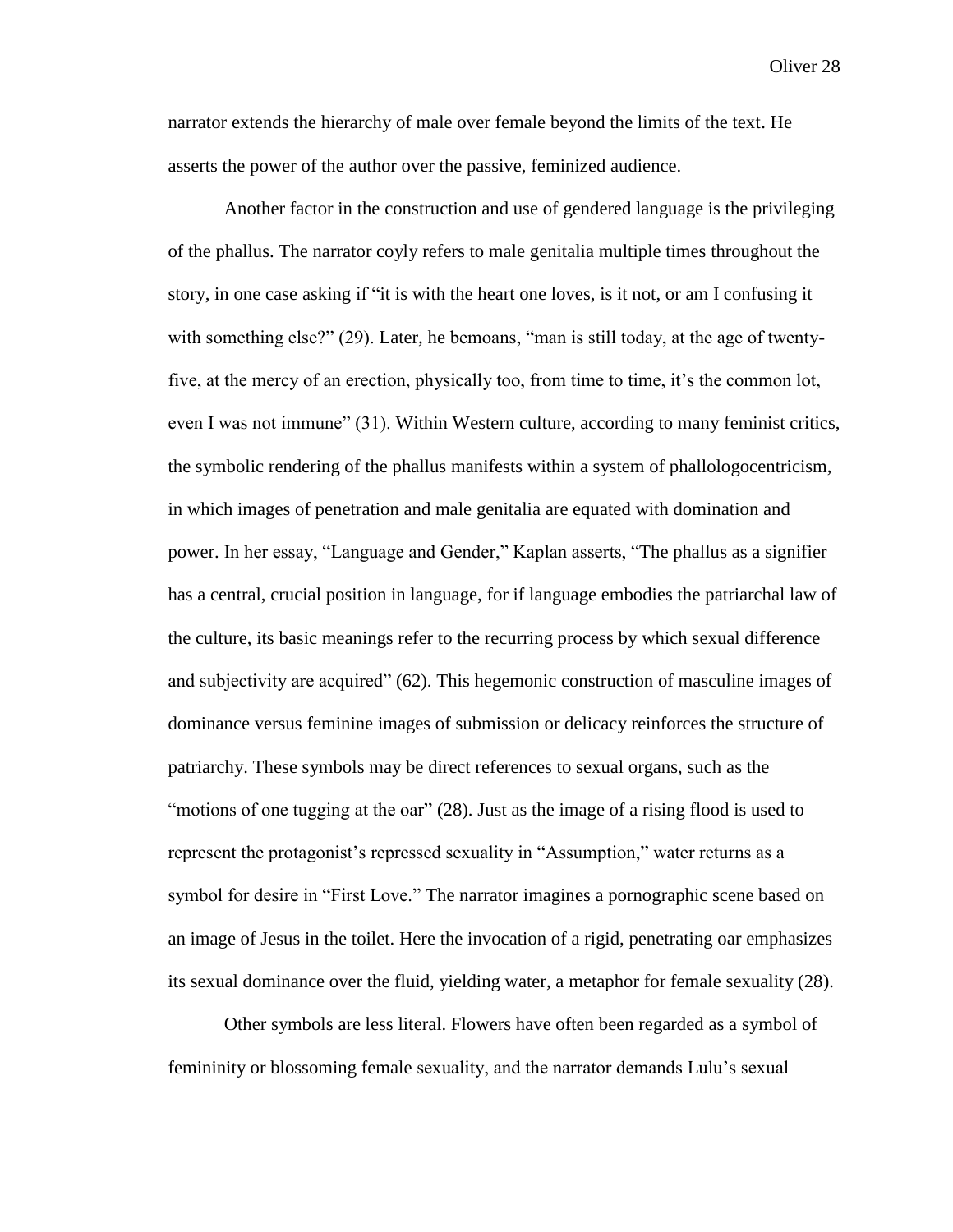surrender, just as he asks her to bring him a live hyacinth. However, once obtained, he neglects the plant, much like his indifferent attitude towards the couple's relationship. The plant wilts, rotting away like the narrator's interest. Yet the narrator refuses to have it removed or replaced, trapping himself and his dependent lover in a miserable coexistence. The plant, like the feminine sexuality, is captured by the male in an inescapable neglect.

In his Freudian reading of "First Love," Paul O'Mahoney interprets the image of Lulu waiting on the bench with her "hands buried in a muff" and the strong reaction of the narrator as an instance of the castration complex (98). Nuancing Freud's psychoanalytic stance, Cixous redefines the male reaction to female genitalia not as a fear of the gaping lack which marks the female condition, but a recognition and rejection of sexual difference ("Castration"). The sight of Lulu's "hands buried in a muff" brings the narrator to tears. When he strives to explain his emotional response to the winter accessory, he states, "[w]hen I found myself in tears for no apparent reason it meant I had caught sight of something unbeknownst" (36). The unfamiliar knowledge which has dawned on the narrator is the recognition of female autoeroticism. The display of female masturbation "unman[s]" the narrator  $(36)$ , reducing him to bewildered tears. This phrase implies a crisis of masculinity, as the male is forced to recognize not only the existence of a female sexuality, but one which does not require the phallus to achieve sexual satisfaction. Irigaray defines this anxiety as the forced recognition of female sexuality, particularly self-pleasuring sexuality, shatters the patriarchal ideology of sex ("This Sex" 258).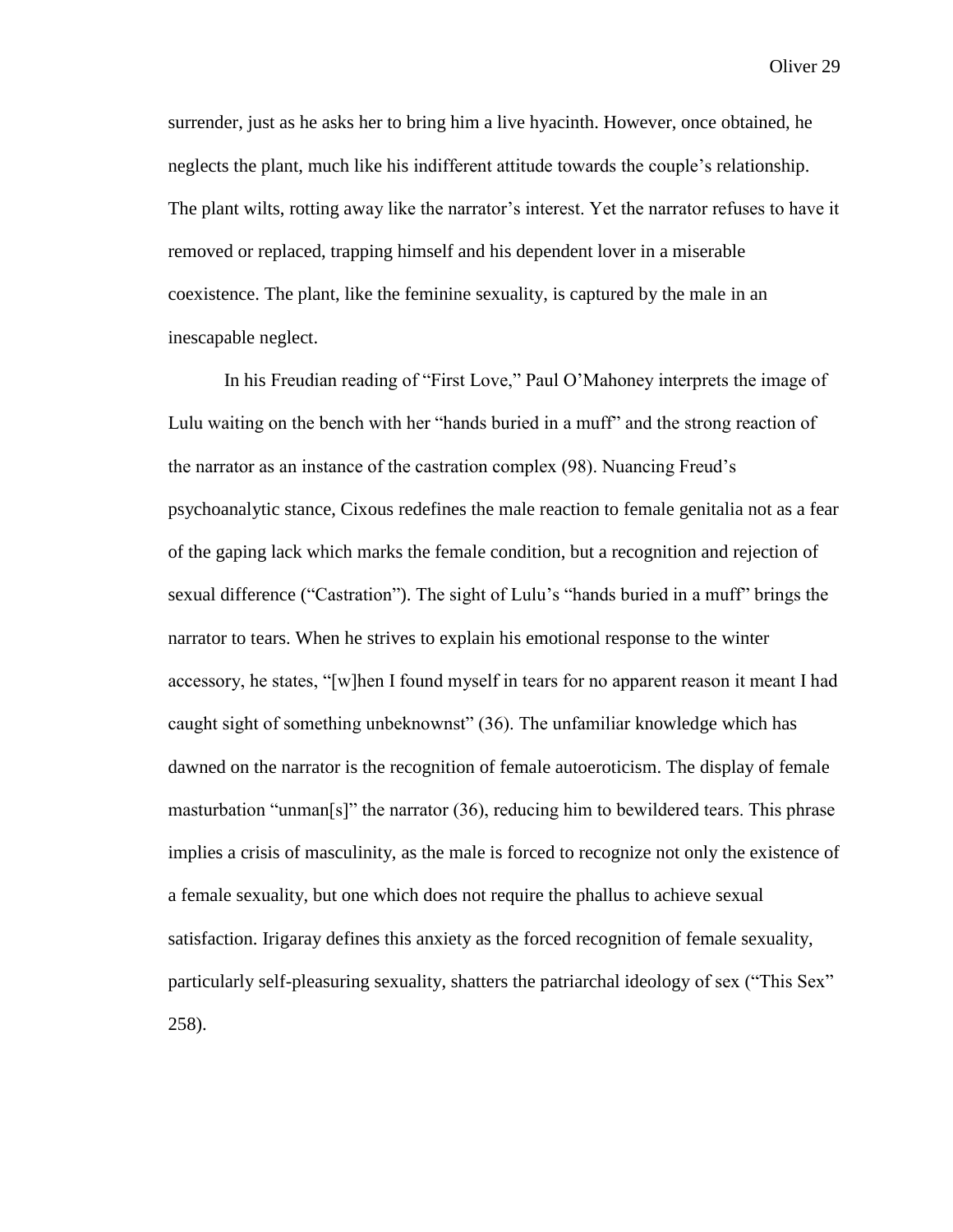"But the faces of the living, all grimace and flush, can they be described as objects?" (38). In the text, the answer is an unhesitant and resounding yes. The narrator (and the patriarchy in which he participates) reduces the feminine to a sub-human status. Women are seen as objects to be bought, owned, and exchanged like property. Within "First Love," the use of symbols extends beyond metaphorical discourse into an objectification of Lulu as an individual: "And yet her image remains bound, for me, to that of the bench, not the bench by day, nor yet the bench by night, but the bench at evening, in such sort that to speak of the bench, as it appeared to me at evening, is to speak of her, for me" (31-32). The bench and the lovely landscape do not simply than capture the essence of Lulu symbolically and metaphysically; the woman is being reduced to a piece of furniture through the narrator's psychological association. Lulu is not *like* the bench, she *is* the bench. They are interchangeable: both lack individual agency and have a specific use value to the narrator. Similarly, Lulu competes for a place in bed beside the narrator with a stewpan acting as a replacement chamber pot. This dish is a yonic symbol—an image representative of female genitalia. "Any old recipient" will do for the narrator, who "like[s] something in [his] hand when sleeping" (41). The container is a body which takes into itself, the same purpose Lulu serves to the narrator. The image of the narrator waking post-coitus with the unused stewpan under one arm and the used, naked woman under the other is symmetrical. Like the bench, the woman and the stewpan are interchangeable.

This same sense of interchangeability applies to the narrator's treatment of Lulu's name. In the portion of Key's book *Male/Female Language* discusses naming and titles, Key equates the surname system with slavery. Just as slaves took on the names of their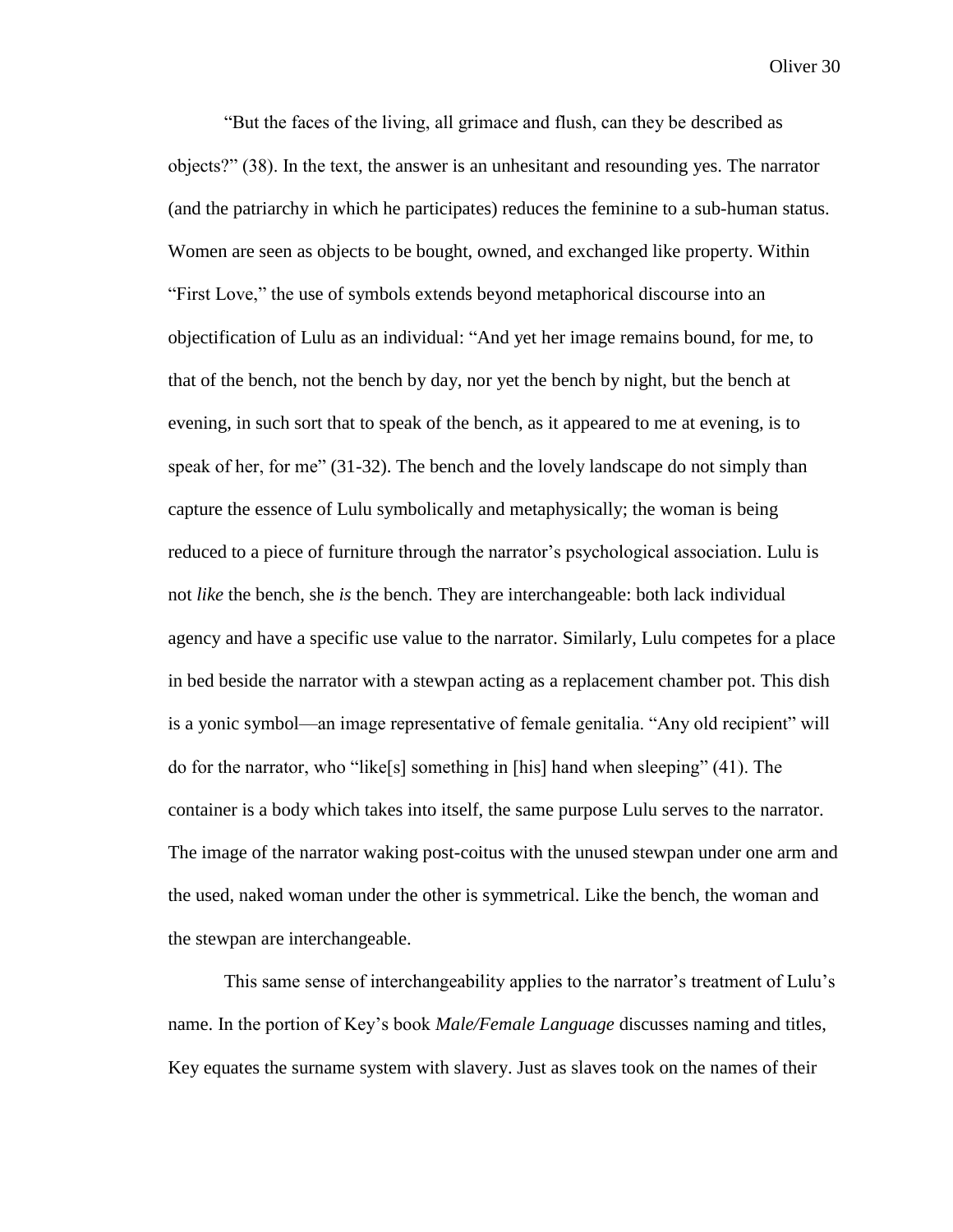masters, women assume their father's name until they are married, when their ownership is passed from male to male. The narrator has long forgotten Lulu's surname, an omission which renders her more anonymous, prescribing her with more "feminine" mystery. The narrator confesses that he is a man who "hate[s] to forget a proper name" (30). Her surname is the familial identity she received at birth from her father, therefore losing it "shatter[s] the monopolization of the proper name (and of what it signifies as appropriative power) by father-men" ("Women" 213). Because the family name has been lost, the trade between father and husband is incomplete at the time that the narrator and woman are "united" (29).

Her first name, Lulu, is unusual and exotic for a Dubliner. It sounds like a shortened pet name, a name which at once infantilizes and sexualizes the woman. In 1895, Frank Wedekind published a play by the same name, *Lulu.* The play enacts the multiple marriages and affairs of a sexually aggressive woman who eventually becomes a prostitute, leaving a trail of dead lovers in her wake until she is killed by Jack the Ripper. Beckett's Lulu certainly seems to be modelled after the main character of the German play, especially in profession. After he gets bored with her given name on a whim, the narrator fits the woman with the name Anna, one which is "not more like her but no matter" (Beckett 35). In doing so, the narrator moves Lulu from exotic, erotic, man-eater to an identity more congruous with Protestant, patriarchal tradition.

As material possessions, Irigaray argues, women are given quality through their exchange value to the dominant masculine force. "The economy…that is in place in our societies thus requires that women lend themselves to alienation in consumption, and to exchanges in which they do not participate, and that men be exempt from being used and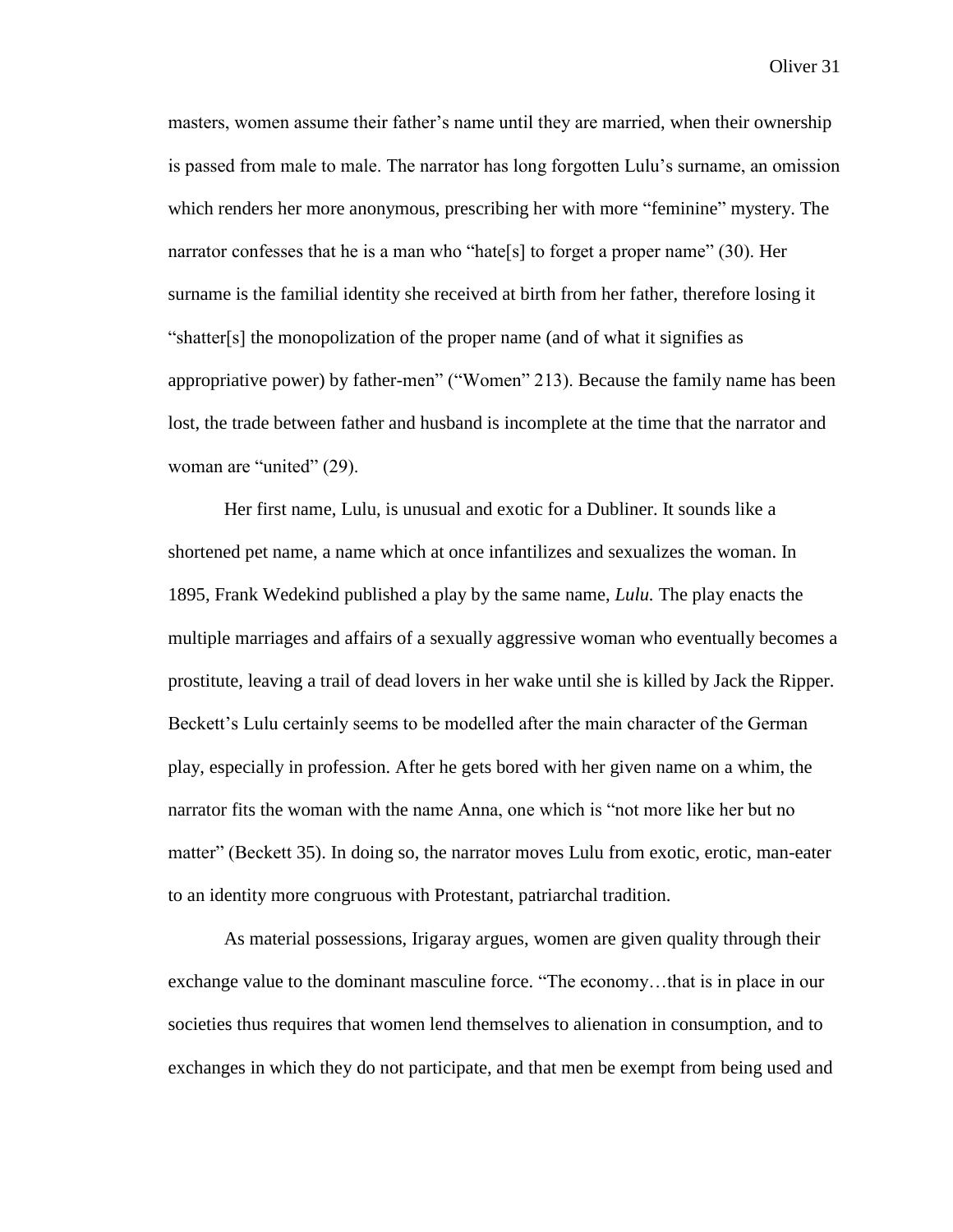circulated in economies" ("Women" 213). The social system of patriarchy functions in harmony with the economic system of capitalism, in which women are treated as products and prohibited from any agency over the trade. One of the most explicit examples of this exchange is Lulu's employment as a prostitute. This characterization is complex: her profession requires her to be repeatedly used as a sexual object, exchanging her body and desire for the cold currency of men. At the same time, her profession allows her to live independently of a father or husband, and Beckett offers no evidence of a pimp figure.

In a pivotal moment, Lulu tells the narrator that not only does she make her living by selling herself, but that "[w]e live by prostitution" (43). In many ways, she is correct. The homeless narrator has received food, lodging, and comfort for no charge except the "night of love" (42). In this simple, three-word statement, the ever indifferent Beckett allows for a fleeting instance of challenge to male dominance: we are all, masculine and feminine, subject to an oppressive social and economic system. Just as with the witnessing of autoeroticism symbolized by the muff, the narrator feels emasculated, rejecting her diagnosis. However, Lulu has not asserted dominance, conforming to the power struggle of patriarchy, but equality with narrator which has been denied to her at all other interactions in the text. This is an example Jeffers' phenomenon of "queering," which she observes in Beckett's texts to be a moment of identity reversal on the part of usually well-programmed social victims (Jeffers 137). Both Lulu, who makes a living by selling her body, and the narrator, who has bought his room and board by providing company to Lulu, are stuck in the cruel exchange of patriarchal capitalism with no agency.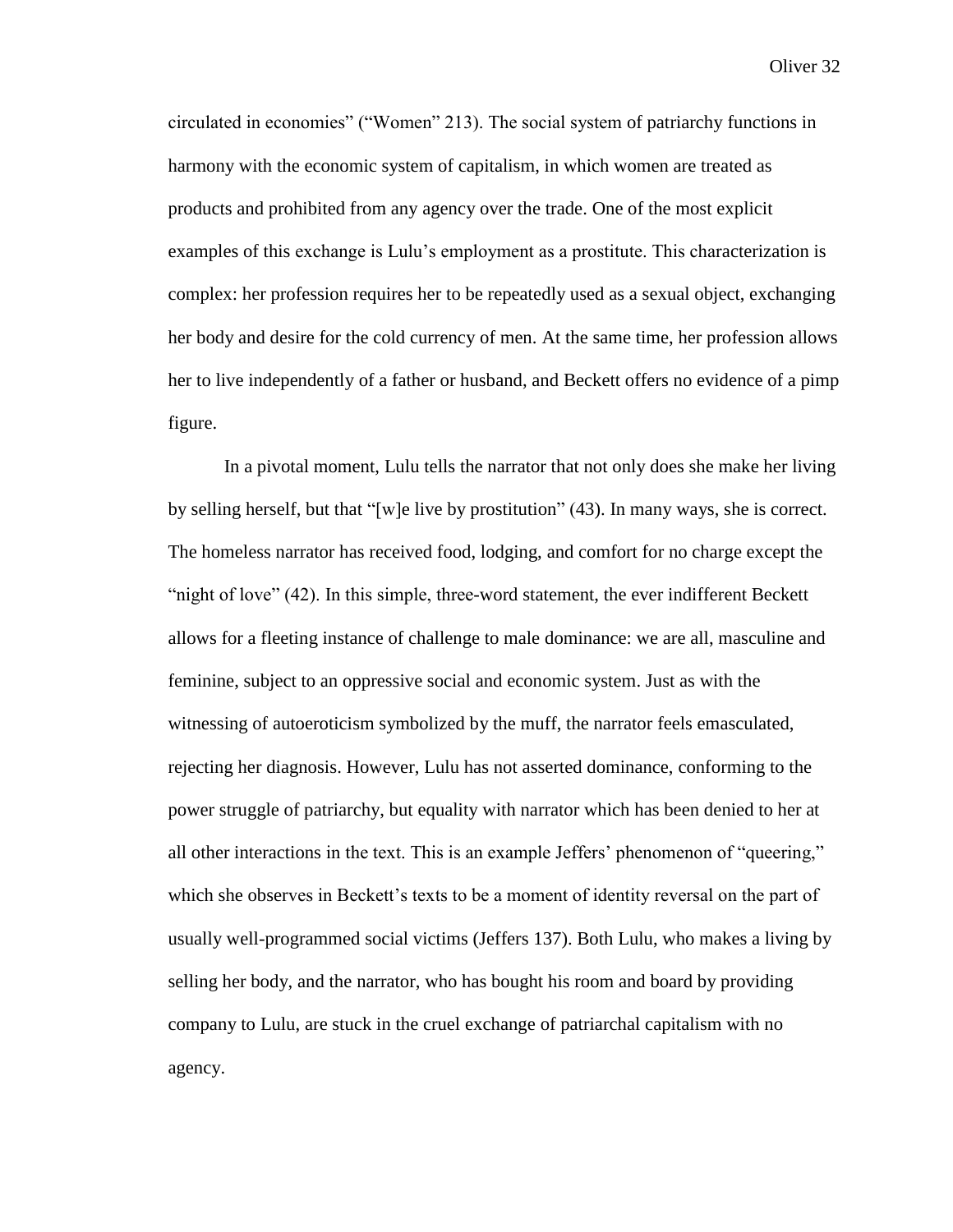This subversion marks the beginning of the narrator's failure. Childbirth, the ability to generate life, is the one power which the narrator cannot deny Lulu, threatening the fragile, microcosmic patriarchy he has established in her house. Upon learning of Lulu's pregnancy, the narrator denies fatherhood, "summon[ing] up [his] remaining strength and [saying], Abort, abort" (44). In this final attempt, the narrator seeks to extend his male dominance to her sovereign female body. In the passage describing her childbirth, Lulu's name has been omitted, and she is only referred to with the occasional pronoun. Kristeva describes this event as the "censorship of the maternal body" ("The Father" 154). Lulu is not the only mother to be removed from the text. The narrator is obsessed with his dead father, yet never mentions anything about his own mother. Like the narrator's mother before her, Lulu has been completely deleted from the equation of her own childbirth.

While he is still in the dominant position of storyteller, able to alter, forget, and omit what he chooses, the event birth still ends the narrator's dominance over Lulu: "What finished me was the birth" (44). Most unsettling to the narrator are the cries of the baby, the ultimate catalyst in his decision to abandon Lulu. The cries and pre-language sounds of children contribute to our understanding, yet do not convey the specific meanings of organized grammar. They are the ultimate expression of the maternal and feminine. They reflect, unfiltered by the superego, the body's need and drives—in short, they are the prime example of the semiotic. Here, sound and language are at their most powerful: "there was no competing with those cries" (45). They drive him out of the house and back on the street to a life of homelessness. Here, he draws a connection between Lulu's songs and the baby's cries, both semiotic, feminine expressions whose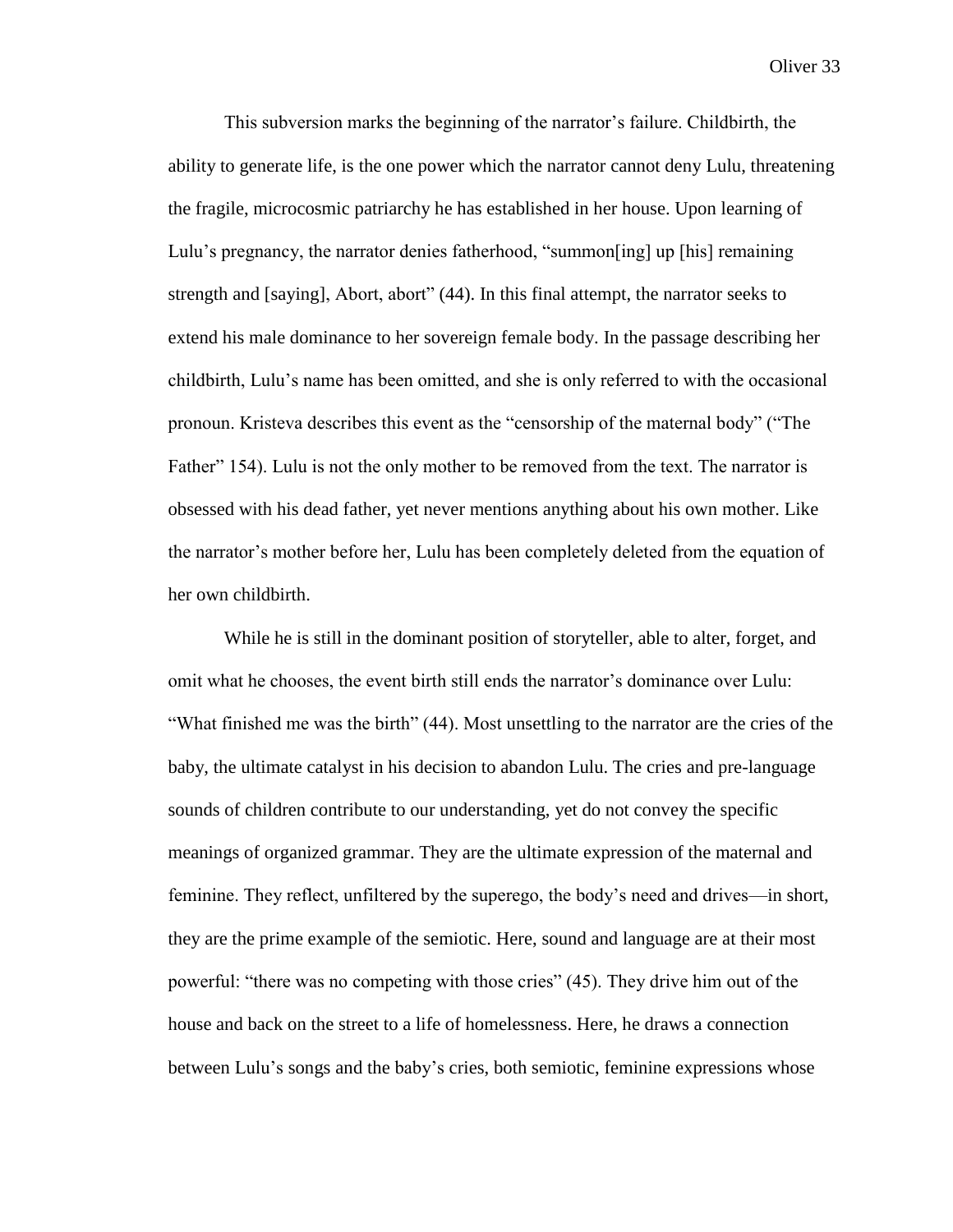meanings escape him. One is the sexual desire of a woman and the other her power to generate new life—both are evidence of Lulu's refusal to submit to his symbolic order. The two sounds conflate and join the ghost of his dead father to haunt him as he recognizes his own inability to become the ideal embodiment of dominant masculinity.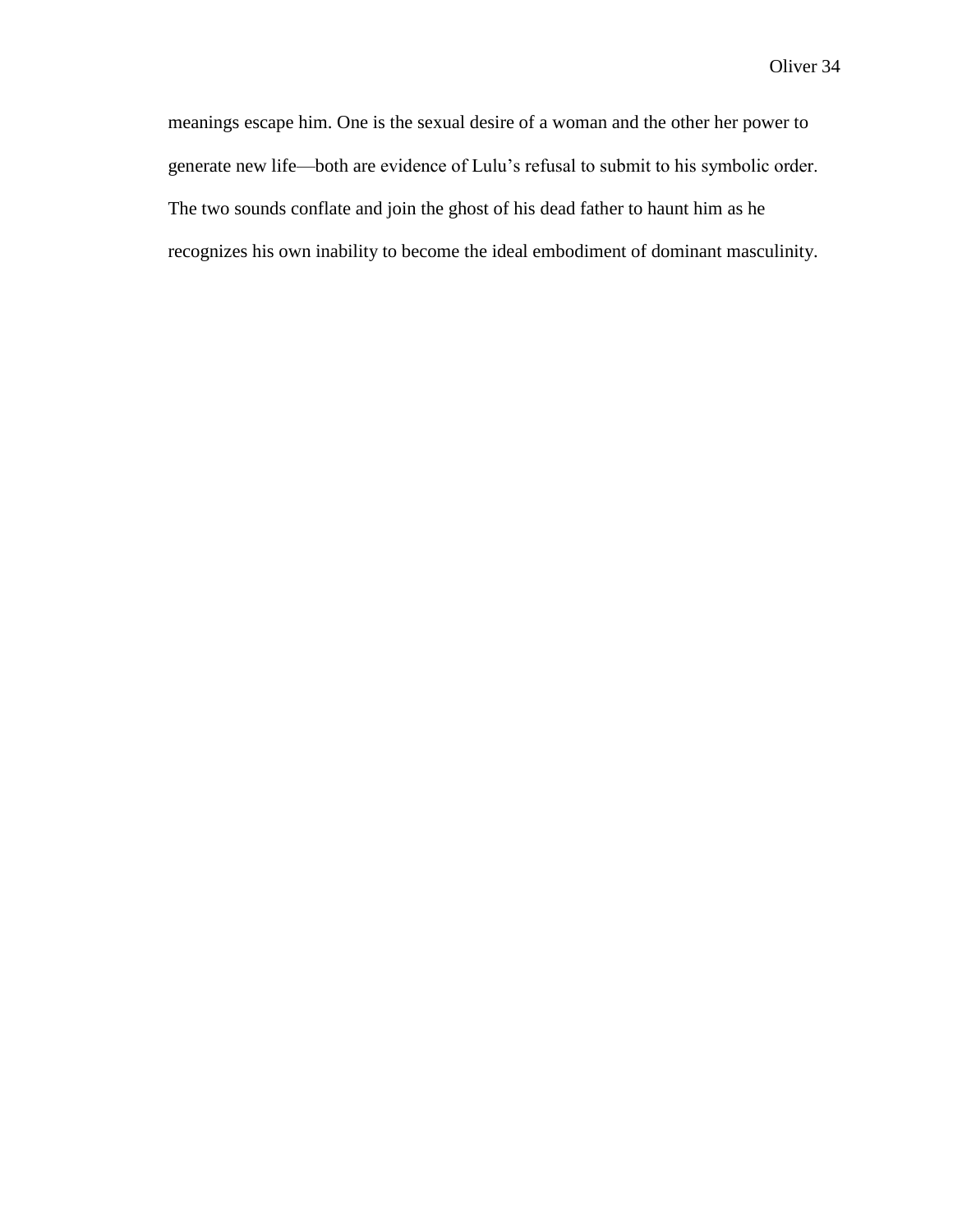The grave; and the barren womb; the earth that is not filled water; and the fire that saith not, It is enough. Proverbs 30:15-16

A text generated in one of Beckett's most experimental phases, the narrative style of "Enough" is presented in a highly-fractured, non-linear, stream of consciousness style. Perhaps the most ambiguous and controversial aspect of the short story is the sex of the narrator. Unlike "Assumption," in which the protagonist is referred to using the masculine pronoun "he," and "First Love," where the narrator refers frequently to his own male genitalia, "Enough" provides no immediate evidence of the narrator's gender. While some critics come down on one side of this debate or the other, many refuse to limit the sex of the narrator, referring—as the *Faber Companion* does—to the narrator as a "s/he" (178). Paul Stewart is more definitive, however, interpreting this ambiguity as an intentional, functional technique on the part of Beckett. In regards to the first mention of sexual activity, when the narrator is told to "lick his penis," Stewart writes,

> The sex of the narrator is not known at this stage and so the heterosexuality or homosexuality of the act cannot be ascertained. However, given that this is a Beckett short story with a first-person narrator and given the nature of the vast majority of Beckett's prose, the *assumption* one makes is that this is an instance of homosexual sex. It may be, though, that a social predilection for the heteronormative will encourage the reader to quickly substitute male for female solely on the basis of the oral sex. Yet, the sex of the narrator continues as indeterminate, and the references to other sexual acts are similarly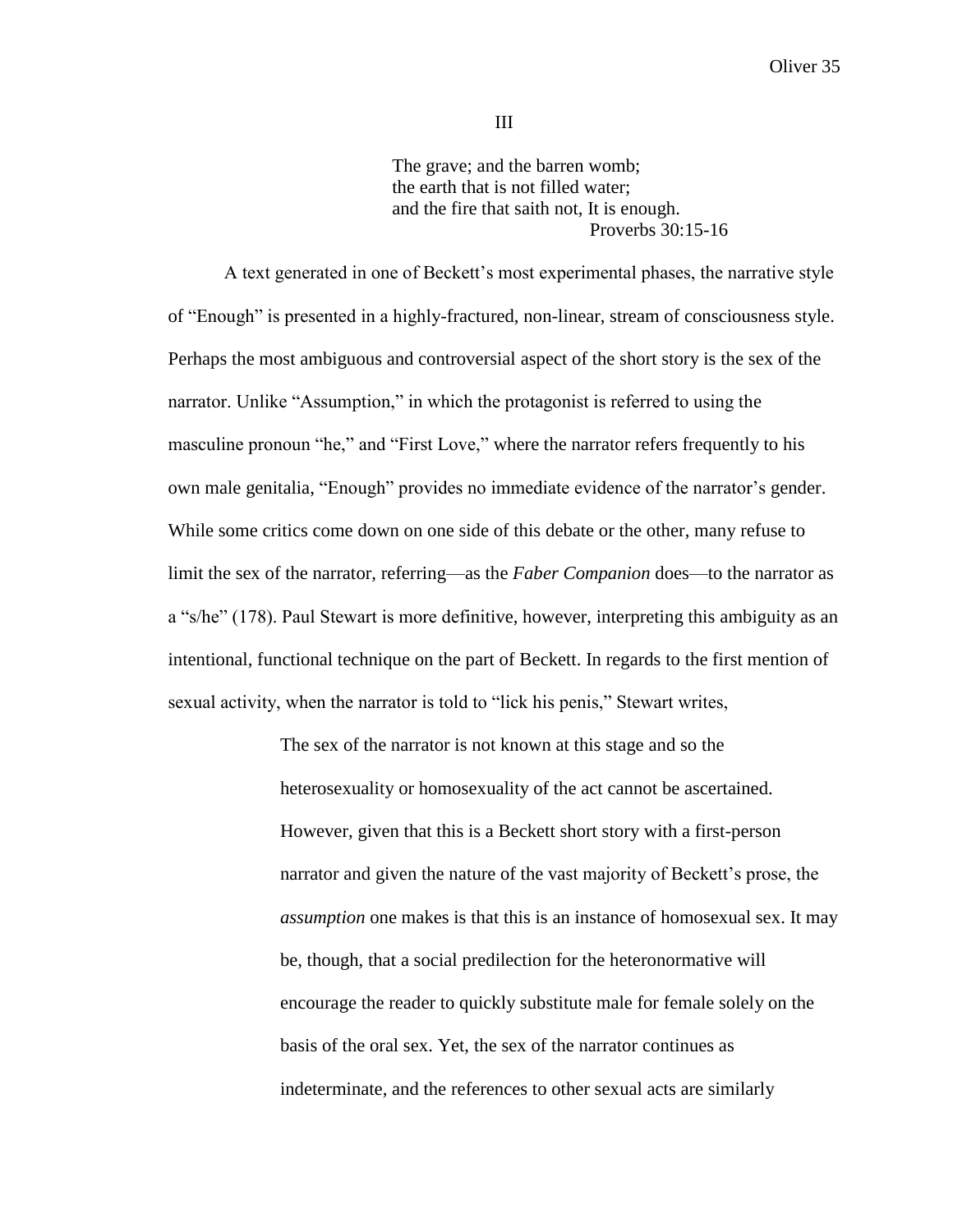nonspecific…It is only in the final sentence of the text that the sex of the narrator is given an apparently undeniable indicator: "Enough my old breasts feel his old hand"…Yet, when the story is read for the first time, the sex of the narrator and therefore the nature of the sex acts performed are formulated, challenged, and reformulated a number of times as the reader attempts to bring the sexual relation into one or the other of the designations in the dyad. (109)

So, the narrator *is* a female; but by withholding this information until the story's close, Beckett forces readers to analyze and interpret the sex, gender, and sexuality of the narrator without the signposts provided in Beckett's other short fiction.

The question of the narrator's sex and gender is not just a matter of defining the relationship as homo or heterosexual, however. As Stewart goes on to explain, the casting of the narrator as sexually ambiguous effects the reading of the story's hierarchical exchange:

> Given that the narrator only desires what the man desires, and that the fellatio is not reciprocated, then the dynamics of the relation are those of the powerful and submissive. If the narrator is a woman, this lays Beckett once again open to the charge of misogyny…Instead of this, the story's suspension of certainty causes the reader to question the nature of the identifications that are made on the basis of sexual acts and whether male of female protagonists might be "appropriate" for those acts (109).

The relationship of the "powerful and submissive" is one which is expanded by the relationship of the narrator to the reader. In "First Love," the narrator's denigrating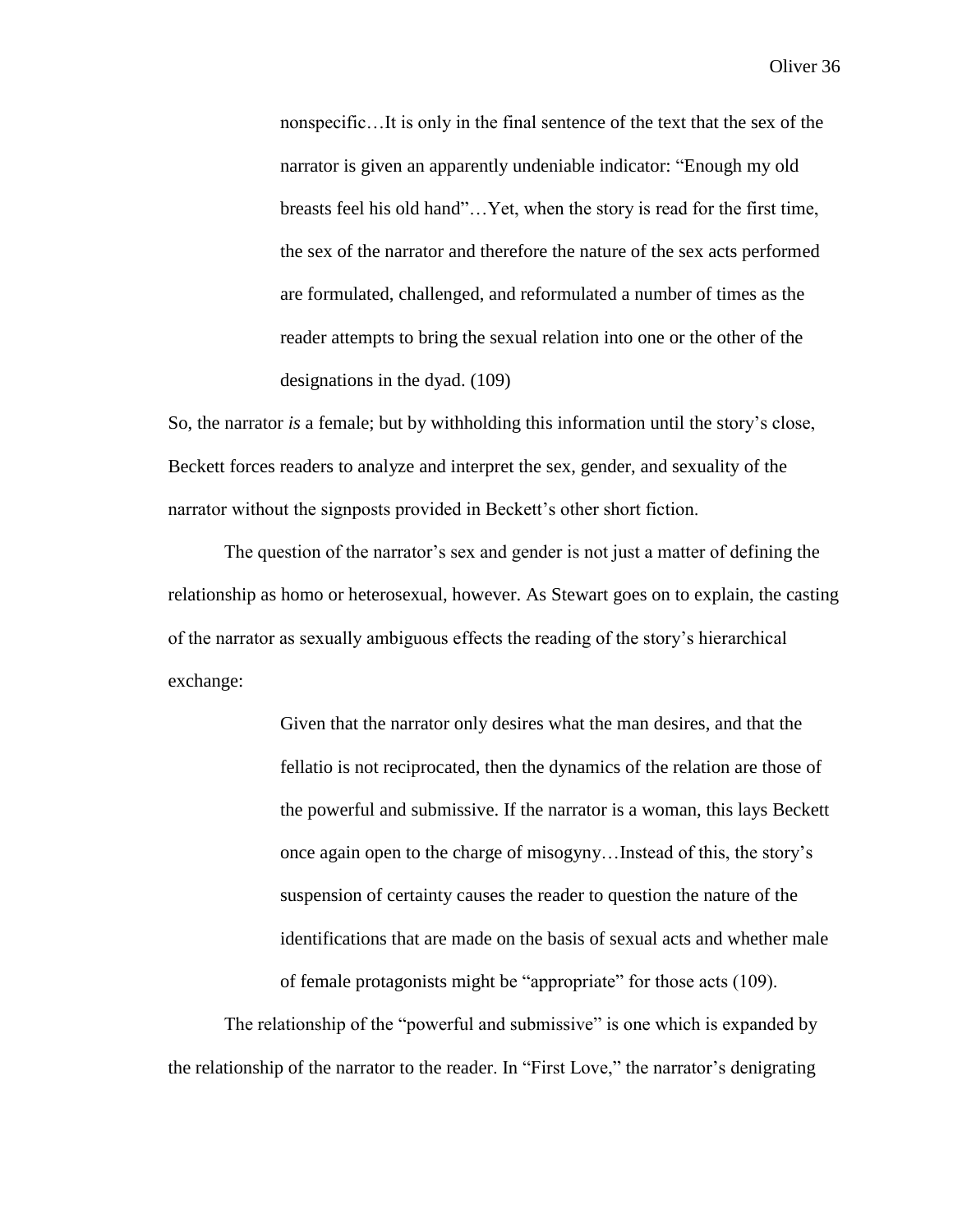statements to and about his readership (e.g., "and for other reasons better not wasted on cunts like you" p. 33) extend the hegemony of "male" over "female" to "storyteller" over "audience." In this relationship, the narrator is dominant, active, and penetrating, while the reader is submissive, passive, and receptive. One produces; the other consumes. If the narrator of "Enough" dominates the audience—as established in "First Love"—and the narrator is a woman, then Beckett has given the position of privilege and power to the traditionally powerless. The dominator/male/narrator position is supplanted by the submissive/female/audience in this reversal of the culturally-promoted hierarchy.

Within "First Love," Beckett offers no indication of whether the narrator's presentation is being told aloud or written. In "Enough," Beckett conflates the acts of speaking and writing. The narrator both speaks and writes, both within and without the text: "That gives the pen time to note. I don't see it but I hear it there behind me. Such is the silence. When the pen stops I go on. Sometimes it refuses. When it refuses I go on. Too much silence is too much. Or it's my voice too weak at times. The one that comes out of me. So much for the art and craft" (186). The work, then, rests on several inverted expectations. This obfuscation of the acts of writing and speaking, coupled with the blurring of the roles of the author and the characters created, leads one to see the gender of the narrator as itself an inversion.

Beckett's portrayal of the female narrator as an authorial figure engages with the process of writing in a similar way as Cixous' "critique of a symbolic economy that is driven by opposition and exclusions [which] led her to conclude that both writing and woman are excluded grounds for western metaphysics…that which has been erased through privileging of the (masculine/speech) one over the (feminine/writing) other"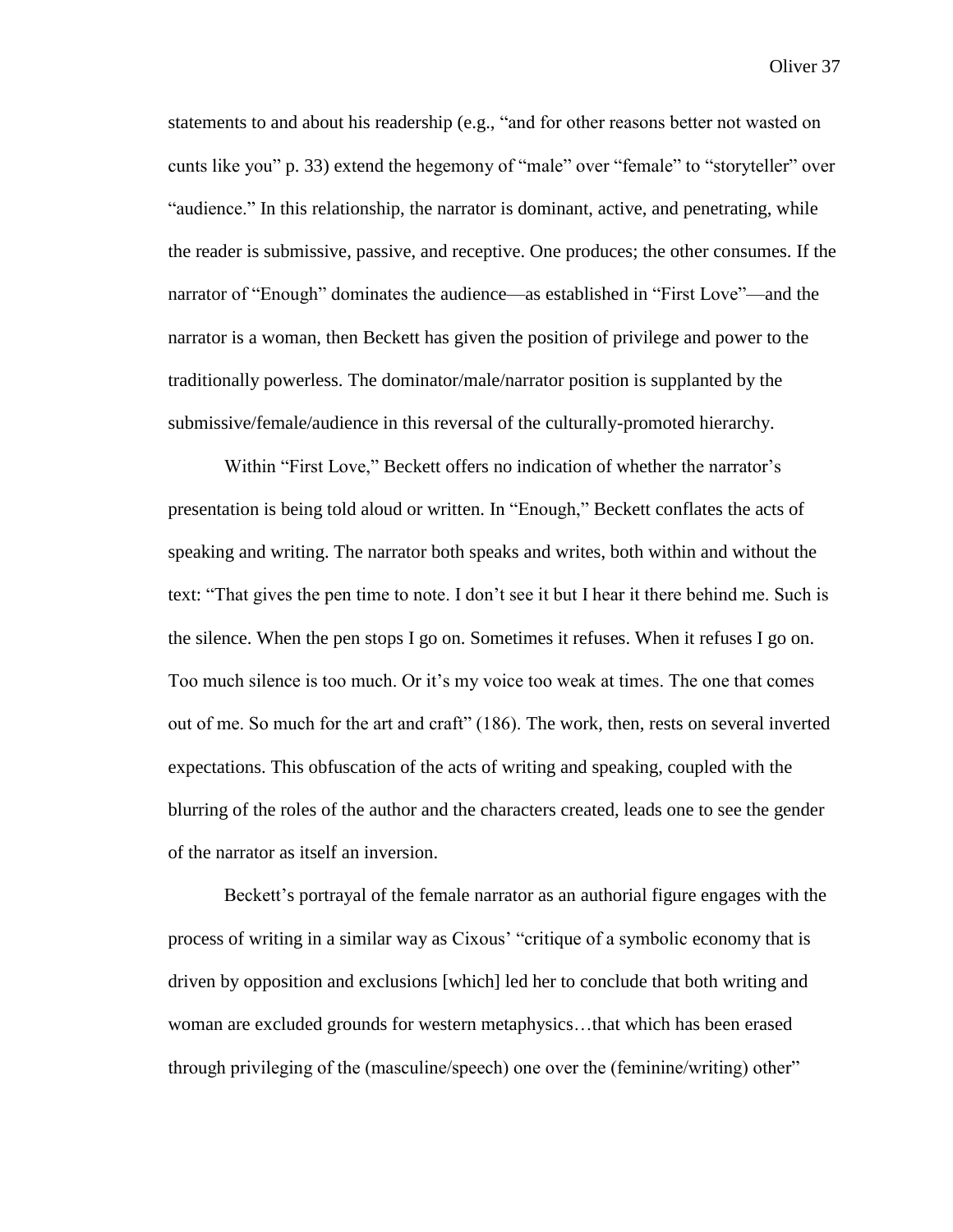(Alphonso 254). The female narrator's voice is "too weak" to participate in the spoken male discourse, hence her turn to writing—Cixous' marginalized form of expression—to fill the silence. Her voice, simultaneously verbal and written, is one which emanates from her physical body: "The one that comes out of me" (186). Her embodied writing/speaking demonstrates Cixous' description of what feminist writing can deliver: "By writing herself, woman will return to the body which has been more than confiscated from her...Censor the body and you censor breath and speech at the same time" ("Laugh" 262). Here, writing, and the use of language in general, is an expression of physicality of the body and its desires. Even as a male writer, Beckett has begun to stick his toes into the unfamiliar waters of *écriture féminine*, the writing of the female body.

But no matter how empowering Cixous' description of fully-realized female writing is, the narrator here limits her abilities, constrains her voice, and thus sets a false horizon for the reader's expectations. She admits that she does not possess the literary prowess of the writers of the predominately male literary canon. Instead, she is selfdebilitating, almost audibly sighing, "So much for the art and the craft" (186). The narrator's self-conscious belittlement exposes her "anxiety of authorship"—in the terms of Gilbert and Gubar, the feminine version of the male's "anxiety of influence." The narrator addresses this paralysis, along with her painful memories of her time with the man, through distancing herself from her own story. It is not the "I" of the text, the firstperson narrator herself, but "the pen" which completes the action of writing. The woman places her action of writing onto an inanimate object, and she then fulfills a passive role as a mere receptacle for the pen, even as she records her own past. This image is obviously sexualized as well as gendered. Since the days of Freud there has perhaps been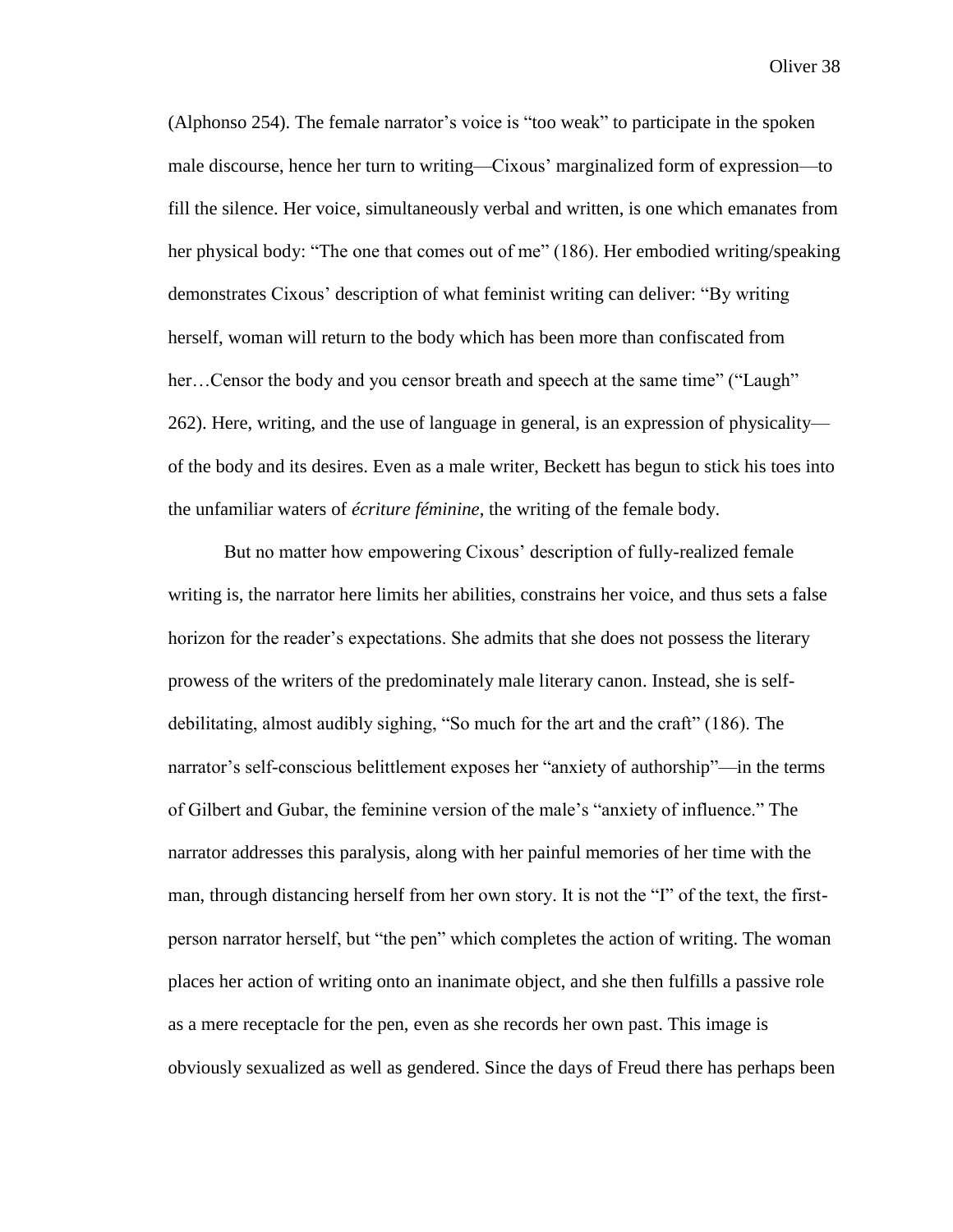no greater phallic symbol than the pen (barring weapons or other implements of violence). So even as the narrator acts through writing/speaking, she mitigates her own agency by positioning herself as a vessel for the actions of the pen, a conduit for some actor outside herself. But, fortunately, she does not stop there. When the pen stops, she goes on. While we may read this as the frustration of an unsatisfied woman after sex (along with all the autoerotic overtones associated with Cixous' *écriture féminine*), it is nevertheless a woman who has "taken matters into her own hand," literally. This altering of the narrative to move the actor away from the female narrator occurs throughout the text. She corrects herself: "Whole minutes passed before they [their hands] clasped again. Before his clasped mine again" (187). At first the action of clasping is attributed to the hands,—a synecdoche like the fractured bodies of the woman and Lulu from "Assumption" and "First Love"—despite the old man's declaration that "anatomy is a whole" (188) But then she immediately shifts the ability to act/clasp away from any part of her own physicality, placing it entirely in the will of her male companion.

However, as with all things Beckett, the matter of the narrator's agency is a slippery one. One cannot forget that hers is the voice from which the reader receives the text. This automatically places her in a position of power over the man, whose voice, like those of women in the other texts, is delivered through the retelling of another. By casting the narrator of "Enough" as a woman, Beckett subverts an ancient history of the silent female object as a told by the vocalizations and writings of the male subject. Additionally, while the woman's submission is certainly one prescribed by the cultural system of patriarchy, it is also a willing submission to the will of the man. The narrator actively seeks to give up her agency, just like the protagonist of "Assumption" desires to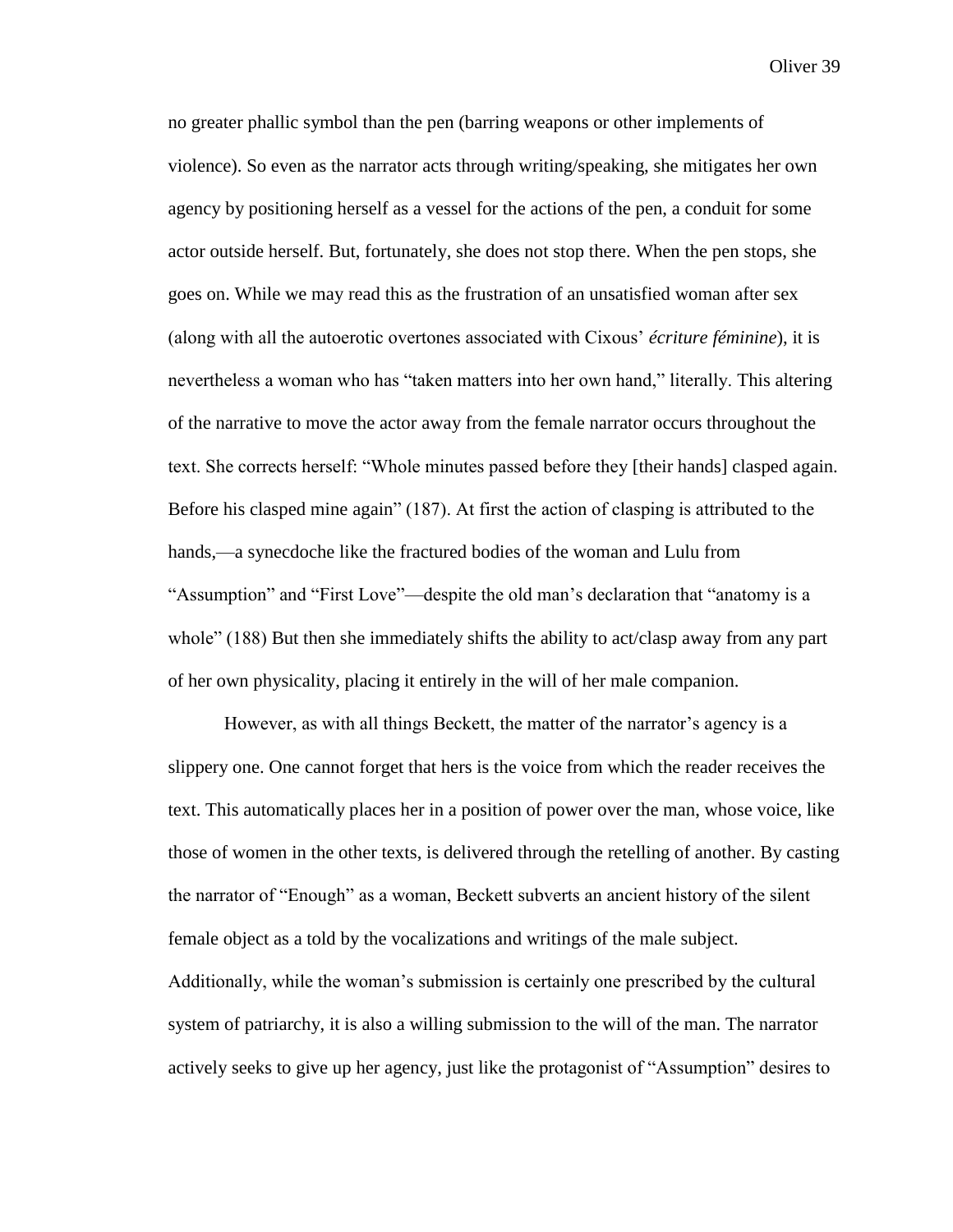move from active subject to passive object of transcendence by being "taken up bodily" (4).

The second paragraph proves that the woman is not genuinely "writing the female body," as Cixous celebrated, but writing of it relative to a male body: "I did all he desired. I desired it too…When he told me to lick his penis I hastened to do so. I drew satisfaction from it. We must have had the same desires. The same needs and the same satisfactions" (186). Here, the woman's needs and wants, sexual or otherwise, are replaced by the man's. She has not, as so often in traditional literary treatment of women, been stripped of desire entirely, but "[w]henever he desired something so did I…When he didn't desire anything neither did I. In this way I didn't live without desires" (186). Like the woman in "Assumption," her identity and sexuality have been subsumed into the man. When they sleep, they "turn over as one man when he manifests the desire" (191). And yet she is always, because she is woman, the other—distinct, separate, divided from the man by a shared pair of gloves because "[h]e did not like to feel against his skin the skin of another" (187). Even the grammar here signifies this obvious inversion.

The narrator is a very young girl when this relationship is established: six years old and "barely emerging from childhood" (187). As stated in the *Faber Companion*, "[l]ike *First Love*, the unnamed narrator outlines a life after the separation from a father figure, with whom s/he tramped the hills hand in hand and learned the constellations" (178). By casting the relationship as simultaneously filial and sexual, Beckett conflates the traditional roles of patriarchal culture: the dominion of a father over his daughter through her obedience and of the male over the female through sexual submission. In "First Love," the narrator's quest, through the sexual engagement of Lulu, is to reinstate a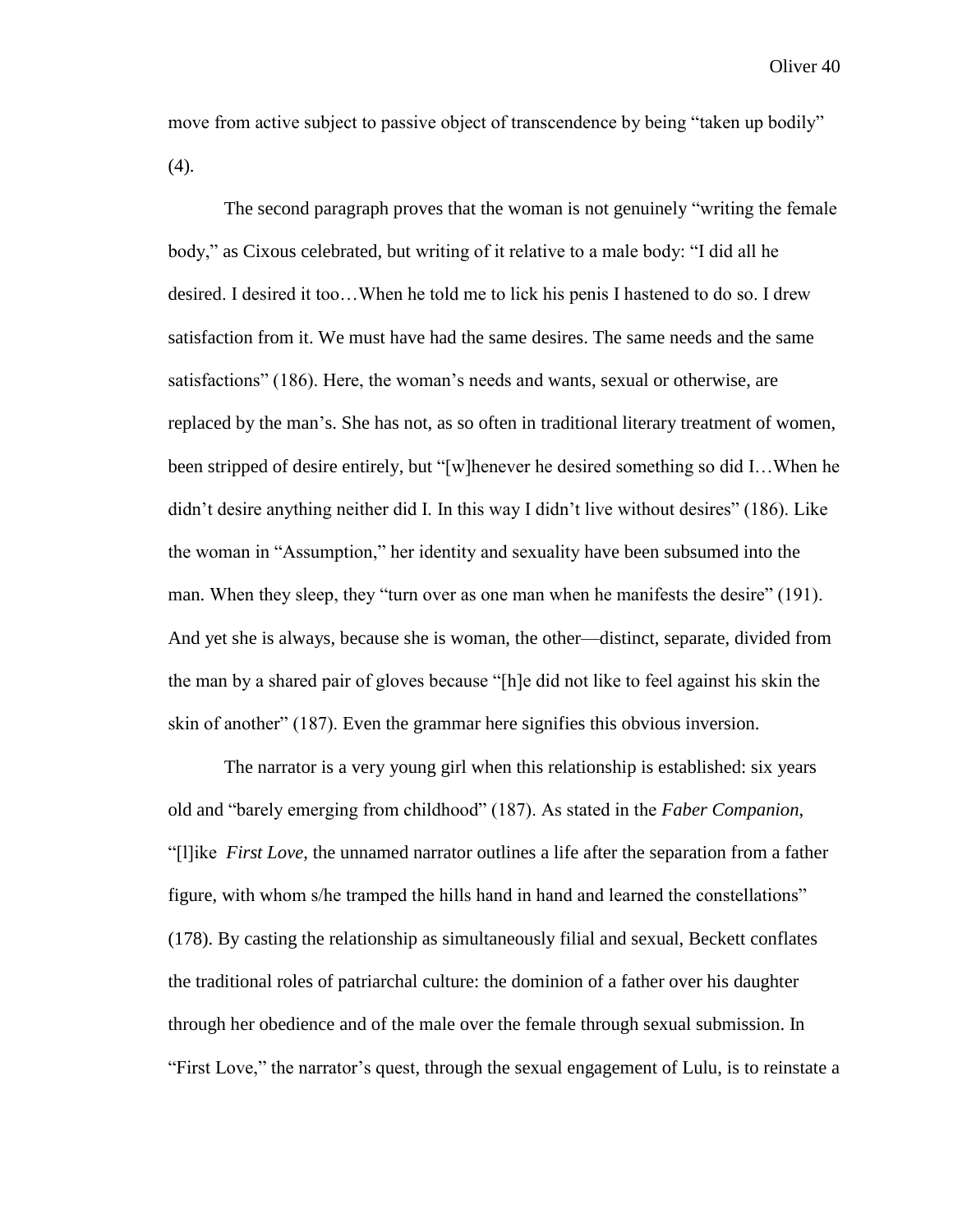patriarchal order by filling the void left by his father's death. The narrator is unable to dominate her in either role; he rejects Lulu's advances, but is eventually seduced by her anyway. He denies the consequences of his actions—his child with Lulu—and flees the role of father. However, the old man of "Enough" brings together the roles of parent and lover in his relationship to the submissive narrator.

This patriarchal system of gender roles is reinforced by the religious system of Christianity, which requires submission to a masculine-gendered God. In "Enough," the hierarchy of male over female—which Beckett has already complicated by expanding to narrator over audience—is even further extended to relate to the positioning of God, the ultimate father, over humanity, his collective children. About their conversations, the narrator says/writes, "he wished everything to be heard including the ejaculations and broken paternosters that he poured out to the flowers at his feet" (188). The old man in "Enough" is not only father and lover, but priest, one step closer to divine existence. The verbal "ejaculations" that are "poured out" are at once spiritual, sexual, lingual. The "paternoster" translates literally from the Latin into "Our Father," an utterance that the human (male) manifestation of the Divine himself claimed to be "the perfect prayer." Not only does this phrase continue the connection between language and sex which has, at this point, been well established by Beckett, but it links these expressions to the experiences of parenthood and divinity.

The female narrator is also depicted in a submissive stance, "bowed down" at the altar of the male body, however old and decaying. Here she "receive[s] his communications" (189). Beckett's word choice invokes that most crucial of Christian rituals: the physical absorption of the body of Christ. Her position as being acted upon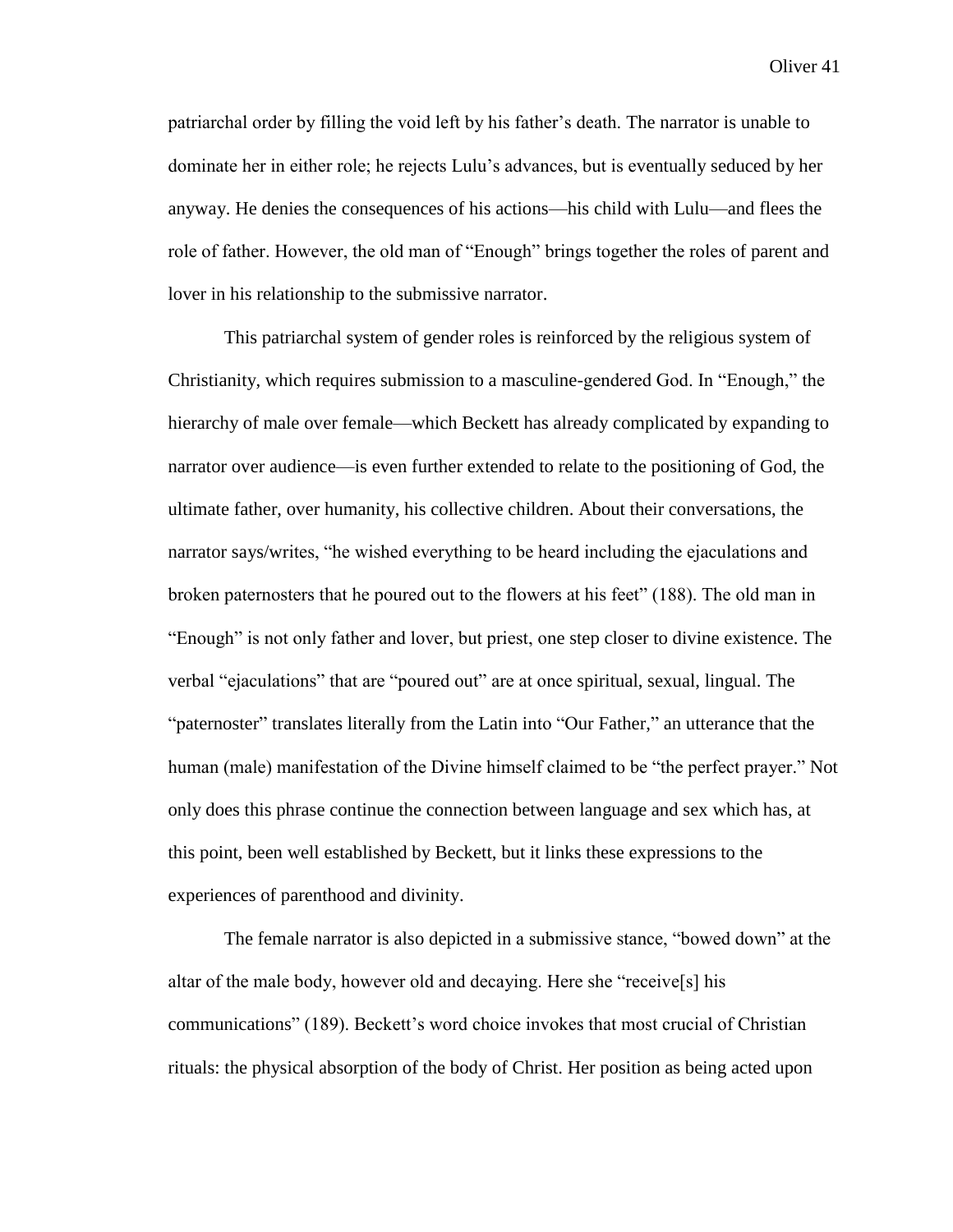rather than acting is so close to the phrase, "receiving communion" that it is almost misread at first glance. A process which represents the taking of one body into another, communion mirrors the experience of sex (and calls to mind the sexualizing of the traditionally *ora*-torical term, "ejaculation"). The narrator, in her own version of communion, takes in the words and the sexual organ of the old man. As the female and the worshipper she submits and is cast as receptive orifice: mouth (oral sex), ear (auditory intake), or other "[m]ucus membrane" (187). The man, therefore, is the active, penetrating force. The time of their coming together, the first communion, is referred to by the narrator as "the night before the sacrum" (191). The old man's "sacral ruins" are both his decrepit bone located at the pelvis and his body as the sacred site of maleness (189).

The woman describes her separation from the man as "the eve of [her] disgrace" (191). Eve refers not only to the day before the event, but to one of the most significant women in Christian tradition (second only, perhaps, to the Virgin Mary reincarnated by Beckett as the woman in "Assumption"). Eve, the first woman, is both the root of and a product of the Western perception of women as the imperfect, fallen, subordinate to men. Illustrating the division of the woman from the man as a "disgrace" connects her to this biblical woman. Like Eve, the narrator is fallen, expelled from her paradise with the man—who in this case is not the mortal companion who follows her into temptation, but the omnipotent divine being who commands her away from Eden, the earthly paradise.

This separation from pre-lapsarian harmony, and from the divinity itself, marks, for the narrator not the beginning of life on earth, but the end of what she considers her life. Without the man, who has absorbed, reflected, and been the source of her identity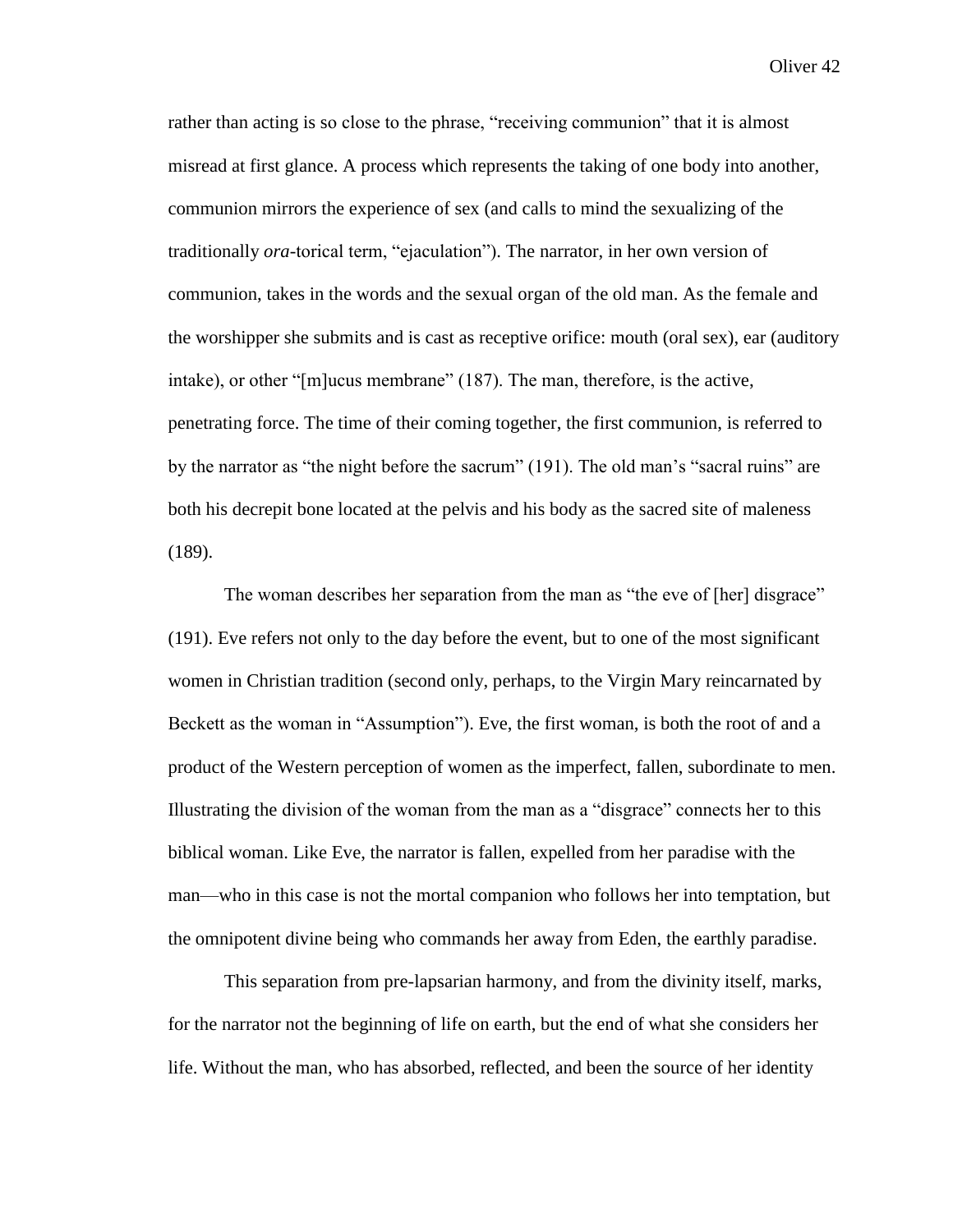and desire, she ceases to exist. It is the remembering of this trauma, of "[a]ll that goes before" that stops the narrator's pen and weakens her voice (186). After bemoaning the loss of "[t]his notion of calm"—the paradise that was the shelter and sustenance she received from the presence of the man, rather than her environment—the narrator is overwhelmed by the reliving of the experience. Like the voice in "Assumption" which "droned on, wavered, stopped" (5), the narrator represses the memories once again. When her memories begin to have a tangible effect on her senses and she can "feel his old hands" on her "old breasts," she utters the title of the work itself, "Enough," and returns to the anonymity, sexlessness, and absence which is silence.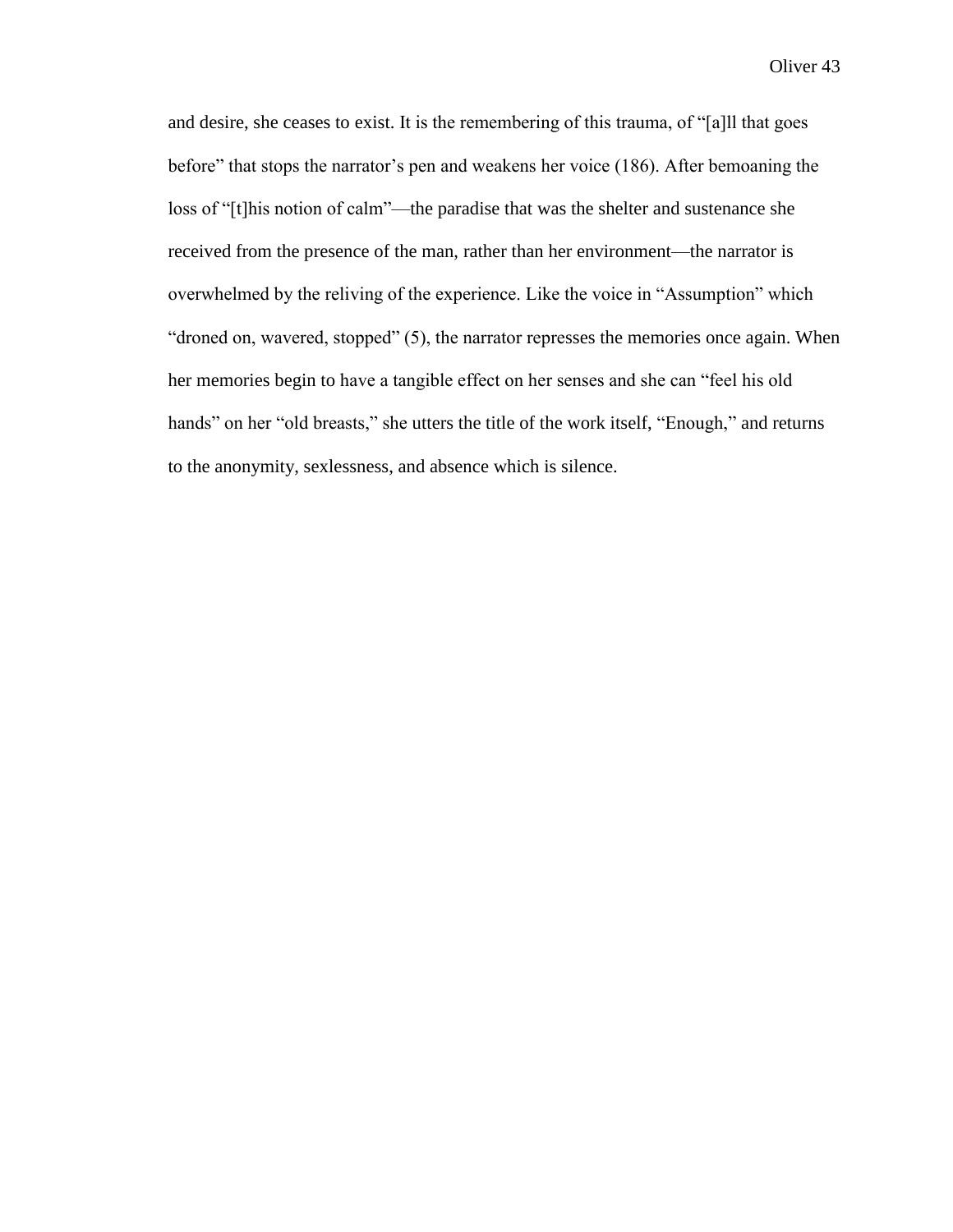So the crude trumpet blasts of critical opinion blow loud and shrill, and we, humble readers that we are, bow our submissive heads.

Virginia Woolf, "An Essay in Criticism"

Among the most elusive and dynamic of his characters, the women in Beckett's texts have prompted many critics to seek an answer for the question posed by Karen Laughlin: "What of the women whose stories this tormenting Voice also tells?" (159). Traditionally, feminist readings of Samuel Beckett's works have placed them (and, in many cases, Beckett himself) in one of two categories: pro- or anti-female. More often than not, Beckett and his texts are broadly labeled as sexist— a judgement which undercuts the complexity of his poetry and prose and his careful constructing of language and gender. Stewart reads in these critics a "tone…of regret, as if the image one has of Beckett is undermined by the misogyny of his fictions; as if such hatred had no place in Beckett's thought, let alone a place in his works" (71). Susan Brienza exhibits this attitude in her evaluation of Beckett's early fiction:

> A concentrated reading of the early fiction reveals a disturbing negative depiction of female characters: coupled with a pervasive disgust, cruel humor, and Swiftian revilement toward her physicality is the idea that woman as a clod of the earth impedes intellectual man. Obviously woman as body versus man as mind is not a contrast new to Western literature, but the overwhelming mean-spirited tone of Beckett's male narrators compel the female reader to reassess the early fiction. (91)

IV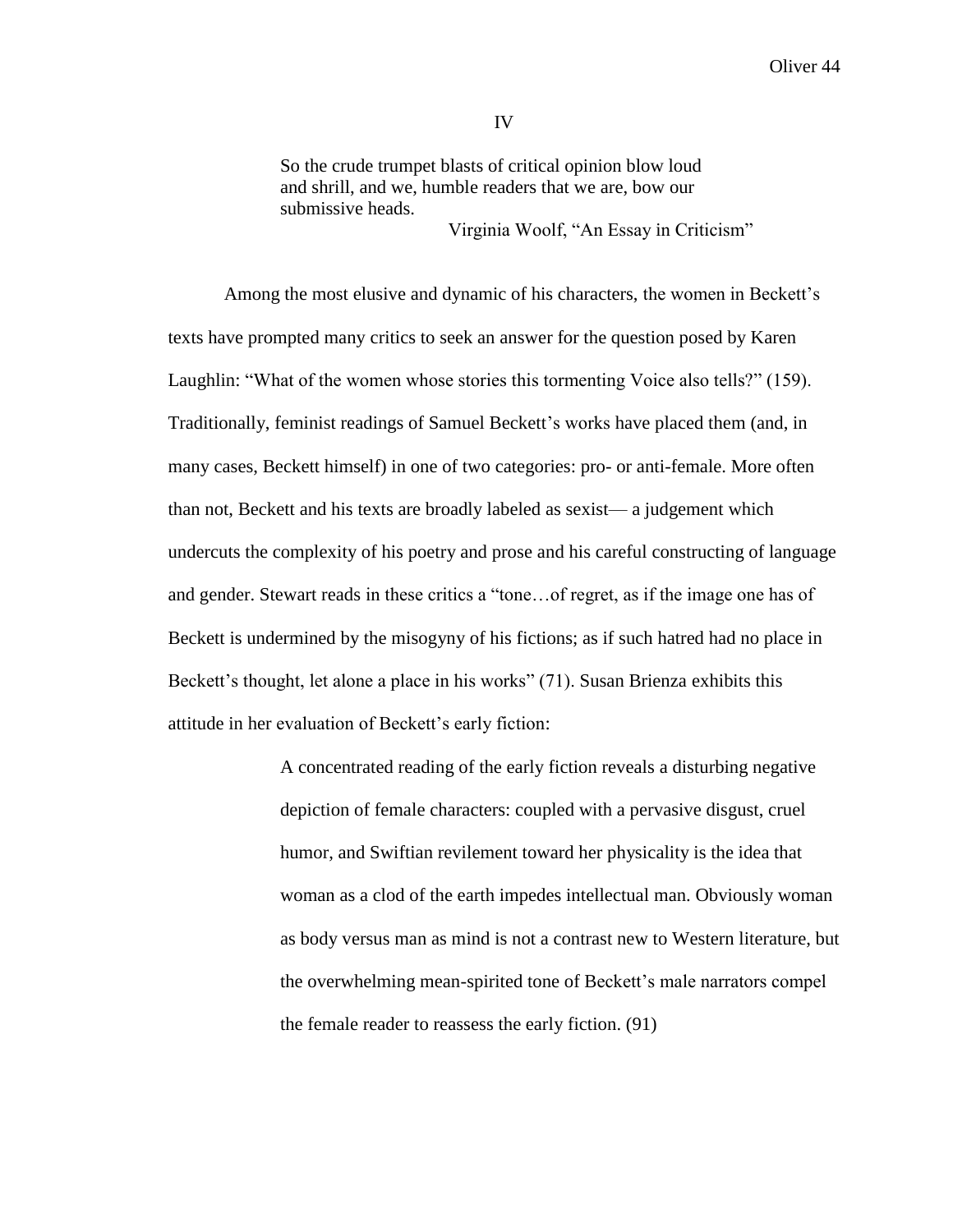Opposite-minded critics, on the other hand, martyrize Beckett as an illuminator of the injustice of patriarchy. Stewart describes this alternative to "the charge of misogyny" as, "more kindly, the contention that Beckett reveals the unequal power relations between male and female" (109). However, as Derrida has shown with many generalized binary relationships, this polarized view of his corpus is over-simplified, and ultimately unsustainable. Stewart goes on to observe that "any attempt to deal with Beckett's misogyny runs the risk of seeming to excuse that misogyny or, at the least, lessen its damaging impact" (71).

Rejecting these opposing models, Stewart reaches the same conclusion as this analysis: "I cannot say I regret the misogyny in Beckett's fiction as it opens up another avenue of inquiry into the themes of sex, reproduction, and death…Here, the question is not whether or not Beckett…may have been a misogynist. The question is rather: does misogyny play a significant role in the works? And, if so, what is the nature of that significance?" (71). It is ineffective and fruitless to pigeonhole an author such as Beckett as "for" or "against" women, when even his portrayal of what constitutes sex and gender—with his frequent role reversals, sexual ambiguity, and depiction of gender as a performance—cannot so easily be dissected and divided.

The relationship that Beckett establishes throughout his texts—between language and sex, gender, and sexuality—is not just complex and irresolute within individual texts, but also one which evolved throughout his literary career. In his first short story, "Assumption," "man" and "woman" are clearly defined classifications, although the man's performance of masculinity and the woman's mimicry of "male" speech suggest that gender is a performance, rather than an inherent fact. Later in his career, however,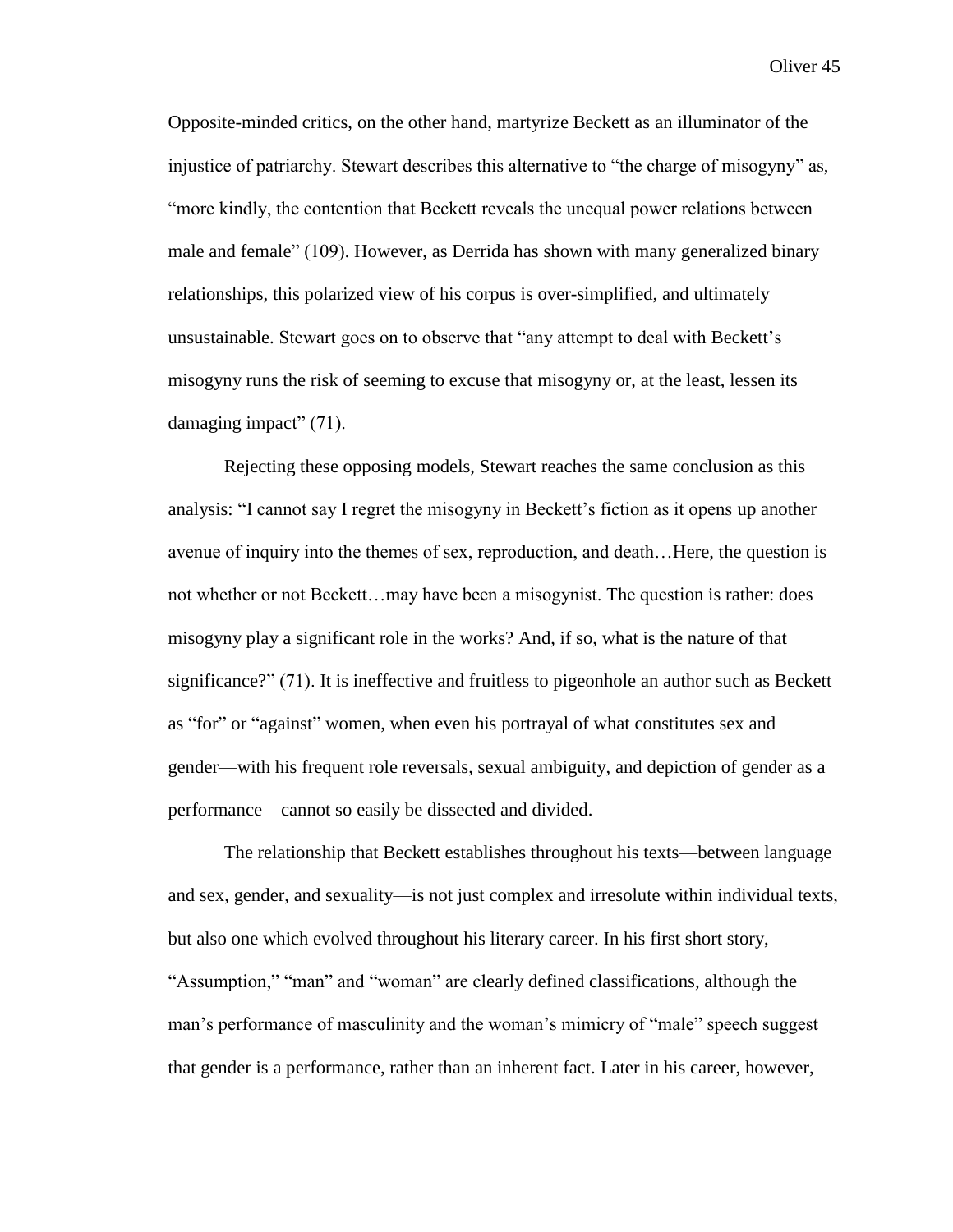Beckett presents a narrator whose sex and gender are left undefined until the final sentence of the story, forcing readers to question their own assumptions and impositions about the nature of both sexuality and gender.

Beckett's incarnations of the female body and female voice range throughout his texts from receptive sexual vessels to catalysts for action and agency. In "Assumption" and "First Love," the female characters rarely speak, and the dialogue they do provide is filtered through the perception of a male. However, in "Enough," the narrating voice is female, and she is not just speaking, but writing. And yet, in the same text, the woman is portrayed as entirely submissive to her male counterpart, while in "First Love," it is Lulu who seduces, supports, and finally refuses the man, claiming her own power through childbirth.

In Beckett's works, language in not just a vehicle for his illustrations of men, women, and sex, but an expression of gender and sexuality. This is perhaps exemplified best by his portrayal of speaking as "ejaculation." His language is gendered, divided—in Kristevan terms—into the semiotic and symbolic. And yet the male/mind – female/body divisions which Kristeva insists upon do not function well as categories for analysis in Beckett. Men ejaculate, and so body forth their inner texts. But women do so as well. And women particularize their thoughts in language, as do the men. So the Cartesian dualism upon which Kristeva supports so much of her work is, in effect, blurred to the point of indistinction in Beckett. He further complicates such sharp gendered divisions by including other intellectual constructs in the hegemonic binary. In "Assumption," Beckett extends the connection of language to sex to include the relationship of both of these to death and spirituality. In "First Love," this variegation is extended to the privileging of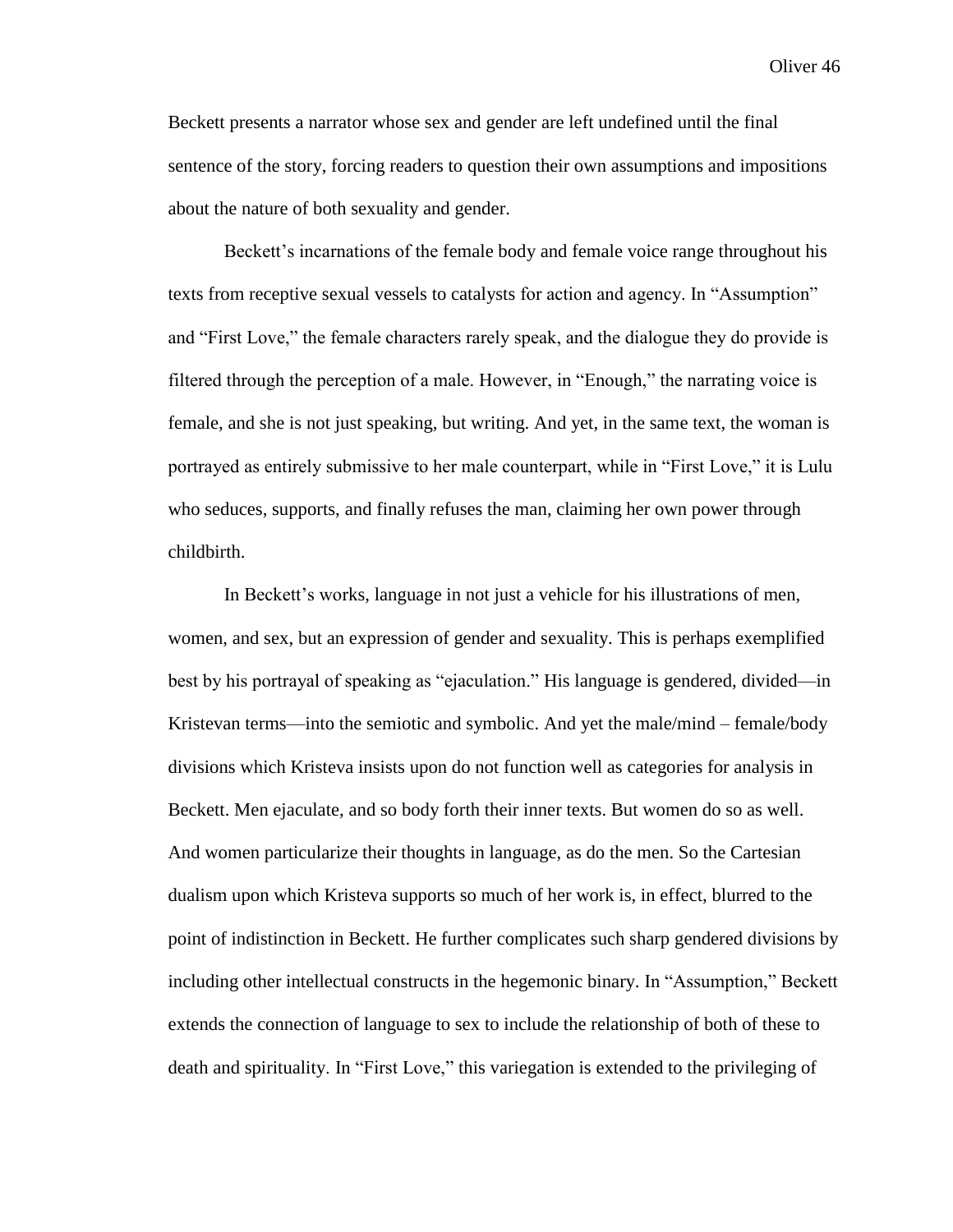the patriarchal role of the father—a connection which is strengthened through the aggregation of sex, death, love, fatherhood, and religious worship in "Enough."

In analyzing these stories, which cover a large spectrum of Beckett's professional phases and styles, a more longitudinal understanding of his treatment of women and their voices is achieved. The swirling relationship of gender, sex, and language—already complicated at the beginning of his career—is one which became increasingly more complex and expansive as Beckett and his texts matured to their full, entropic intricacy.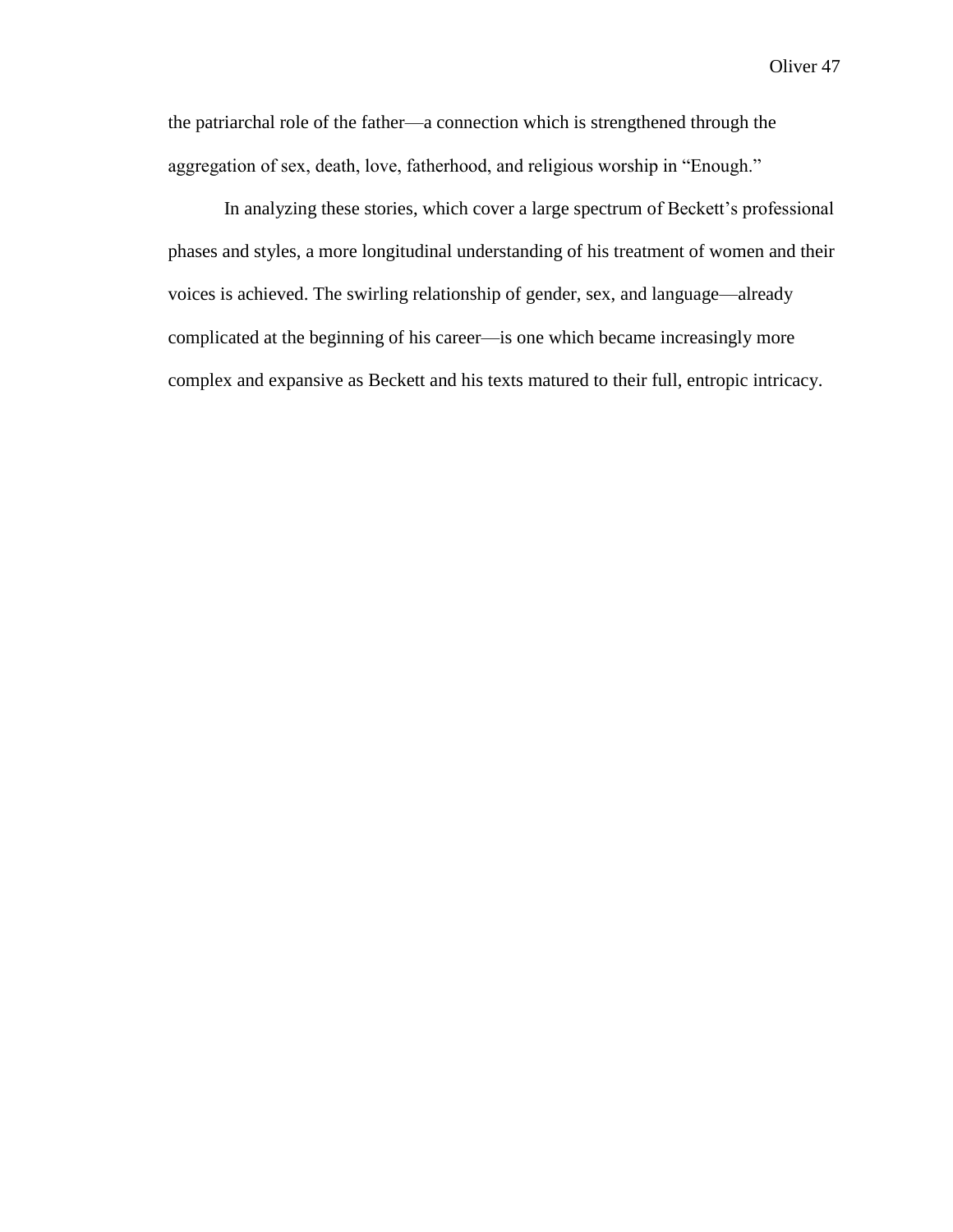#### Works Cited

- Ackerly, C. J., and S. E .Gontarski. *The Faber Companion to Samuel Beckett.* New York: Grove, 2004. Print.
- Alphonso, Doris Rita. "Feminine Writing and Women's Difference." *French Feminism Reader.* Ed. Kelly Oliver. Lanham: Rowman and Littlefield, 2000. 253-257. Print.
- Beckett, Samuel. "Assumption." *Samuel Beckett: The Complete Short Prose, 1929-1989*. Ed. S. E. Gontarski. New York: Grove, 1995. 3-7. Print.
- ———. "Enough." *Samuel Beckett: The Complete Short Prose, 1929-1989*. Ed. S. E. Gontarski. New York: Grove, 1995. 186- 92. Print.
- ———. "First Love." *Samuel Beckett: The Complete Short Prose, 1929-1989*. Ed. S. E. Gontarski. New York: Grove, 1995. 25-45. Print.
- Brienza, Susan. "Clods, Whores, and Bitches: Misogyny in Beckett's Early Fiction." *Women in Beckett: Performance and Critical Perspectives*. Ed. Linda Ben-Zvi. Chicago: U of Chicago P, 1990. 91-105. Print.
- Cixous, Hélène. "The Laugh of the Medusa." *French Feminism Reader.* Ed. Kelly Oliver. Lanham: Rowman and Littlefield, 2000. 257-75. Print.
- ———. "Castration or Decapitation." *French Feminism Reader.* Ed. Kelly Oliver. Lanham: Rowman and Littlefield, 2000. 276-90. Print.
- Hansen, Jennifer. "There Are Two Sexes, Not One." *French Feminism Reader.* Ed. Kelly Oliver. Lanham: Rowman and Littlefield, 2000. 201-206. Print.
- Irigaray, Luce. "The Sex Which is Not One." *French Feminism Reader.* Ed. Kelly Oliver. Lanham: Rowman and Littlefield, 2000. 206-211. Print.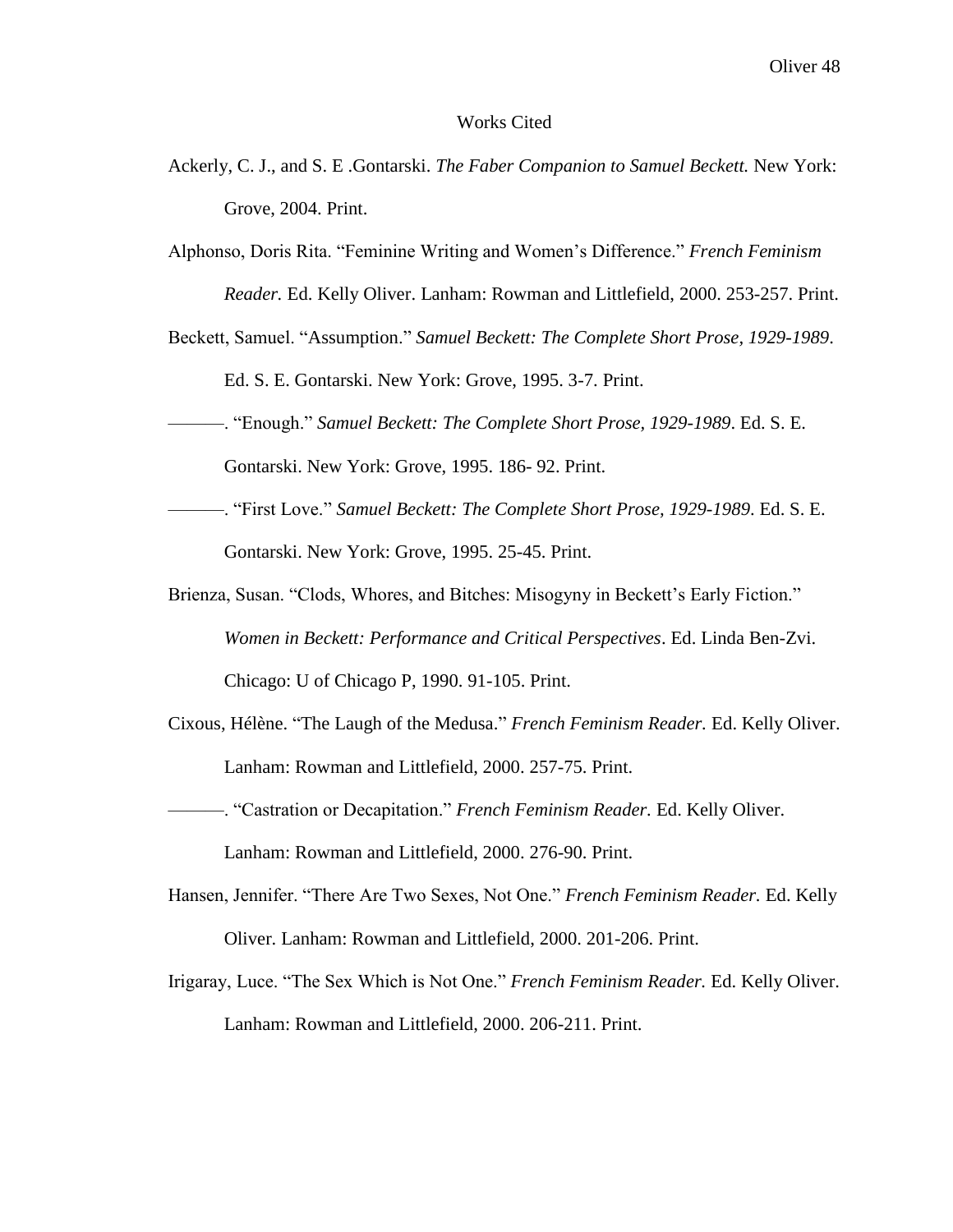- ———. "Women on the Market." *French Feminism Reader.* Ed. Kelly Oliver. Lanham: Rowman and Littlefield, 2000. 211- 226. Print.
- ———. "An Ethics" *French Feminism Reader.* Ed. Kelly Oliver. Lanham: Rowman and Littlefield, 2000. 211- 226. Print.

Jeffers, Jennifer M. *Beckett's Masculinity*. New York: Palgrave Macmillan, 2009. Print.

- Kaplan, Cora. "Language and Gender." *The Feminist Critique of Language.* Ed. Deborah Cameron. London: Routlegde, 1990. 57-68. Print.
- Key, Mary Ritchie. *Male/Female Language.* 2nd ed. Lanham: Scarecrow Press, 1996. Print.
- Kristeva, Julia. "From One Identity to Another." *French Feminism Reader.* Ed. Kelly Oliver. Lanham: Rowman and Littlefield, 2000. 158-165. Print.
- ———. "The Father, Love, and Banishment." *Desire in Language.* Ed. Leon S. Roudiez. New York: Columbia University Press, 1980. 149-158. Print.
- ———. "Women's Time" *French Feminism Reader.* Ed. Kelly Oliver. Lanham: Rowman and Littlefield, 2000. 181-200. Print.
- Laughlin, Karen. "'Sadism Demands a Story': Looking at Gender and Pain in Samuel Beckett's Plays." *Samuel Beckett: A Casebook*. Ed. Jennifer M. Jeffers. Cambridge: Routledge, 1998. Print.
- Mahoney, Paul O'. "On the Freudian Motifs in Beckett's "First Love." *Estudios Irlandeses* 8 (2013): 93-104. Print.
- Oliver, Kelly. "Maternity, Feminism, and Language: Julia Kristeva." *French Feminism Reader.* Ed. Kelly Oliver. Lanham: Rowman and Littlefield, 2000. 153-157. Print.